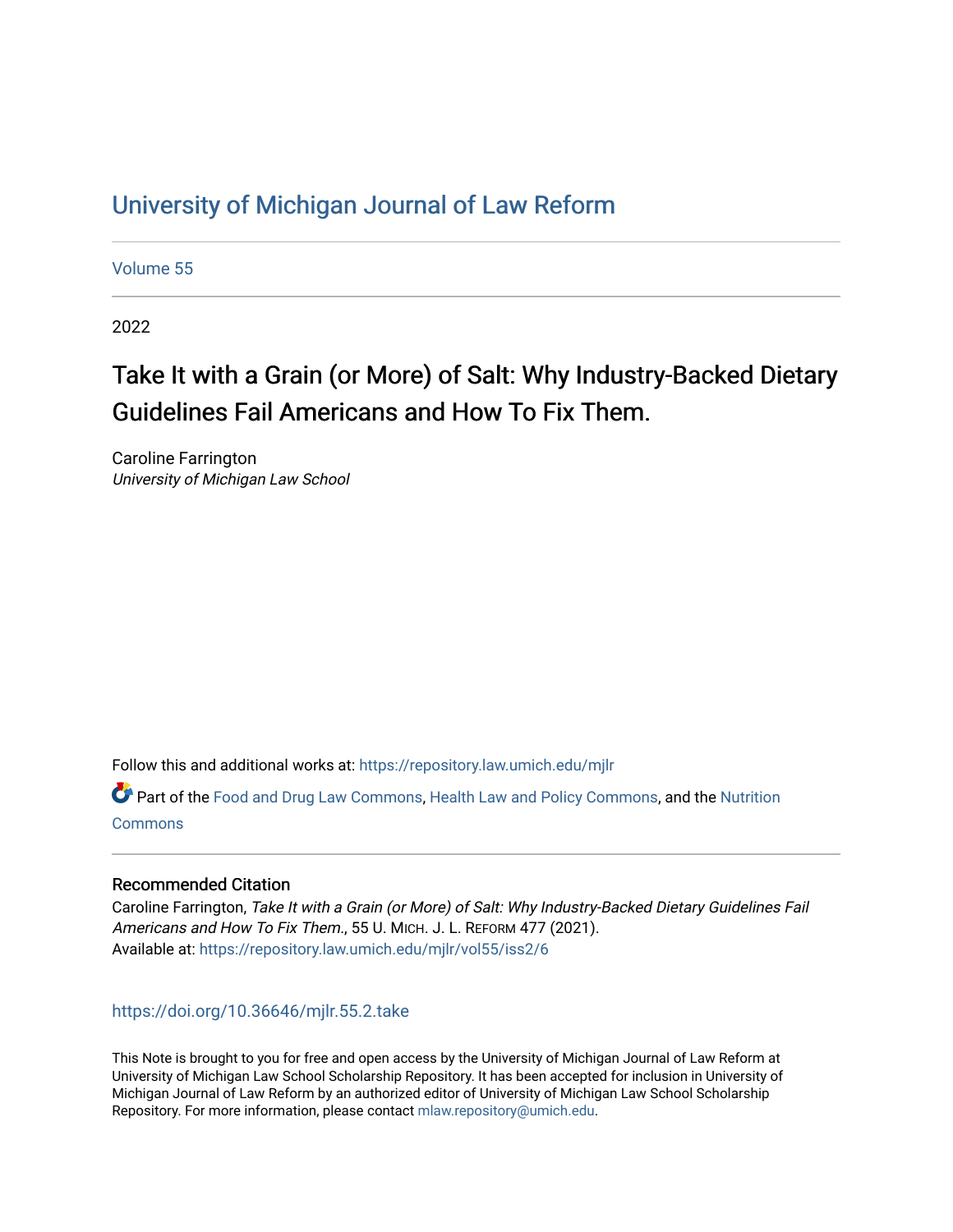## **TAKE IT WITH A GRAIN (OR MORE) OF SALT: WHY INDUSTRY-BACKED DIETARY GUIDELINES FAIL AMERICANS AND HOW TO FIX THEM**

Caroline Farrington\*

#### ABSTRACT

*The U.S. Dietary Guidelines lack oversight and accountability. The result: Guidelinesthat reflect food industry interests instead of modern science. This deleterious guidance goes on to govern federally-subsidized food assistance programs and to influence dietary choices throughout the private sector and private life. Ultimately, the Guidelines significantly contribute to the endemic chronic disease they seek to address.* 

*The Guidelines Advisory Committee is notoriously rife with conflicts of interest, and thus most Guidelines scholarship has focused on reforming the Committee. But the 2015 and 2020 Guidelines show that these reforms are insufficient and agency-level change is necessary. In 2015, the Committee made several controversial recommendations related to red meat, ultraprocessed foods, sodium, and sustainability. Due to industry backlash, only the sodium recommendation survived in the final Guidelines published by the Secretaries of the U.S. Departments of Agriculture (USDA) and Health and Human Services (HHS). In 2020, the Secretaries, for the first time, predetermined a list of eighty topics that the Committee may consider. Absent from this list are the most contentious topics from previous years. There is little recourse because the Guidelines are not considered an agency action subject to the Administrative Procedure Act (APA), despite their vast impact on food assistance programs, healthcare practices, tort law, and more.*

*This Note proposes two ways to bring the Guidelines within the APA's coverage. The first is a litigation strategy, arguing that the D.C. District Court relied on erroneous reasoning when it held that the Guidelines are not an agency action subject to the APA. Second, this Note describes some ways that Congress could amend the Nutrition Act, the statute governing the Guidelines. Applying the APA to the Guidelines would allow for public participation and public challenge, greater transparency, and greater efficiency across agencies. Evidence-based Guidelines would improve overall health, reduce healthcare costs, and ensure that food assistance beneficiaries can access healthy foods. A robust set of Guidelines would improve public confidence in the recommendations and enablefurther food law reforms, such as amending the Farm Bill, that would makeiteasier for peopleto make healthy choices.*

J.D. Candidate, May 2022, University of Michigan Law School. I want to thank my Notes Editors, Nicholas John and Meredith Joseph, and the entire *Journal of Law Reform* team, for their dedication to improving this Note. I'm grateful to Professors Rebecca Eisenberg, Nina Mendelson, Beth Wilensky, and Dan Deacon, as well as Professor Maureen Carroll and members of the Student Research Roundtable, for their generous support and encouragement. And huge thanks to my parents for, well, everything.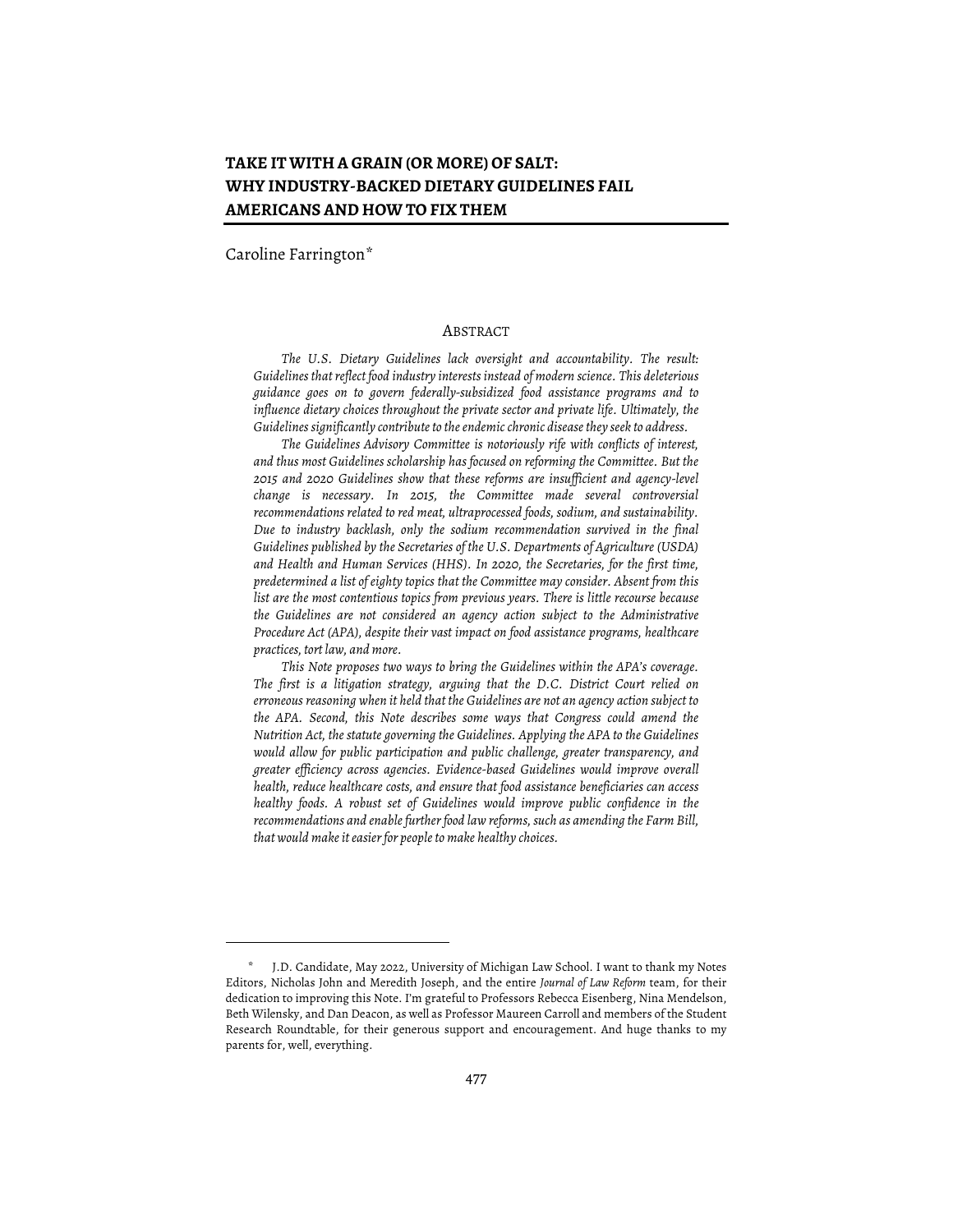#### TABLE OF CONTENTS

| I.  |                                                         |                                                        |  |
|-----|---------------------------------------------------------|--------------------------------------------------------|--|
|     |                                                         | A. History of the Dietary Guidelines for Americans 480 |  |
|     |                                                         | B. Legal Framework of the Dietary Guidelines 485       |  |
| Н.  | PROBLEMS WITH THE DIETARY GUIDELINES FOR AMERICANS  488 |                                                        |  |
|     |                                                         |                                                        |  |
|     | В.                                                      |                                                        |  |
|     |                                                         |                                                        |  |
|     |                                                         |                                                        |  |
|     |                                                         |                                                        |  |
|     | F.                                                      |                                                        |  |
| HL. | APPLYING THE APA TO THE DIETARY GUIDELINES  504         |                                                        |  |
|     |                                                         |                                                        |  |
|     |                                                         | B. The Dietary Guidelines Already Resemble a Rule 508  |  |
|     |                                                         |                                                        |  |
|     |                                                         |                                                        |  |
|     |                                                         |                                                        |  |

#### INTRODUCTION

Poor diet is the number one cause of poor health and premature death in America, claiming approximately 700,000 lives annually. <sup>1</sup> The standard American<sup>2</sup> diet (ironically termed "SAD") is "too high in calories, saturated fat, sodium, and added sugars, and [too low in] fruits, vegetables, whole grains, calcium, and fiber."3 These dietary deficiencies contribute to some of the leading causes of death and other diseases that can make Americans' everyday lives more difficult. 4 Nearly half of all American adults deal with one or more preventable, chronic diseases. 5

<sup>1.</sup> *See* Christopher J.L. Murray, U.S. Burden of Disease Collaborators, *The State of U.S. Health, 1990-2010: Burden of Diseases, Injuries, and Risk Factors*, 310 JAMA NETWORK 591, 596, 600 fig.3 (2013).

<sup>2.</sup> For consistency with other nutrition literature, this Note uses "American" to mean relating to the United States or its inhabitants, but acknowledges that the term can denote all of the Americas.

<sup>3.</sup> *Why Good Nutrition Is Important*, CTR. FOR SCI. IN THE PUB. INT., https://www.cspinet.org /eating-healthy/why-good-nutrition-important [https://perma.cc/RVT6-T3ZB].

<sup>4.</sup> *Id.*

<sup>5.</sup> U.S. DEP'T OF AGRIC. & U.S. DEP'T OF HEALTH & HUM. SERVS., DIETARY GUIDELINES FOR AMERICANS 2015–2020 xi (8th ed. 2015) [hereinafter DIETARY GUIDELINES 2015–2020].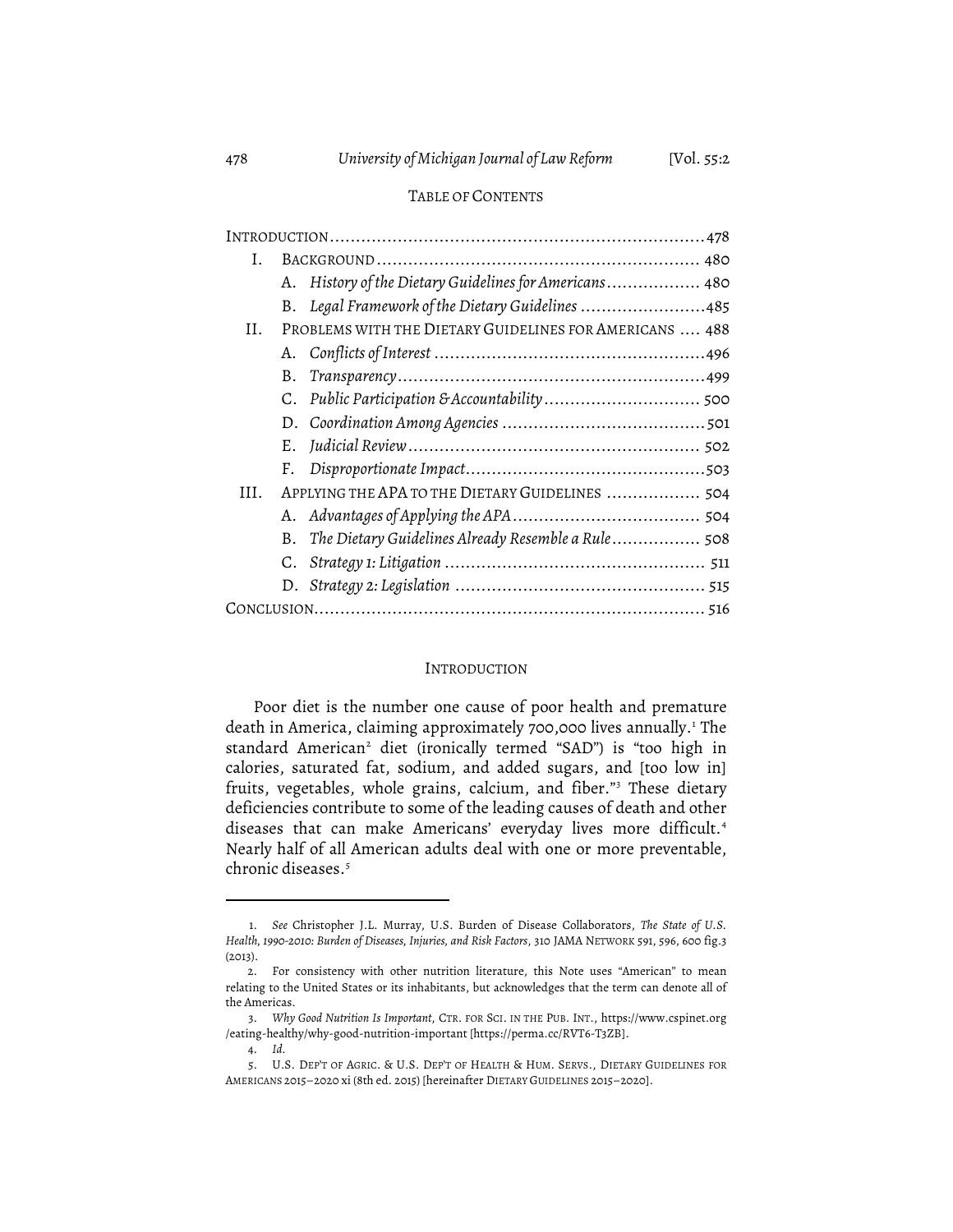To address this public health crisis, U.S. nutrition policy focuses on education, labeling, and other forms of information regulation. <sup>6</sup> At the heart of these efforts lie the *Dietary Guidelines for Americans* (the Guidelines). This report, published every five years by the U.S. Departments of Agriculture (USDA) and of Health and Human Services (HHS), contains nutritional information for the general public. <sup>7</sup> The Guidelines have been called "the single most powerful influence on American food choices."8 They influence FDA labeling regulations and form the basis of federally subsidized food programs, which serve eighty million beneficiaries each year. <sup>9</sup> They impact food producers who want to participate in those programs. <sup>10</sup> They influence how physicians advise patients. <sup>11</sup> Most importantly, they have a material effect on the health of Americans. For instance, when the 2000 Guidelines targeted trans fatty acids, FDA soon required manufacturers to disclose a product's trans fat content on its nutrition facts label. $^{12}$ This inclusion prompted many manufacturers and restaurants to eliminate trans fats from their products. <sup>13</sup> A Harvard School of Public Health study identifies "lower trans fat consumption as one of the major reasons rates of premature death and disease fell among American adults from 1999 to 2012."14

While the Guidelines have helped achieve improvements in public health, they are deeply flawed, both in substance and methodology. The food and beverage industries have tremendous influence over the Guidelines, leading to recommendations that are often ambiguous, scientifically unsound, and downright harmful. The public has little recourse for challenging this dangerous advice because the Guidelines

<sup>6.</sup> Emily M. Broad Leib & Margot J. Pollans, *The New Food Safety*, 107 CALIF. L. REV. 1173, 1187 (2019).

<sup>7.</sup> DIETARY GUIDELINES 2015–2020, *supra* note 5, at vii.

<sup>8.</sup> Laura Reiley, *How the Trump Administration Limited the Scope of the USDA's 2020 Dietary Guidelines*, WASH. POST (Aug. 30, 2019), https://www.washingtonpost.com/business/2019/08/30/howtrump-administration-limited-scope-usdas-dietary-guidelines/ [https://perma.cc/PM5P-DFFE].

<sup>9.</sup> Brian Secemsky, *Breaking It Down: Controversy over the U.S. Dietary Guidelines*, HUFFINGTON POST (June 24, 2017), https://www.huffpost.com/entry/breaking-it-down-controve\_b\_10622814 [https://perma.cc/2BH7-2YTS]; *see also* DIETARY GUIDELINES 2015–2020, *supra* note 5, at xi, 5–6.

<sup>10.</sup> Reiley, *supra* note 8.

<sup>11.</sup> Sandra G. Hassink & Steven J. Stack, *Physician Perspective: Keep Politics out of Dietary Guidelines*, HILL (Oct. 7, 2015), https://thehill.com/blogs/congress-blog/healthcare/256067-physicianperspective-keep-politics-out-of-dietary-guidelines [https://perma.cc/QZA9-3L3A].

<sup>12.</sup> Food Labeling: Trans Fatty Acids in Nutrition Labeling, Nutrition Content Claims, and Health Claims, 68 Fed. Reg. 41434, 41434, 41436–37 (July 11, 2003) (to be codified at 21 C.F.R. pt. 101).

<sup>13.</sup> Markham Heid, *Experts Say Lobbying Skewed the U.S. Dietary Guidelines*, TIME (Jan. 8, 2016), https://time.com/4130043/lobbying-politics-dietary-guidelines/ [https://perma.cc/2C39-WUVJ].

<sup>14.</sup> *Id.*; *Improvements in U.S. Diet Lower Premature Deaths*, HARV. T.H. CHAN SCH. OF PUB. HEALTH (Nov. 2, 2015), https://www.hsph.harvard.edu/news/press-releases/improvements-in-usdiet-lower-premature-deaths/ [https://perma.cc/539G-8WKF].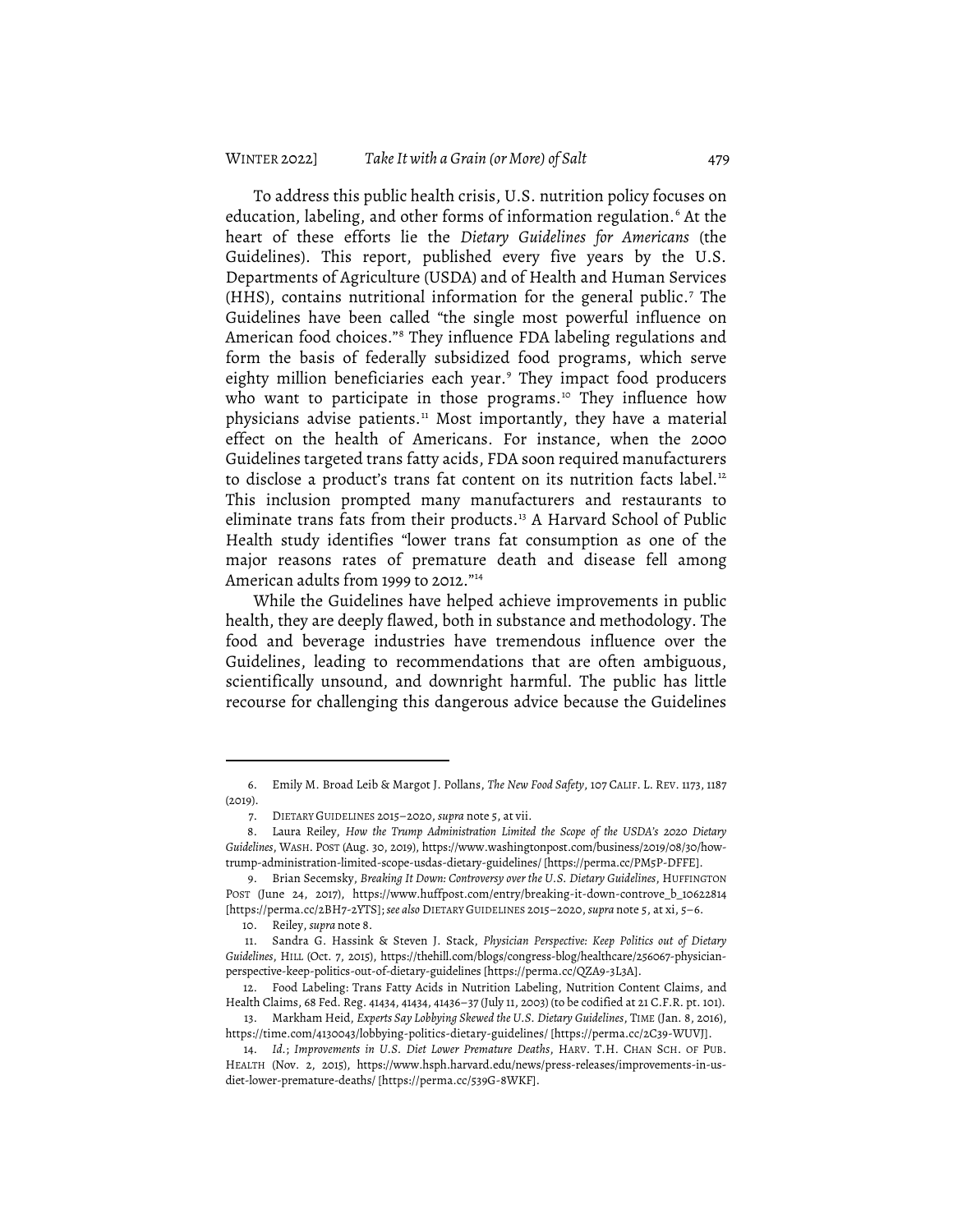are insulated from any meaningful forms of public participation, such that the agencies responsible have never been held accountable.

This Note proposes to reform the process by which the Guidelines are developed to improve their substance and thus their impact on American health. First, this Note discusses the history of the Guidelines and outlines the legal framework surrounding them. Next, it explores key shortcomings of the Guidelines. Finally, this Note argues that an effective way to address these shortcomings is to bring the Guidelines within the coverage of the Administrative Procedure Act (APA), and puts forth two strategies—one legislative and one judicial—for accomplishing this.

#### I. BACKGROUND

#### A. *History of theDietary Guidelinesfor Americans*

Given the Guidelines' contentious history, their current problems come as no surprise. From the very beginning, the Guidelines have been the epicenter of a hard-fought battle between scientists, politicians, and bureaucrats.

The federal government has been shaping American diets for more than 100 years. USDA's first nutritional guidelines were published as a farmers' bulletin in 1894 by Dr. Wilbur Olin Atwater,<sup>15</sup> who served as a highly-ranked USDA official and is considered the father of modern nutrition research and education. <sup>16</sup> Published sixteen years before the discovery of individual vitamins, these guidelines focused on the overall balance of macronutrients in the diet by encouraging greater consumption of protein and lower consumption of starches and sugars.<sup>17</sup> In 1916, USDA's first food guide<sup>18</sup> introduced the concept of food groups that remains the foundation of nutrition policy today,

<sup>15.</sup> W.O. ATWATER, U.S. DEP'T OF AGRIC., FARMERS' BULLETIN NO. 23, FOODS: NUTRITIVE VALUE AND COST (1894), https://ia902506.us.archive.org/14/items/CAT87201446/farmbul0023.pdf [https:// perma.cc/49BG-UCZB].

<sup>16.</sup> Carole Davis & Etta Saltos, *Dietary Recommendations and How They Have Changed over Time*, *in* AMERICA'S EATING HABITS: CHANGES AND CONSEQUENCES 33, 34 (1999). Abraham Lincoln established USDA in 1862 "to acquire and to diffuse among the people of the United States useful information on subjects connected with agriculture in the most general and comprehensive sense of that word, and to procure, propagate, and distribute among the people new and valuable seeds and plants." An Act to Establish a Department of Agriculture, ch. 72, 12 Stat. 387 (1862). Atwater embraced this broad mission and "initiated the scientific basis for connecting food composition, dietary intake, and health, and emphasized the importance of variety, proportionality, and moderation in healthful eating." Davis & Saltos, *supra*, at 34.

<sup>17.</sup> Davis & Saltos, *supra* note 16, at 34.

<sup>18.</sup> CAROLINE L. HUNT, U.S. DEP'T OF AGRIC., FARMERS' BULLETIN NO. 717, FOOD FOR YOUNG CHILDREN (1916), https://digital.library.unt.edu/ark:/67531/metadc96383/m1/1/ [https://perma.cc/ F3JD-RT2D]; *see also* Davis & Saltos, *supra* note 16, at 35.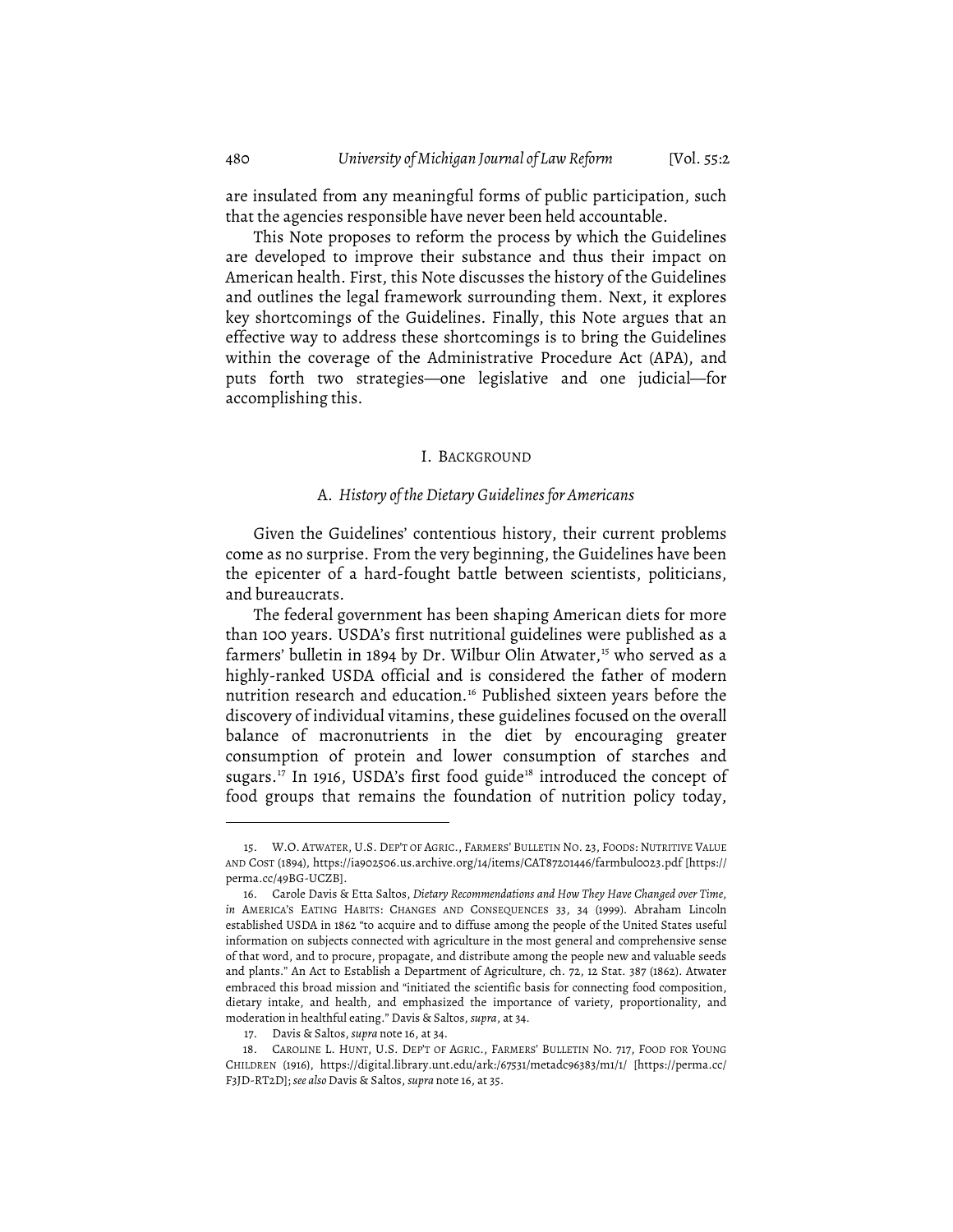though the number of groups has varied between four and seven. 19 Updated guidelines were published in 1921, 1933, 1943, 1946, and 1956. 20 These voluntary updates generally responded to wartime or financial circumstances, warranting cost-conscious dietary recommendations. $^{21}$ 

During World War II, the National Academies of Sciences, Engineering, and Medicine (the National Academies) established a committee to advise the federal government on nutrition problems that might affect national defense, such as by reducing the supply of healthy soldiers and workers or creating health crises that take resources away from the war effort. <sup>22</sup> This committee developed the first Recommended Dietary Allowances (RDAs), which listed specific recommended intakes for calories and essential nutrients like iron, calcium, and vitamin C. <sup>23</sup> RDAs have evolved into a broader set of guidelines which are updated periodically by the National Academies at the direction of various governmental entities. <sup>24</sup> These guidelines serve as a basis for the Daily Values found on FDA-mandated "Nutrition Facts" labeling, which are also heavily influenced by the Guidelines.<sup>25</sup>

The modern Guidelines were first released in 1980, in the wake of legislators' attempts to take food policy into their own hands. <sup>26</sup> Under Senator George McGovern, the Senate Select Committee on Nutrition and Human Needs issued *Dietary Goals for the United States* in 1977. 27 Better known as the McGovern Report, *Dietary Goals* contained a new set of nutritional guidelines for Americans aimed at combatting the "Nation's major killer diseases."28 The Committee recommended eating more fruits, vegetables, and whole grains, and fewer high-fat meat,

<sup>19.</sup> Lisa Jahns, Wendy Davis-Shaw, Alice H. Lichtenstein, Suzanne P. Murphy, Zach Conrad & Forrest Nielsen, *The History and Future of Dietary Guidance in America*, 9 ADVANCES NUTRITION 136, 136–37 (2018).

<sup>20.</sup> Davis & Saltos, *supra* note 16, at 35-36.

<sup>21.</sup> *See id.*

<sup>22.</sup> Alfred E. Harper, *Contributions of Women Scientists in the U.S. to the Development of RecommendedDietary Allowances*, 133 J.NUTRITION 3698, 3700 (2003).

<sup>23.</sup> ELIZABETH FRAZÃO, U.S. DEP'T OF AGRIC., AGRICULTURAL INFORMATION BULLETIN NO. 750, AMERICA'S EATING HABITS: CHANGES AND CONSEQUENCES 35 (1999).

<sup>24.</sup> *See* INST. OF MED. OF THE NAT'L ACADS., DIETARY REFERENCE INTAKES: THE ESSENTIAL GUIDE TO NUTRIENT REQUIREMENTS 6-7 (Jennifer J. Otten, Jennifer Pitzi Hellwig & Linda D. Meyers, eds., 2006).

<sup>25.</sup> *Seeinfra* note 58.

<sup>26.</sup> *History oftheDietary Guidelines*, DIETARY GUIDELINES FOR AMS., https://www.dietaryguidelines.gov /about-dietary-guidelines/history-dietary-guidelines [https://perma.cc/48JV-GLCY] [hereinafter *History*].

<sup>27.</sup> *Id.*

<sup>28.</sup> *Summary: History of the Dietary Guidance Development in the United States*, DIETARY GUIDELINES FOR AMS., https://www.dietaryguidelines.gov/about-dietary-guidelines/history-dietary-guidelines /summary-dietary-guidance-development [https://perma.cc/JAJ5-FAN5] [hereinafter *Summary*]; STAFF OF S. SELECT COMM. ON NUTRITION AND HUM. NEEDS, 95TH CONG., DIETARY GOALS FOR THE UNITED STATES XXI (1977).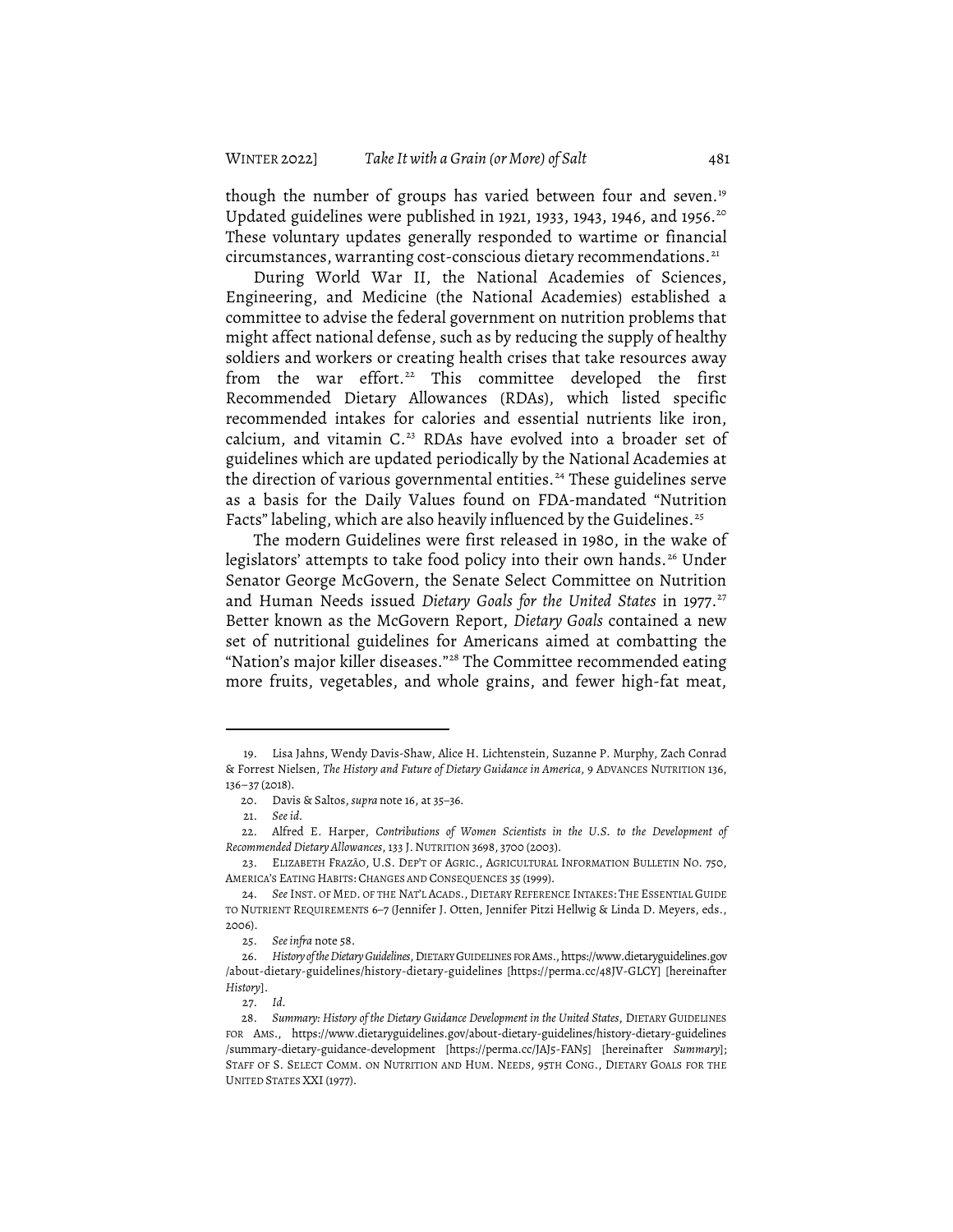egg, and dairy products. <sup>29</sup> The McGovern Report reflected a shift in focus from getting enough nutrients to avoiding excessive intake of food components associated with chronic disease. 30

The McGovern Report received criticism from many directions. $^{31}$ The cattle, dairy, egg, and sugar industries, including those from Senator McGovern's home state of South Dakota, were displeased with the recommendations to limit intake of their products. <sup>32</sup> The American Medical Association expressed its view that dietary guidance should be individualized and come from one's doctor (as opposed to guidance for the general public).<sup>33</sup> The nutrition community largely rejected the advice proffered by the McGovern Report and felt that "a senate committee had no business getting involved in recommendations that ought to be made by the scientific community."34 In the face of such backlash, the Committee held additional hearings and issued a revised report in late 1977. <sup>35</sup> This second edition tempered the recommendations regarding salt, cholesterol, and meat consumption. 36

Recognizing the need for authoritative guidance, USDA and HHS (known then as the Department of Health, Education, and Welfare) took on the role of developing dietary recommendations. <sup>37</sup> In 1980, the departments collaboratively released *Nutrition and Your Health: Dietary Guidelines for Americans*. <sup>38</sup> Like the McGovern Report, the 1980 Guidelines encountered controversy, prompting Congress to direct USDA and HHS to use an external advisory committee for future editions of the Guidelines. <sup>39</sup> The 1985 Guidelines did not make many changes to the 1980 Guidelines, but faced much less pushback than their predecessor. <sup>40</sup> 1985 thus marks the beginning of the modern Guidelines era, in which they enjoy widespread acceptance and underpin American nutrition policy.<sup>41</sup>

In 1990, Congress passed the National Nutrition Monitoring and Related Research Act (the Nutrition Act), which for the first time mandated that USDA and HHS publish the Guidelines (the first three

<sup>29.</sup> MARION NESTLE, FOOD POLITICS: HOW THE FOOD INDUSTRY INFLUENCES NUTRITION AND HEALTH 40 (2d ed. 2007).

<sup>30</sup>*. Summary*, *supra* note 28.

<sup>31.</sup> NESTLE, *supra* note 29, at 40.

<sup>32.</sup> *Id.*

<sup>33.</sup> *Id.* at 41.

<sup>34.</sup> Interview by Henry Blackburn with Mark Hegsted 3 (2005), http://www.foodpolitics.com /wp-content/uploads/Hegsted.pdf [https://perma.cc/P4CL-ESSQ].

<sup>35.</sup> NESTLE*,supra* note 29, at 41–42.

<sup>36.</sup> *Id.*

<sup>37.</sup> *History*, *supra* note 26.

<sup>38.</sup> *Id.*

<sup>39.</sup> *Id.*

<sup>40.</sup> *Id.*

<sup>41.</sup> *See infra* text accompanying notes 45–57.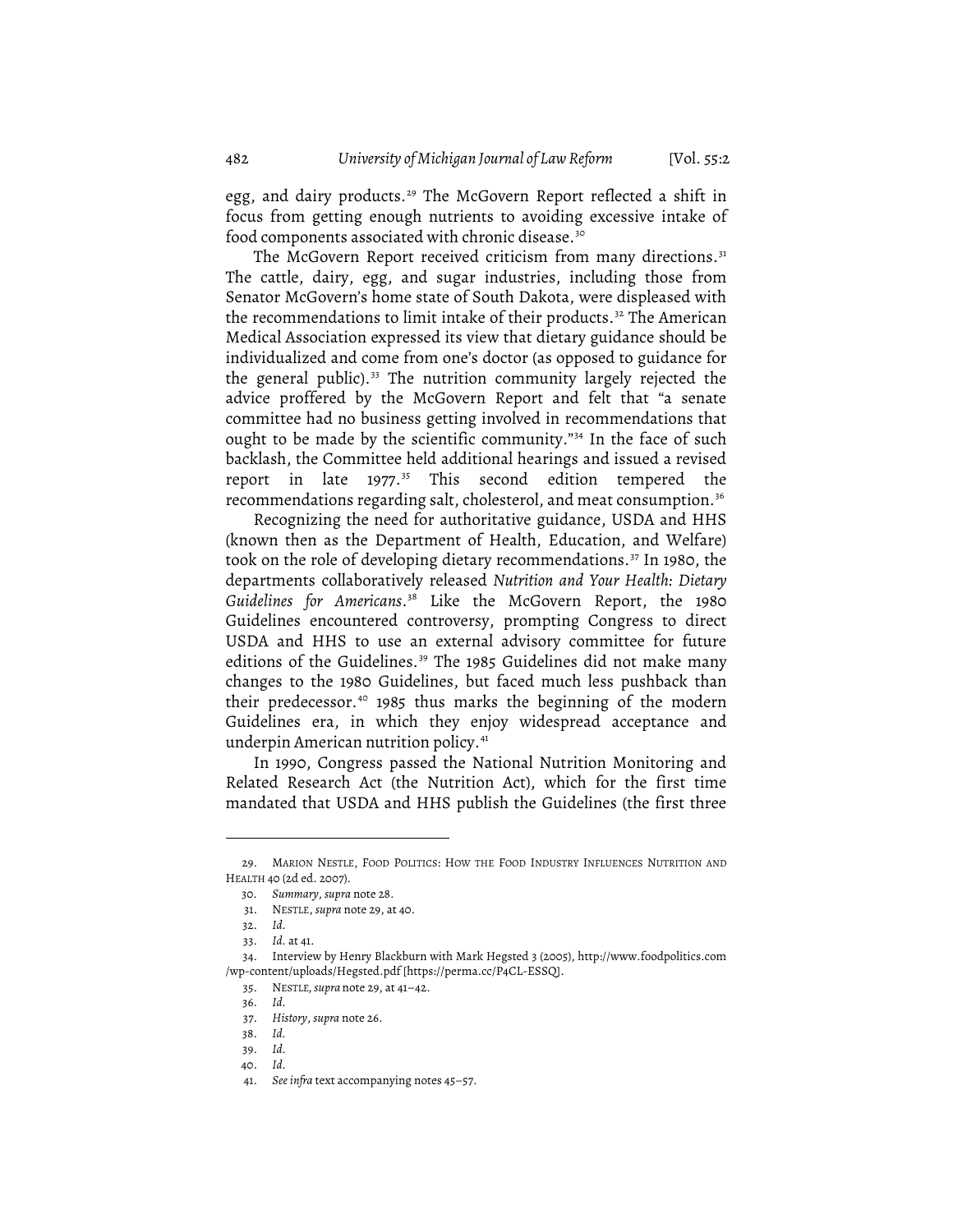editions were voluntary). <sup>42</sup> Under the Nutrition Act, at least every five years, the USDA and HHS Secretaries must publish a report containing "nutritional and dietary information and guidelines for the general public ... based on the preponderance of the scientific and medical knowledge which is current at the time the report is prepared."43 The Nutrition Act also requires that any federal nutrition guidance be reviewed by the USDA and HHS Secretaries before issuance, illustrating lawmakers' intent for the Guidelines to become the cornerstone of American nutrition policy. 44

That intent has become a reality. The Healthy Meals for Healthy Americans Act of 1994 required federally subsidized meal programs to provide meals in conformity with the Guidelines. <sup>45</sup> Among the largest of these meal programs, the National School Lunch Program serves around thirty million children daily. <sup>46</sup> The School Breakfast Program serves an additional two billion meals annually,<sup>47</sup> and children consume up to fifty percent of their calories at school. <sup>48</sup> The Special Supplemental Nutrition Program for Women, Infants, and Children (WIC) has eight million beneficiaries. <sup>49</sup> Programs funded under the Older Americans Act serve more than 900,000 meals each day.<sup>50</sup> Military meals, Veterans Affairs health facility meals, and many other federally subsidized meal programs are based on the Guidelines. 51 These far-reaching effects extend into the private sector as well. Because federal programs purchase \$100 billion of food each year, manufacturers often formulate (or reformulate) entire product lines around the Guidelines in order to participate in those prgrams. 52

<sup>42.</sup> *History*, *supra* note 26.

<sup>43.</sup> 7 U.S.C. § 5341(a)(1) –(2).

<sup>44.</sup> *Id.* § 5341(a)(1)–(b). Rules or regulations issued by a federal agency are exempt from this review requirement. *Id.* § 5341(b)(3).

<sup>45.</sup> 42 U.S.C. § 1758(f)(1)(A).

<sup>46.</sup> *National School Lunch Program*, U.S. DEP'T OF AGRIC. ECON. RSCH. SERV., https:// www.ers.usda.gov/topics/food-nutrition-assistance/child-nutrition-programs/national-schoollunch-program/ [https://perma.cc/3XSZ-85AH].

<sup>47.</sup> Nutrition Standards in the National School Lunch and School Breakfast Programs, 77 Fed. Reg. 4088, 4109 (Jan. 26, 2012) (to be codified at 7 C.F.R. pts 210, 220).

<sup>48.</sup> *Id.*; Jessica Donze Black, *Healthy School Lunches Can Reduce Childhood Obesity and Diabetes*, PEW (Apr. 5, 2016), https://www.pewtrusts.org/en/research-and-analysis/articles/2016/04/06/healthyschool-lunches-can-reduce-childhood-obesity-and-diabetes [https://perma.cc/7H92-TV66].

<sup>49.</sup> DIETARY GUIDELINES 2015–2020,*supra* note 5, at 5.

<sup>50.</sup> *Community Meal Programs*, AGENCY ON AGING S. CENT. CONN., https://www.aoascc.org /Services/Community-Services-and-Advocacy/Nutrition-Programs [https://perma.cc/Q6TB-LDYD]; *see* 42U.S.C. § 3030g-21.

<sup>51.</sup> DIETARY GUIDELINES 2015–2020, *supra* note 5, at 5; *see, e.g.*, DEP'T OF VETERAN AFFS., VHA DIRECTIVE 2010-007, HEALTHY DIET GUIDELINES 2 (2010), https://www.vendorportal.ecms.va.gov/ FBODocumentServer/DocumentServer.aspx?DocumentId=1139745&FileName=VA262-14-R-0089- 003.pdf [https://perma.cc/H74C-EJKR].

<sup>52.</sup> Reiley, *supra* note 8.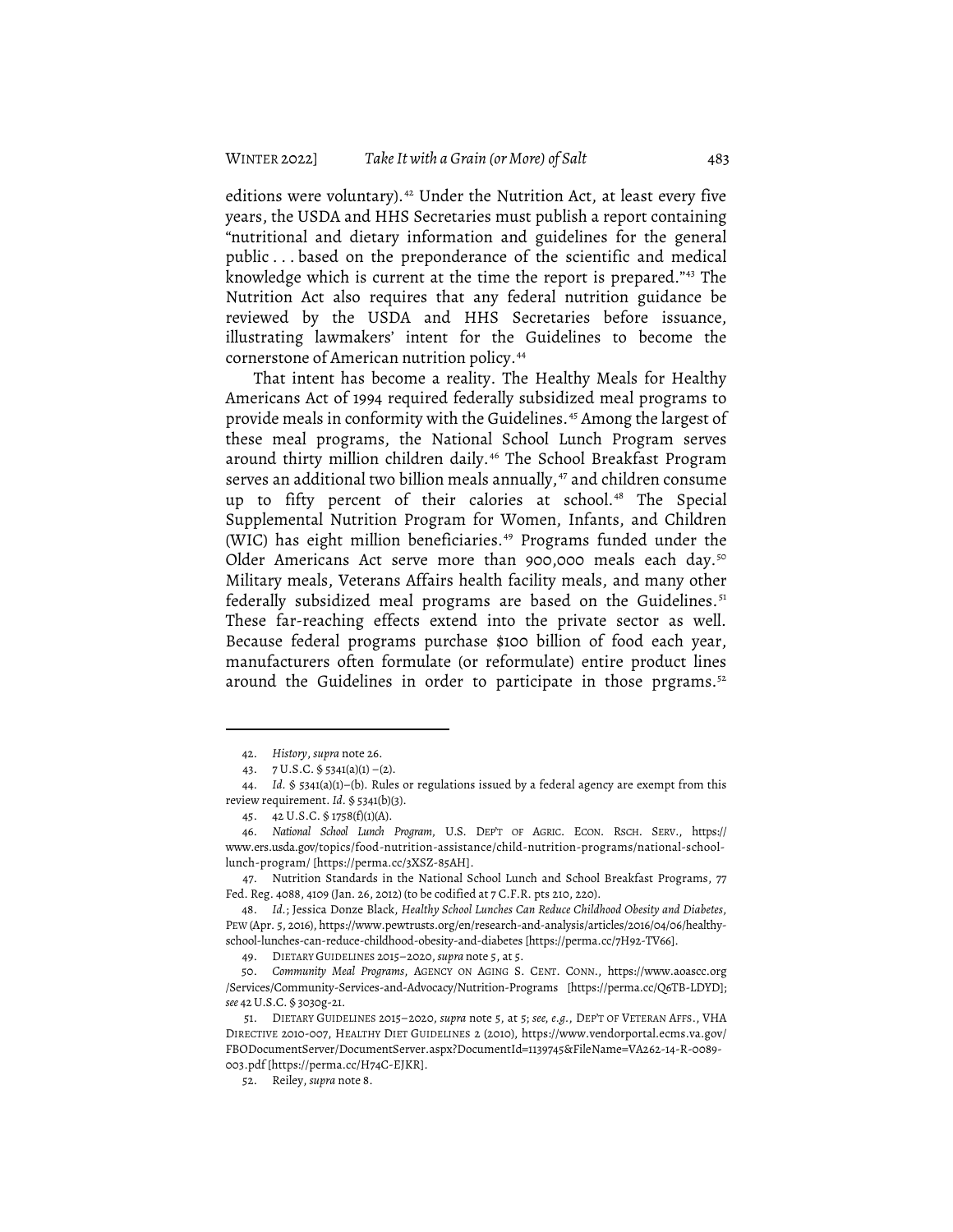Nursing homes, hospitals, and universities conform to the Guidelines,<sup>53</sup> and the Guidelines influence the food served in restaurants and cooked at home. <sup>54</sup> Healthcare professionals look to the Guidelines when advising their patients,<sup>55</sup> and the Guidelines shape Americans' idea of a healthy diet. <sup>56</sup> Remarkably, the Guidelines are poised to become even more influential because they recently added recommendations for infants and pregnant individuals, as directed by the 2014 Farm Bill. $^{\rm 57}$ 

The labeling requirements imposed on nearly every packaged food product are also heavily influenced by the Guidelines. FDA regulates food labeling in two major ways. First, FDA requires packaged foods to include a "Nutrition Facts" label detailing the foods' nutrient contents, expressed as % Daily Value (%DV). <sup>58</sup> The Guidelines heavily influence which nutrients are required and how %DVs are calculated. <sup>59</sup> Second, FDA regulates food labeling by defining when packaging may contain various "health claims."<sup>60</sup> These regulations and guidances dictate when a food may be labeled as "low-sodium" or "healthy," and they historically have been consistent with the Guidelines. Furthermore, FDA has responded to past changes in the Guidelines by reconsidering its approach to regulating health claims.  $^{61}$ 

56. *See* Rick Paulas, *Congress Doesn't Think Health and Environmental Issues Are Linked*, KCET (Dec. 18, 2014), https://www.kcet.org/food-discovery/food/congress-doesnt-think-health-andenvironmental-issues-are-linked [https://perma.cc/7BFU-P3FB].

59. For example, FDA's treatment of added sugar has closely followed the Guidelines. In 2014, FDA issued a Notice of Proposed Rulemaking that would substantially update the requirements of the Nutrition Facts label. One of the most significant (and controversial) was the mandatory declaration of "added sugars" content. Previously, labels did not differentiate between types of sugar. FDA explained that the proposed change was intended to "provide consumers with information they need to implement the dietary recommendations of the *Dietary Guidelines for Americans, 2010*," which warned of the dangers of added sugar. Nutrition and Supplement Facts Labels, 79 Fed. Reg. 11880, 11881 (proposed Mar. 3, 2014) (to be codified at 21 C.F.R. pt. 101). After the 2015 Committee report was published and introduced a quantitative limit on added sugar intake, FDA issued a Supplemental Notice of Proposed Rulemaking, revising its proposed rule to require labels to include a %DV for added sugar based on the limit set by the Guidelines. Nutrition and Supplement Facts Labels, 80 Fed. Reg. 44303 (July 27, 2015) (to be codified at 21 C.F.R. pt. 101).

61. Prior to 2010, the Guidelines recommended limiting consumption of fat overall, whereas the 2010 Guidelines focused on limiting saturated and trans fats. *Compare* U.S. DEP'T OF AGRIC. & U.S. DEP'T OF HEALTH & HUM. SERVS., DIETARY GUIDELINES FOR AMERICANS 2005 at 11 tbl.2 (2005) (recommending numeric limits on all types of fat, including unsaturated fats), *with* U.S. DEP'T OF AGRIC. & U.S. DEP'T OF HEALTH & HUM. SERVS., DIETARY GUIDELINES FOR AMERICANS 2010 at 76

<sup>53.</sup> *See, e.g.*, MD. DEP'T OF HEALTH & MENTAL HYGIENE, DIET MANUAL FOR LONG-TERM CARE RESIDENTS 5 (2014).

<sup>54.</sup> *See* Heid, *supra* note 13.

<sup>55.</sup> Hassink & Stack, *supra* note 11 ("Physicians routinely provide patients with guidance on how to stay healthy. We rely on the best available scientific evidence to make these recommendations, and fortunately, we have had the Dietary Guidelines for Americans to turn to. Unfortunately, that could all change; there are unprecedented attacks taking place in Congress right now that threaten the scientific integrity of the guidelines.").

<sup>57.</sup> Agricultural Act of 2014, Pub. L. No. 113-79, § 4204, 128 Stat. 822–23.

<sup>58.</sup> 21 C.F.R. § 101.9 (2015).

<sup>60.</sup> 21 C.F.R. § 101.14 (2015).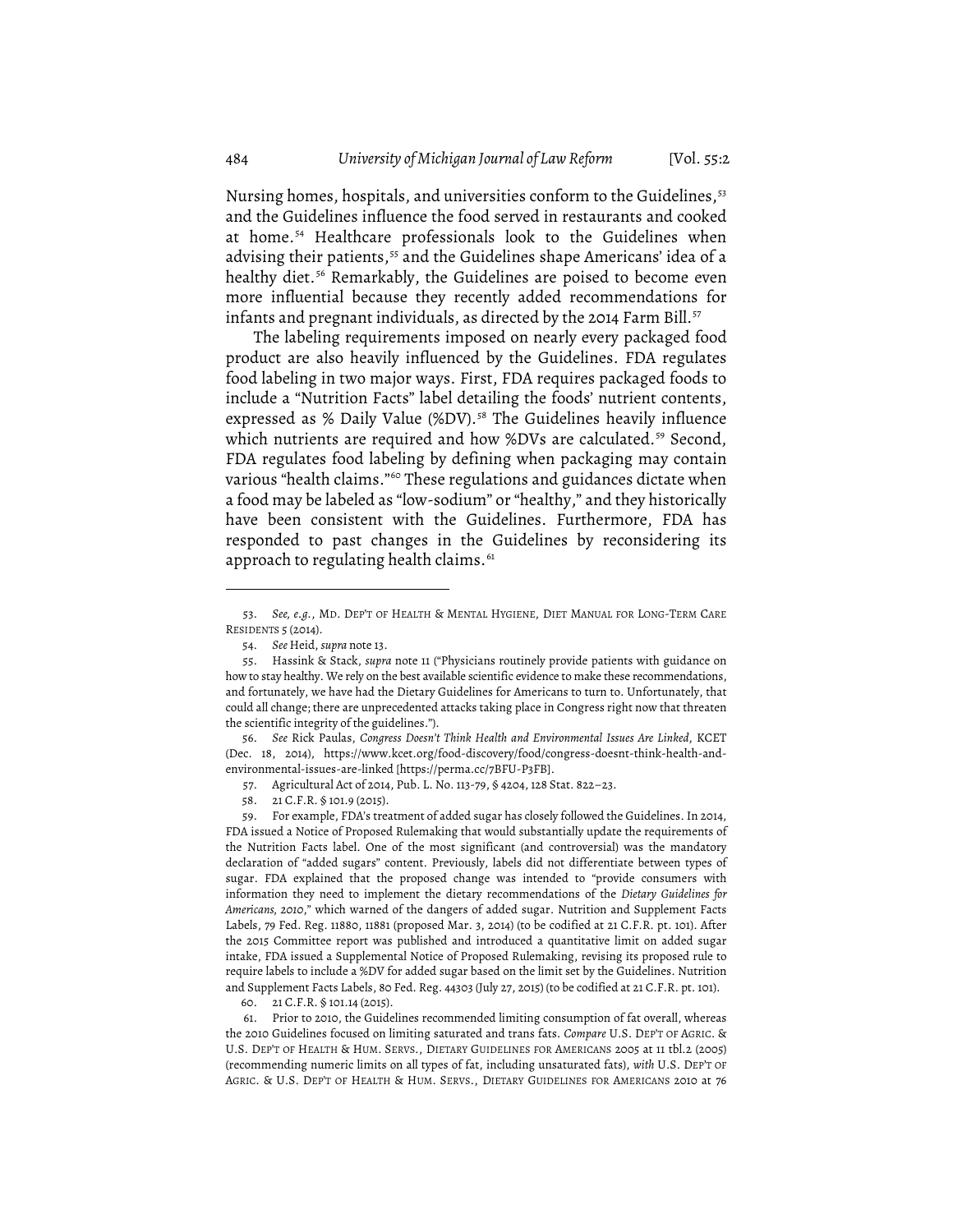#### B. *Legal Framework of theDietary Guidelines*

This Section outlines the different laws governing the Guidelines. The Nutrition Act is the organic statute for the Dietary Guidelines, delineating Congress's mandate to USDA and HHS. These agencies are governed by the APA, and the Dietary Guidelines Advisory Committee is governed by the Federal Advisory Committee Act (FACA). But these ostensible legal constraints are ineffective, and the Guidelines are subject to few meaningful safeguards.

The Nutrition Act requires USDA and HHS to publish the Guidelines every five years. $^{62}$  The Guidelines "shall contain nutritional and dietary information and guidelines for the general public, and shall be promoted by each Federal agency in carrying out any Federal food, nutrition, or health program."63 Furthermore, the Guidelines "shall be based on the preponderance of the scientific and medical knowledge which is current at the time the report is prepared."<sup>64</sup>

The Nutrition Act also provides a process by which "[a]ny Federal agency that proposes to issue any dietary guidance for the general population or identified population subgroups shall submit the text of such guidance to the [USDA and HHS] Secretaries for a sixty-day

<sup>(2010)</sup> (recommending numeric limits on only saturated fat and total fat). The 2015 Guidelines reiterated this shift, which reflects the modern scientific understanding that monounsaturated and polyunsaturated fats from whole foods like nuts and avocados contribute to a healthy diet. Citizen Petition from KIND LLC to the FDA 1 (Dec. 1, 2015), https://s3.amazonaws.com/kind-docs /citizen-petition.pdf [https://perma.cc/28PL-2LDD] (requesting amendment to the FDA Rules regarding food labeling health claims). In 2015, FDA issued a warning letter to snack company KIND regarding the use of "healthy" to market its nutrition bars. Warning Letter from FDA, Center for Food Safety and Applied Nutrition, to KIND LLC (Mar. 17, 2015), https://wayback.archiveit.org/7993/20201218161031/ https://www.fda.gov/inspections-compliance-enforcement-and-criminalinvestigations/warning-letters/kind-llc-03172015 [https://perma.cc/87XX-6QKN]. KIND responded by submitting a citizen petition to FDA. Citizen Petition from KIND LLC to the FDA, *supra* (requesting amendment to the FDA Rules regarding food labeling health claims). Frequently citing the 2010 and 2015 Guidelines, KIND urged the agency to revise its labeling regulations to reflect current understandings of healthy eating. *Id.* at 1, 10–14, 17, 19–20, 26. Under FDA's current rule, KIND pointed out, foods like salmon, avocados, and olives could not be labeled healthy while lowfat pudding and sugar cereals met the "healthy" criteria. *Id.* at 1. In response, FDA initiated proceedings to consider amending its regulations and issued guidance expressing the agency's

intent to exercise enforcement discretion relative to foods that use the implied nutrient content claim "healthy" on their labels which: (1) are not low in total fat, but have a fat profile makeup of predominantly mono and polyunsaturated fats; or (2) contain at least ten percent of the Daily Value (DV) per reference amount customarily consumed (RACC) or potassium or vitamin D.

Use of the Term "Healthy" in the Labeling of Human Food Products: Guidance for Industry; Availability, 81 Fed. Reg. 66527 (Sept. 28, 2016) (to be codified at 21 C.F.R. pt. 101), https:// www.govinfo.gov/content/pkg/FR-2016-09-28/pdf/2016-23367.pdf [https://perma.cc/G8JW-D8AW].

<sup>62.</sup> 7 U.S.C. § 5341(a)(1).

<sup>63.</sup> *Id.*

<sup>64.</sup> *Id.* § 5341(a)(2).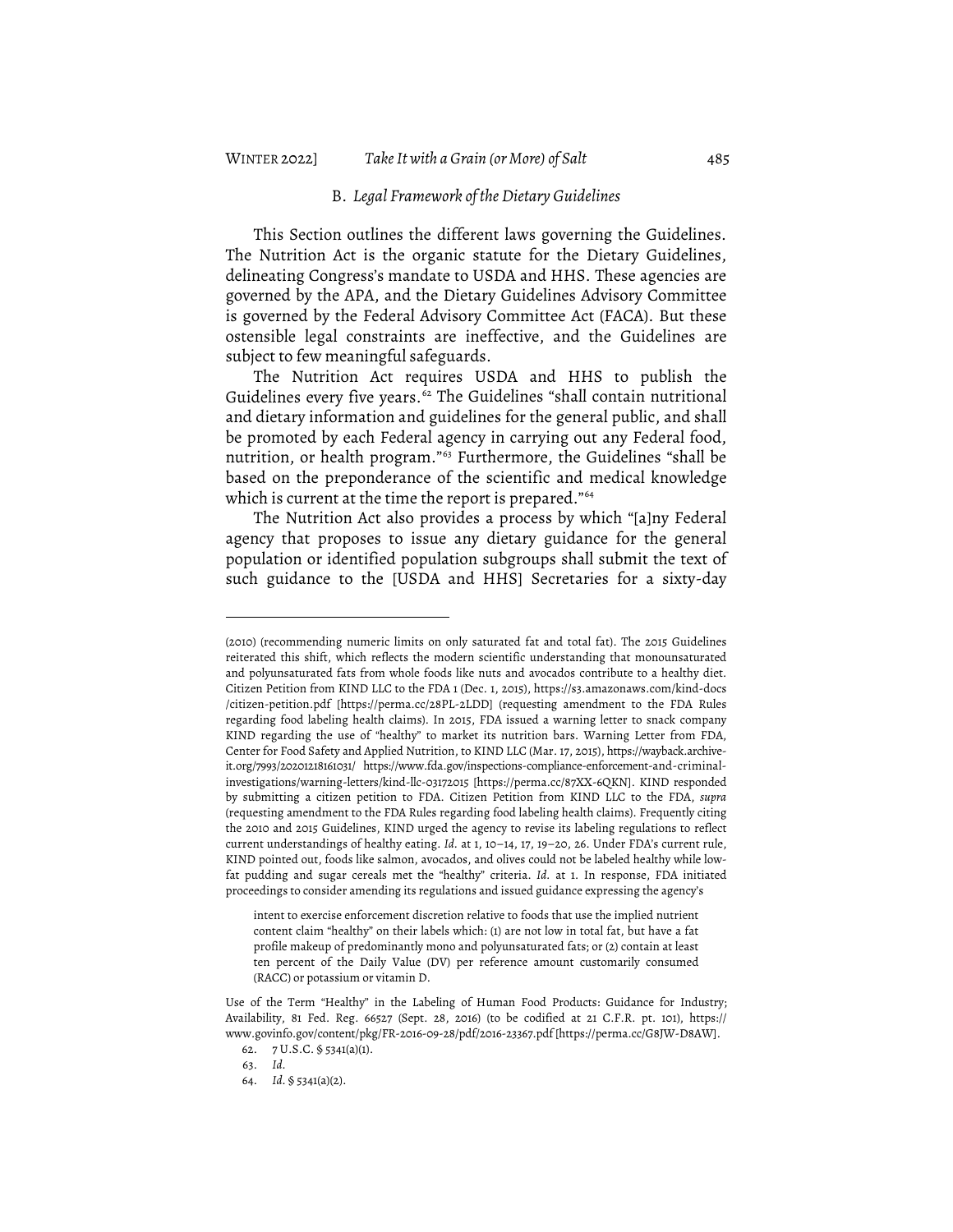review period."65 The Secretaries are to review the guidance for consistency with the Guidelines or valid medical or scientific knowledge. <sup>66</sup> If either Secretary finds the guidance inconsistent with the Guidelines, the proposed guidance must be made available for public comment. <sup>67</sup> The final version must address significant comments and must receive approval from either the USDA or HHS Secretary. 68

Beyond the Nutrition Act's mandate, the APA and FACA also impact the Guidelines by governing agency activities. The APA governs a broad range of agency actions,<sup>69</sup> while FACA governs the operation of federal advisory committees, including the Dietary Guidelines Advisory Committee. <sup>70</sup> In 2011, the U.S. District Court for the District of Columbia rejected an APA challenge to the 2010 Guidelines, concluding that the Guidelines are not reviewable agency action under the APA.<sup>71</sup> There has been only one subsequent challenge to the Guidelines. $^{72}$  In that more recent case, the plaintiffs asserted that USDA and HHS failed to guard against the "inappropriate influence" of "special interests" on the Committee in violation of FACA, rendering the Guidelines "arbitrary, capricious, and contrary to law" in violation of the APA.73 This case was also unsuccessful: the Northern District of California concluded that FACA did not supply a standard for adjudicating compliance with the Act. 74

FACA was enacted in response to concerns that federal advisory committees were inefficient and opaque. <sup>75</sup> Since the 1980s, Congress has directed USDA and HHS to convene a Dietary Guidelines Advisory Committee, although the agencies continue to have ultimate responsibility for publishing the Guidelines. <sup>76</sup> The agencies take public

<sup>65.</sup> *Id.* § 5341(b)(1); § 5302(9).

<sup>66. § 5341(</sup>b)(2)(A).

<sup>67.</sup> *Id.* § 5341(b)(2)(A)(ii)–(iii).

<sup>68.</sup> *Id.* § 5341(b)(2)(B).

<sup>69.</sup> 5 U.S.C. § 551(13).

<sup>70.</sup> U.S. DEP'T OF AGRIC., 2020 DIETARY GUIDELINES ADVISORY COMMITTEE CHARTER para. 2, at 1 (2018), https://www.dietaryguidelines.gov/sites/default/files/2019-03/DietaryGuidelines AdvisoryCommitteeCharter-10-05-18.pdf [https://perma.cc/29C9-K6NB] [hereinafter CHARTER].

<sup>71.</sup> Physicians Comm. for Responsible Med. v. Vilsack, 867 F. Supp. 2d 24, 30 (D.D.C. 2011).

<sup>72.</sup> Both cases were brought by the same public interest group, the Physicians Committee for Responsible Medicine.

<sup>73.</sup> Physicians Comm. for Responsible Med. v. Vilsack, No. 16-cv-00069, 2016 WL 5930585, at \*2 (N.D. Cal. Oct. 12, 2016).

<sup>74.</sup> *Id.* at \*1, \*3–5.

<sup>75.</sup> WENDY GINSBURG & CASEY BURGAT, CONG. RSCH. SERV., R44253, FEDERAL ADVISORY COMMITTEES: AN INTRODUCTION AND OVERVIEW (2016), https://fas.org/sgp/crs/secrecy/R44253.pdf [https://perma.cc/778T-Q4J4].

<sup>76.</sup> CHARTER, *supra* note 70, para. 3, at 1.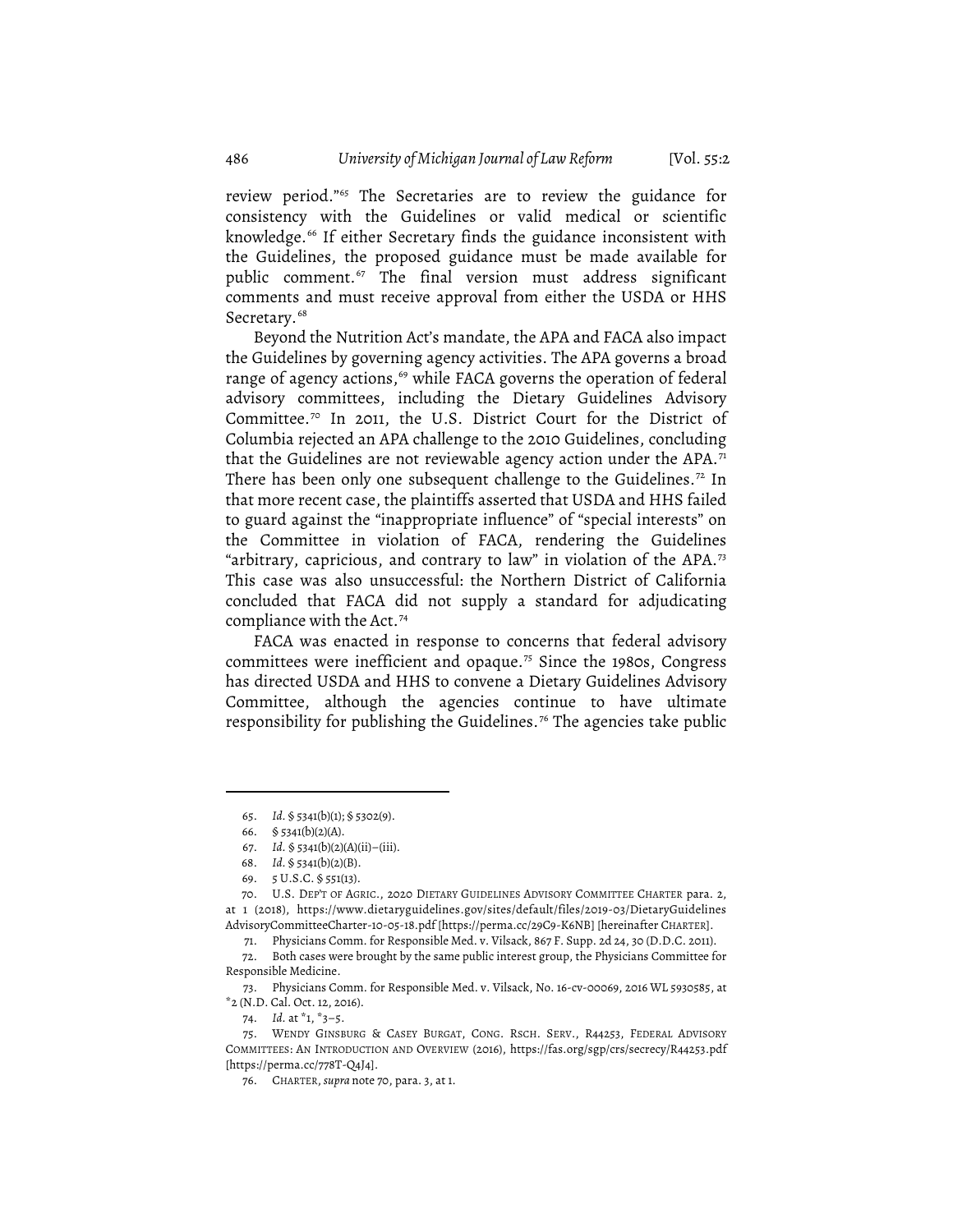nominations before selecting the Committee members,<sup>77</sup> who "are not paid ... and must report any potential conflicts of interest."78 FACA requires that advisory committee meetings be open to the public and records be made publicly available, though agency heads have some discretion to close meetings and withhold records. <sup>79</sup> Under FACA, agency heads who create an advisory committee must develop a charter that clearly defines the committee's purpose and stipulates that its committee membership be "fairly balanced in terms of the points of view represented and the functions to be performed by the advisory committee."80 Agency heads must provide assurance "that the advice and recommendations of the advisory committee will not be inappropriately influenced by the appointing authority or by any special interest, but will instead be the result of the advisory committee's independent judgment."81

The 2020 Committee charter carries out this charge by providing that "[s]teps will be taken to encourage fresh points of view, such as establishing a committee in which most members have not served on a previous Dietary Guidelines Advisory Committee and including members with varying points of view on the topics and questions to be examined by the committee."<sup>82</sup> However, it is difficult to contest the sufficiency of these efforts. As discussed above, the Northern District of California held such claims non-justiciable for lack of a meaningful standard. <sup>83</sup> Unlike the District of Columbia court, the California court apparently presumed that promulgating the Guidelines constitutes

<sup>77.</sup> Announcement of Intent to Establish the 2015 Dietary Guidelines Advisory Committee and Solicitation of Nominations for Appointment to the Committee Membership, 77 Fed. Reg. 65384 (Oct. 26, 2012).

<sup>78.</sup> T.R. Goldman, *Health Policy Brief, Final 2015-20 Dietary Guidelines for Americans. The Federal Government Published Its Latest Recommendations Intended to Shape People's Diets Based on the Latest Research.*, HEALTH AFFS., at 2 (Mar. 31, 2016), https://www.healthaffairs.org/do/10.1377/ hpb20160331.683121/full/healthpolicybrief\_155.pdf [https://perma.cc/YP2V-2ZBV].

<sup>79.</sup> CHARTER, *supra* note 70, para. 9, at 3.

<sup>80.</sup> 5 U.S.C. app. 2 §§ 5, 8, 9. FACA does not *directly* mandate that advisory committees be fairly balanced; rather, it sets out requirements for committee charters. *Id.* 

<sup>81. § 5(</sup>b)(3).

<sup>82.</sup> CHARTER,*supra* note 70, para. 12, at 4.

<sup>83.</sup> Physicians Comm. for Responsible Med. v. Vilsack, No. 16-cv-00069, 2016 WL 5930585, at \*1 (N.D. Cal. Oct. 12, 2016). There is an exception to judicial review under the APA where the action's authorizing statute is "'drawn in such broad terms that in a given case there is no law to apply.'" Citizens to Pres. Overton Park, Inc. v. Volpe, 401 U.S. 402, 410 (1971) (quoting S. REP. No. 752, at 212 (1945)), *abrogated by* Califano v. Sanders, 430 U.S. 99 (1977). Where Congress has used such broad language, the action is considered "committed to agency discretion by law." *Id.*; 5 U.S.C. § 701(a). This is a very narrow exception which must overcome the "strong presumption that Congress intends judicial review of administrative action." Bowen v. Mich. Acad. of Fam. Physicians, 476 U.S. 667, 670 (1986). Because FACA and the Nutrition Act do not define "inappropriate influence" or "special interest," the court would not interfere with the agency's decisions about who to include on the Dietary Guidelines Advisory Committee. *Physicians Comm.*, 2016 WL 5930585, at \*3–8.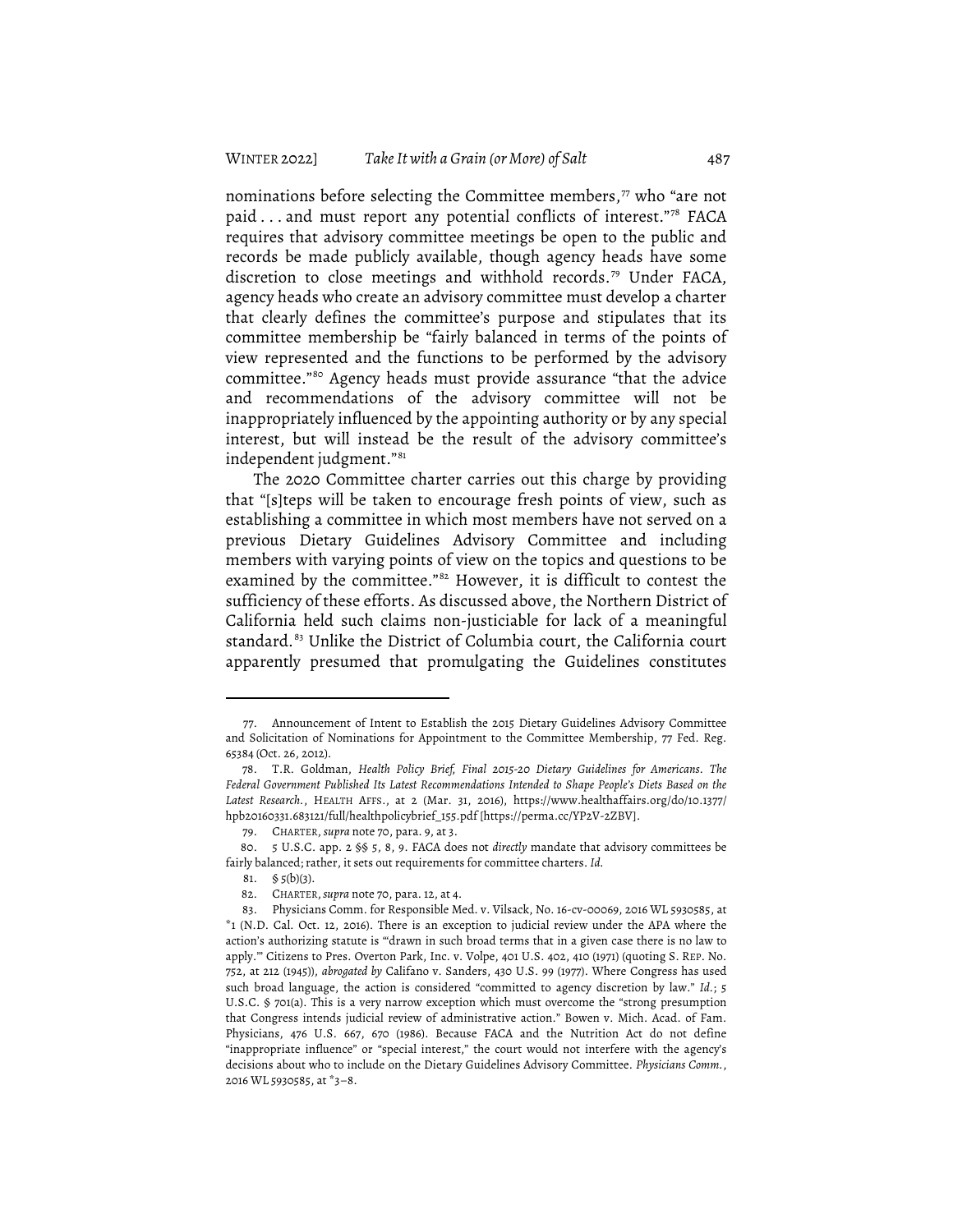agency action. But it nonetheless declined to review them under FACA or the APA, reasoning that neither FACA nor the Nutrition Act provide a sufficiently justiciable standard. 84

While the APA and FACA may formally govern the Guidelines, their protections are ineffective while judicial review remains unavailable. Without any safeguards against undue influence, the Guidelines have fallen into the hands of the food industry.

#### II. PROBLEMS WITH THE DIETARY GUIDELINES FOR AMERICANS

Despite the Guidelines' widespread impact, or perhaps because of it, they have continued to be the subject of criticism. These critiques have centered on conflicts of interest among agency officials and Committee members, the transparency of agency decision-making, and the scientific rigor of the Guidelines' recommendations. On one side, many scientists and scholars believe that the Guidelines are unduly influenced by the food industry and thus do not reflect modern nutrition science. <sup>85</sup> They point to the Guidelines' failure to recommend reduced consumption of red meat and processed foods despite pleas from the scientific community to do so. <sup>86</sup> Other experts—along with meat, dairy, and sugar producers and low-carb diet advocates—argue that the Guidelines meekly adhere to the status quo despite new scientific knowledge. <sup>87</sup> These stakeholders point to the Guidelines' longstanding recommendation to limit saturated fat intake to less than ten percent of total calories. <sup>88</sup> They argue that recent findings contradict the long-held belief that fat is harmful, rendering this guidance outdated. <sup>89</sup> This Part examines the Guidelines' recent history, which illustrates their key shortcomings, and then discusses these shortcomings in more detail.

In 2015, the Guidelines became embroiled in their most heated controversy since their creation. The core advice put forth in the Committee report, which USDA and HHS officials use to develop the Guidelines, was consistent with prior editions: eat more fruit, vegetables, and whole grains, and eat less saturated fat, sodium, and

<sup>84.</sup> *Physicians Comm.*, 2016 WL 5930585, at \*3–8.

<sup>85.</sup> *See, e.g.*, James J. DiNicolantonio, Zoë Harcombe & James H. O'Keefe, *Problems with the 2015 Dietary Guidelines for Americans: An Alternative*, 113 MO. MED. 93 (2016); NESTLE, *supra* note 29; Hassink & Stack, *supra* note 11.

<sup>86.</sup> *See* sources cited *supra* note 85.

<sup>87.</sup> *See The Issue*, NUTRITION COAL., https://www.nutritioncoalition.us/the-issue [https://perma.cc /CKQ3-WX75].

<sup>88.</sup> *Dietary Guidelines 101*, NUTRITION COAL., https://www.nutritioncoalition.us/dietaryguidelines-for-americans-dga-introduction [https://perma.cc/78TL-8DMD].

<sup>89.</sup> *Id.*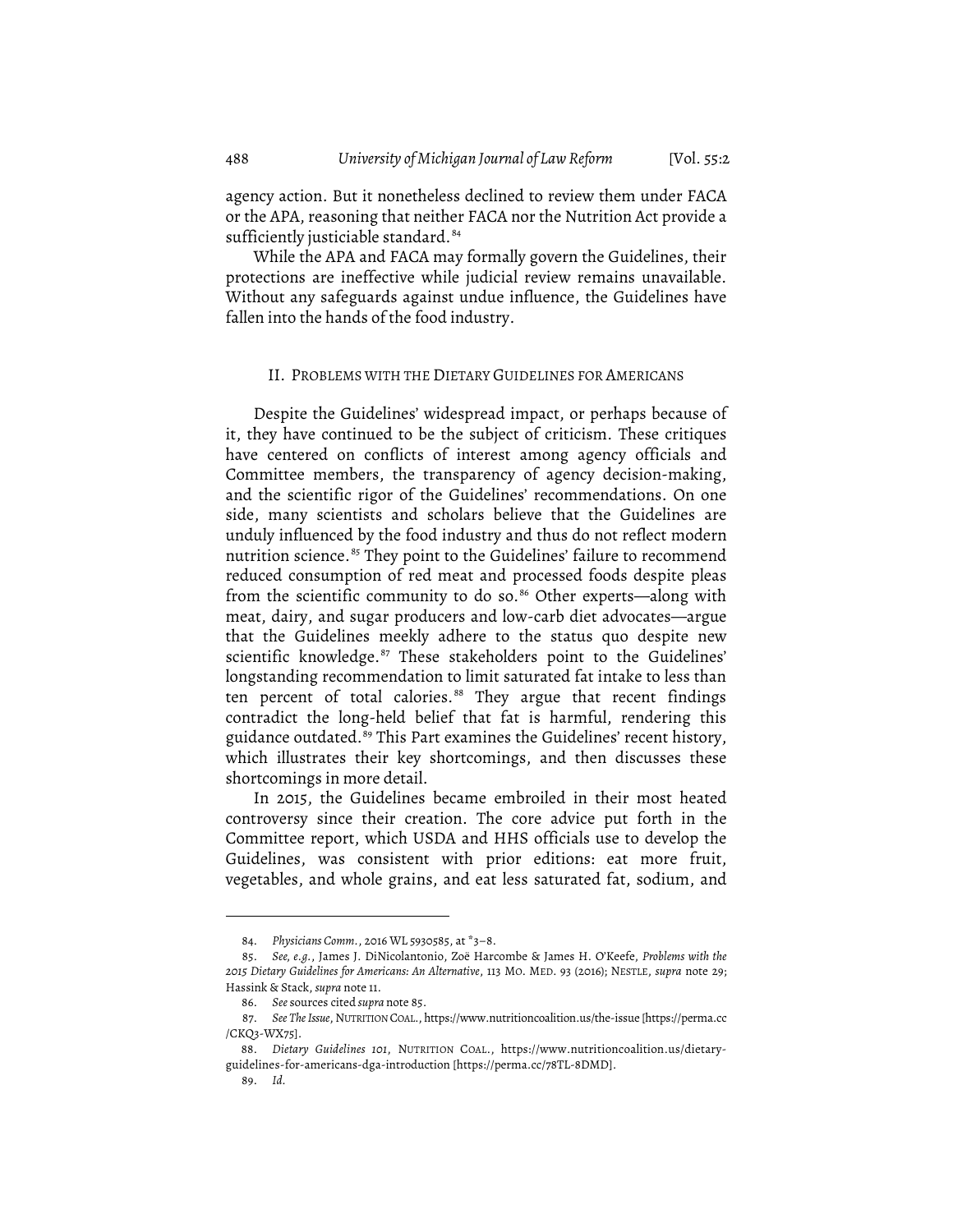added sugars. <sup>90</sup> But the Committee also made a number of bold recommendations. The report explicitly warned against sugary beverages and artificial sweeteners<sup>91</sup> and recommended a quantitative limit on added sugar—less than ten percent of total calories—as well as a tax on sugar-sweetened beverages. <sup>92</sup> The Committee also advised USDA and HHS to drop the 300 mg cap on cholesterol intake that had been introduced in 2010. <sup>93</sup> And most controversially, the Committee report recommended that Americans eat less red and processed meat, in part to promote better individual health outcomes and in part to promote the long-term health of humankind by shifting to more sustainable food sources. 94

The Committee's report triggered many negative reactions. Health advocates protested the elimination of a cholesterol cap, arguing that the Committee was improperly influenced by the egg industry. <sup>95</sup> Food and beverage producers bristled at the recommendations to limit sugary beverages and red meat. <sup>96</sup> The meat industry was particularly concerned about sustainability playing a role in the development of the Guidelines. <sup>97</sup> This backlash compelled Agriculture Secretary Tom Vilsack to assuage critics' fears. Secretary Vilsack compared the Committee members to his three- and five-year-old grandchildren, who he described as still learning to color inside the lines. <sup>98</sup> He promised, "I am going to color inside the lines."99 While sustainability may seem "outside the lines" of the Guidelines, the Committee justified these recommendations with an eye toward food insecurity and longterm health. <sup>100</sup> This was not the first time that the Guidelines considered similarly "marginal" factors. For example, in the 1930s USDA began publishing cost-conscious meal plans.<sup>101</sup> Even physical exercise, which the Guidelines regularly incorporate into

<sup>90.</sup> U.S. DEP'T OF AGRIC., SCIENTIFIC REPORT OF THE 2015 DIETARY GUIDELINES ADVISORY COMMITTEE 2 (2015) [hereinafter 2015 SCIENTIFIC REPORT].

<sup>91.</sup> *Seeid.* at 342, 346.

<sup>92.</sup> *Id.* at 28, 347.

<sup>93.</sup> *Id.* at 58.

<sup>94.</sup> *See id.* at 3, 5.

<sup>95.</sup> Marion Nestle, *Perspective: Challenges and Controversial Issues in the Dietary Guidelines for Americans, 1980-2015*, 9 ADVANCES NUTRITION 148, 148–49 (2018).

<sup>96.</sup> *Id.*; *see* Press Release, Sugar Ass'n, The Sugar Association Responds to 2015 Guidelines (Feb. 19, 2015), https://www.sugar.org/resources/releases/the-sugar-association-responds-to-2015 dietary-guidelines-advisory-committee-report/ [https://perma.cc/WRA3-R59M].

<sup>97.</sup> Nestle, *supra* note 95, at 149.

<sup>98.</sup> *Vilsack Likens Dietary Guidelines Committee to 3-Year-Old*, HAGSTROM REP. (Feb. 27, 2015), https://www.hagstromreport.com/2015news\_files/2015\_0227\_vilsack-likens-dietary-guidelinescommittee-3-year-old.html [https://perma.cc/2UAB-SN38].

<sup>99.</sup> *Id.*

<sup>100.</sup> 2015 SCIENTIFIC REPORT, *supra* note 90, at 5.

<sup>101.</sup> Davis & Saltos, *supra* note 16, at 35.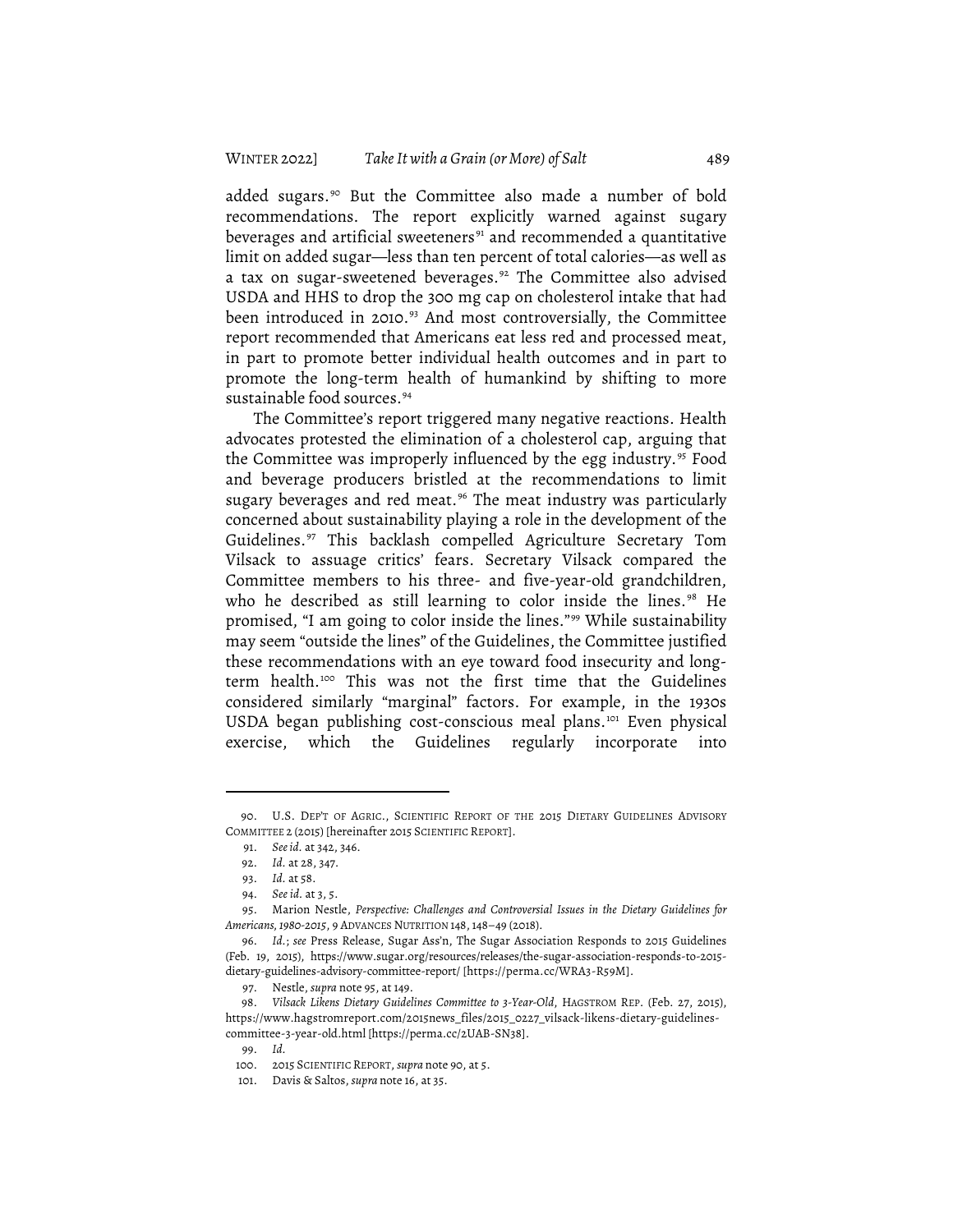recommendations, is arguably outside the bounds of a narrow, literal definition of "nutritional and dietary information."<sup>102</sup>

Despite these assurances, the industry's concerns made it all the way to Congress. Members of Congress wrote three bipartisan letters urging the USDA and HHS Secretaries to reconsider the Committee's guidance on red meat and to extend the public comment period for the guidelines. <sup>103</sup> The Secretaries granted the latter request and extended the forty-five-day comment period to seventy days, ending on May 8, 2015. <sup>104</sup> While the representatives did not hide that meat was the focus of their concerns, they also emphasized the scope of the Committee's task, saying that the Committee "had neither the expertise, evidence, nor charter" to address issues of sustainability and tax policy. <sup>105</sup> On May 14, representatives wrote to Secretaries Vilsack and Burwell advising them to carefully review the significant number of public comments submitted on the Committee report. <sup>106</sup> In June, in an unprecedented move, Committee members wrote to Congress protesting legislative interference with their scientific process. <sup>107</sup> In July, senators sent another letter to the Secretaries.<sup>108</sup> This time, they urged the agencies to base the Guidelines on "sound scientific evidence and current medical knowledge" and to limit the degree to which recommendations are

<sup>102.</sup> *See, e.g.*, U.S. DEP'T OF AGRIC. & U.S. DEP'T OF HEALTH & HUM. SERVS., DIETARY GUIDELINES FOR AMERICANS 2010, at 18 (2010), https://health.gov/sites/default/files/2020-01/ DietaryGuidelines2010.pdf [https://perma.cc/3LJW-BNC8]; U.S. DEP'T OF AGRIC. & U.S. DEP'T OF HEALTH & HUM. SERVS., NUTRITION AND YOUR HEALTH: DIETARY GUIDELINES FOR AMERICANS 15 (1995), https://www.dietaryguidelines.gov/sites/default/files/2019-05/1995%20Dietary%20Guidelines% 20for%20Americans.pdf [https://perma.cc/TKT4-MC6T].

<sup>103.</sup> *E.g.*, *Senators Roberts, Stabenow, Alexander and Murray Call for Extension of Dietary Guidelines Comment Period*, U.S. SENATE COMM. ON AGRIC., NUTRITION & FORESTRY (Mar. 16, 2015), https:// www.agriculture.senate.gov/newsroom/press/release/senators-roberts-stabenow-alexander-andmurray-call-for-extension-of-dietary-guidelines-comment-period [https://perma.cc/4FL7-YX9C]; *see also Congress Is Concerned*, NUTRITION COAL., https://www.nutritioncoalition.us/congress-isconcerned#:~:text=HEARING,the%20Guidelines%20are%20not%20working [https://perma.cc/ QCD5-ZMXK].

<sup>104.</sup> Solicitation of Written Comments on the Scientific Report of the 2015 Dietary Guidelines Advisory Committee, 80 Fed. Reg. 18852 (Apr. 8, 2015).

<sup>105.</sup> Letter from Various Members of Congress to Secretaries Vilsack and Burwell (Mar. 31, 2015), https://republicans-agriculture.house.gov/uploadedfiles/3.31.15\_dietary\_guidelines\_letter\_ to\_secs\_vilsack\_burwell.pdf [https://perma.cc/D7P9-Z8Z7].

<sup>106.</sup> Letter from House Agriculture Committee to Secretaries Vilsack and Burwell (May 14, 2015), https://archives-agriculture.house.gov/sites/republicans.agriculture.house.gov/files/pdf/ HAC%20Burwell%20Vilsack%20DGA%20Questions%20051415\_0.pdf [https://perma.cc/LVU6- WUXG].

<sup>107.</sup> Letter from 2015 Dietary Guidelines Advisory Comm. to the U.S. House of Representatives Comm. on Appropriations (June 22, 2015), https://www.foodpolitics.com/wpcontent/uploads/dgac\_appropriations\_bill\_response\_6\_2015.pdf [https://perma.cc/9RNZ-9GCE].

<sup>108.</sup> Press Release, U.S. Senate Comm. on Health, Educ., Lab. & Pensions*,* Chairmen Roberts, Alexander Urge Sound Science in 2015 Dietary Guidelines, (July 7, 2015), https:// www.help.senate.gov/chair/newsroom/press/-chairmen-roberts-alexander-urge-sound-sciencein-2015-dietary-guidelines [https://perma.cc/NMS8-G5ZR].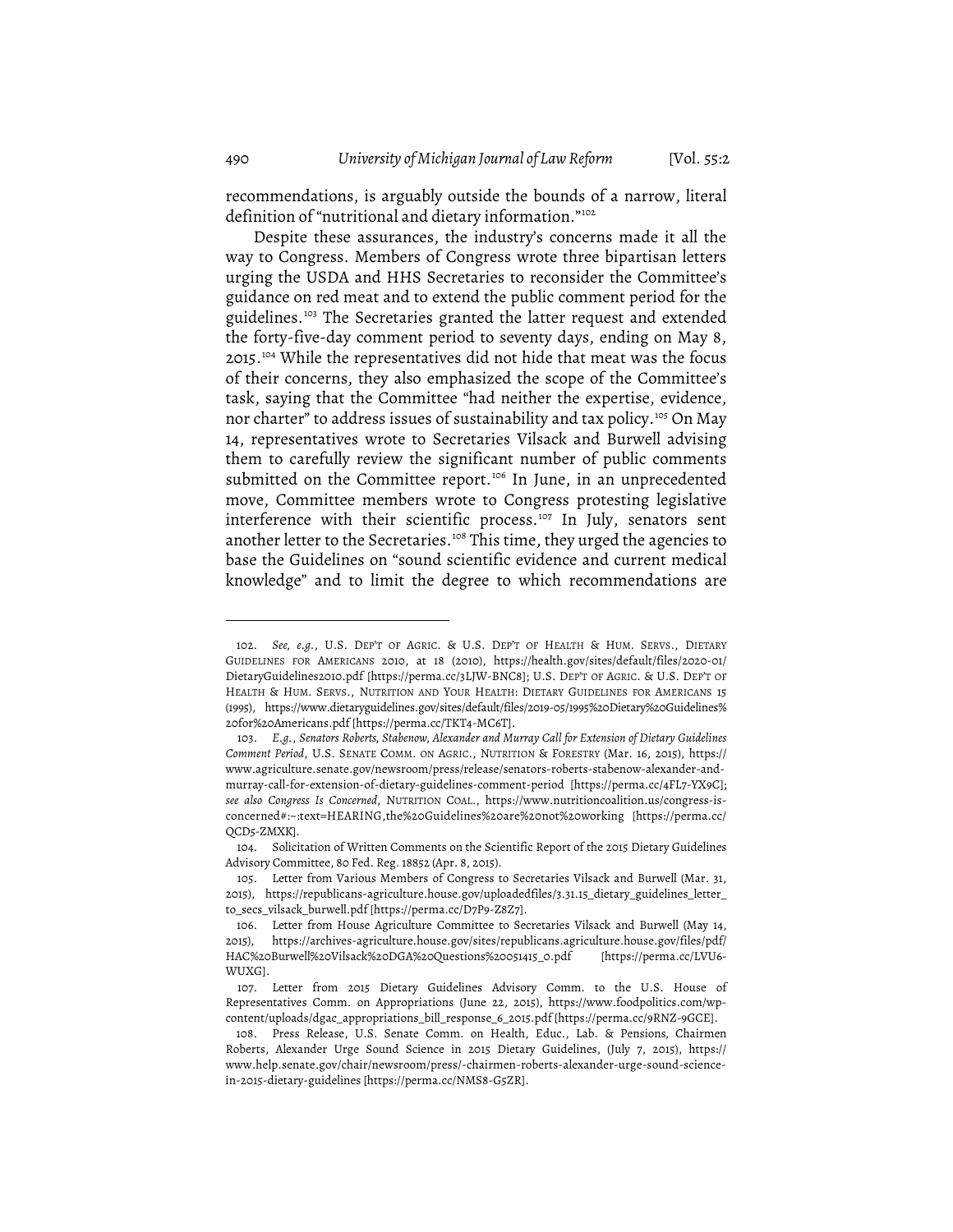"agenda-driven."109 Ironically, the representatives who signed these letters were accused of having a hidden agenda themselves: promoting the interests of their campaign donors from the food industry. <sup>110</sup> "Every state has cattle and every state has two senators," said Dr. Marion Nestle, a leading nutrition scholar who served on the 1995 Committee and reviewed the 2015 Guidelines.<sup>111</sup> "So [the food industry is] powerful."112

In October 2015, the House Committee on Agriculture held a hearing to address concerns about the Guidelines. <sup>113</sup> In addition to the issue of whether sustainability should be considered, representatives raised concerns about the methods for selecting and screening evidence; the appropriateness of the Guidelines for children; the lack of transparency with respect to potential conflicts of interest on the Committee; and the overall nutritional sufficiency of USDArecommended diets. <sup>114</sup> Secretaries Vilsack and Burwell ceded to at least some of these concerns prior to the hearing; in a joint statement, they communicated their view that "we do not believe that the 2015 [Guidelines] are the appropriate vehicle for this important policy conversation about sustainability."115

Unconvinced, Congress took matters into its own hands and put additional safeguards in place. In December, the Consolidated Appropriations Act of 2016 included two riders regarding the Guidelines. First, Congress prohibited USDA and HHS from releasing the Guidelines unless any revisions or new recommendations are "based on significant scientific agreement" and "limited in scope to nutritional and dietary information."116 Second, Congress appropriated \$1 million for the Agriculture Secretary to engage the National Academies to conduct a comprehensive review of the entire Guidelines process and provide recommendations for improvement.<sup>117</sup>

<sup>109.</sup> *Id.*

<sup>110.</sup> Laura MacCleery, Opinion, *Leavethe Science Alone onDietary Guidelines 2015*, HILL (July 3, 2015), https://thehill.com/blogs/congress-blog/246679-leave-the-science-alone-on-dietary-guidelines-2015 [https://perma.cc/JQ9Z-DHBE].

<sup>111.</sup> Helena Bottemiller Evich, *Meat Industry Wins Round in War over Federal Nutrition Advice*, POLITICO (Jan. 7, 2016), https://www.politico.com/story/2016/01/2015-dietary-guidelines-217438 [https://perma.cc/GY9H-YJ7P].

<sup>112.</sup> *Id.*

<sup>113.</sup> *Congress Is Concerned*, NUTRITION COAL., https://www.nutritioncoalition.us/congress-isconcerned [https://perma.cc/DU6E-86EY].

<sup>114.</sup> *Id.*

<sup>115.</sup> Tom Vilsack & Sylvia Burwell, *2015 Dietary Guidelines: Giving You the Tools You Need to Make Healthy Choices*, U.S. DEP'T OF AGRIC. (Feb. 21, 2017), https://www.usda.gov/media/blog/2015/10/06 /2015-dietary-guidelines-giving-you-tools-you-need-make-healthy-choices [https://perma.cc/9KLJ-JS34].

<sup>116.</sup> Consolidated Appropriations Act of 2016, Pub. L. No. 114-113, § 734, 129 Stat. 2241, 2280 (2015).

<sup>117.</sup> *Id.* § 735.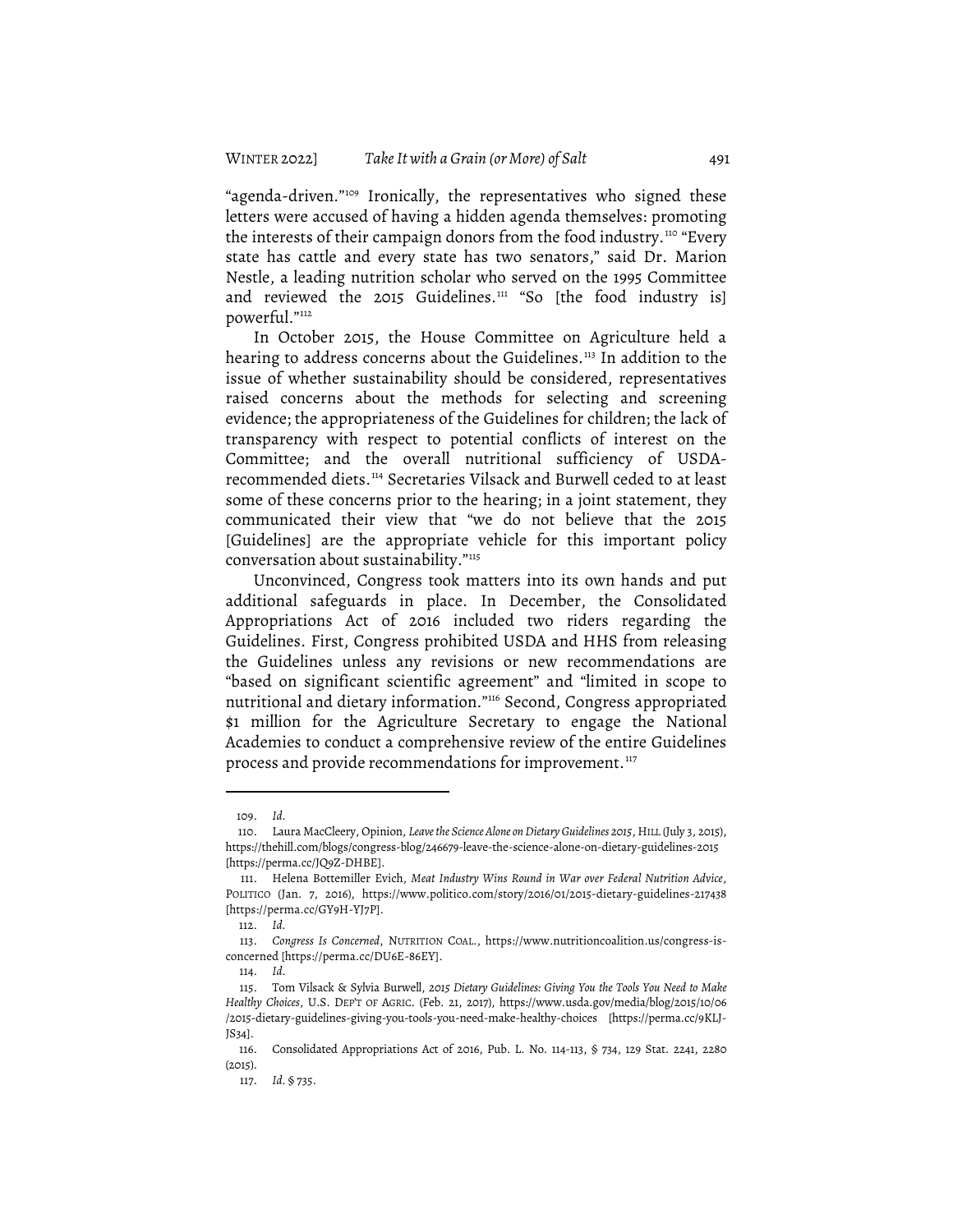When USDA and HHS issued the Guidelines in January 2016, they deviated substantially from the Committee's recommendations, but provided little justification. They excluded the Committee's recommendations to cut back on red meat and processed foods. 118 Instead, the 2015 Guidelines included red meat, along with seafood, poultry, and other protein sources as elements of a healthy eating pattern. <sup>119</sup> Yet they also diplomatically noted that "[l]ower intakes of meats ... have often been identified as characteristics of healthy eating patterns."120 Additionally, the 2015 Guidelines' recommendations to limit saturated fat to less than 10% of calories and sodium to less than 2300 mg would, in practice, necessarily require limiting intakes of red meat. <sup>121</sup> The agencies also excluded the Committee's recommendations to reduce consumption of sugary beverages but retained the new limit on added sugar. This illustrates a trend in the Guidelines of obfuscating advice by referring to actual foods in the "eat more" recommendations (i.e., eat more vegetables and whole grains), but referring to individual nutrients in the "eat less" recommendations (i.e., eat less saturated fat and added sugar). <sup>122</sup> The Guidelines also retained the Committee's recommendation to eliminate the cholesterol limit, announcing that cholesterol is no longer a "nutrient of concern."123 Yet at the same time, the Guidelines still advise that "individuals should eat as little dietary cholesterol as possible."124 This ambiguous advice led to public confusion, exacerbated by a media frenzy,<sup>125</sup> and ultimately sowed distrust in the Guidelines. 126

<sup>118.</sup> *Compare* 2015 SCIENTIFIC REPORT, *supra* note 90, at 3, 5, *with* DIETARY GUIDELINES 2015– 2020,*supra* note 5, at 35.

<sup>119.</sup> DIETARY GUIDELINES 2015–2020,*supra* note 5, at 35.

<sup>120.</sup> *Id.* at 17, 25.

<sup>121.</sup> Elizabeth Crawford, *2015 Dietary Guidelines Soften Many Controversial Suggestions, but Still Advocate Eating More Plants*, FOOD NAVIGATOR USA (Jan. 7, 2016), https://www.foodnavigator-usa.com /Article/2016/01/07/2015-Dietary-Guidelines-soften-controversial-suggestions [https://perma.cc /944P-UCT8].

<sup>122.</sup> *See* DIETARY GUIDELINES 2015–2020,*supra* note 5, at xiii.

<sup>123.</sup> 2015 SCIENTIFIC REPORT, *supra* note 90, at 58; DIETARY GUIDELINES 2015–2020,*supra* note 5, at 32.

<sup>124.</sup> DIETARY GUIDELINES 2015–2020, *supra* note 5, at 32.

<sup>125.</sup> *See, e.g.*, Editorial, *Scientists Get Egg on Their Faces*, CHI. TRIB. (Feb. 23, 2015), https:// www.chicagotribune.com/opinion/editorials/ct-cholesterol-guidelines-edit-0223-20150220 story.html [https://perma.cc/PX9M-RF4F]; James Hamblin, *The Earnest Simplicity of the New Nutrition Guidelines*, ATLANTIC (Feb. 19, 2015), https://www.theatlantic.com/health/archive/2015/02 /the-new-best-way-to-eat/385659/ [https://perma.cc/Q373-8N9L].

<sup>126.</sup> *See, e.g.*, Goldman, *supra* note 78, at 5 ("Removing previously established nutritional norms, however, comes at a cost, as House Agriculture Committee ranking member Collin Peterson (D-MN) reminded HHS secretary Burwell and USDA secretary Vilsack during an October 7, 2015, hearing on the Committee report. 'From my constituents, most of them don't believe this stuff anymore,' said Peterson. 'You have lost your credibility with a lot of people, and they are just flat out ignoring this stuff.'"); Crawford, *supra* note 121 ("[O]stensibly conflicting interpretations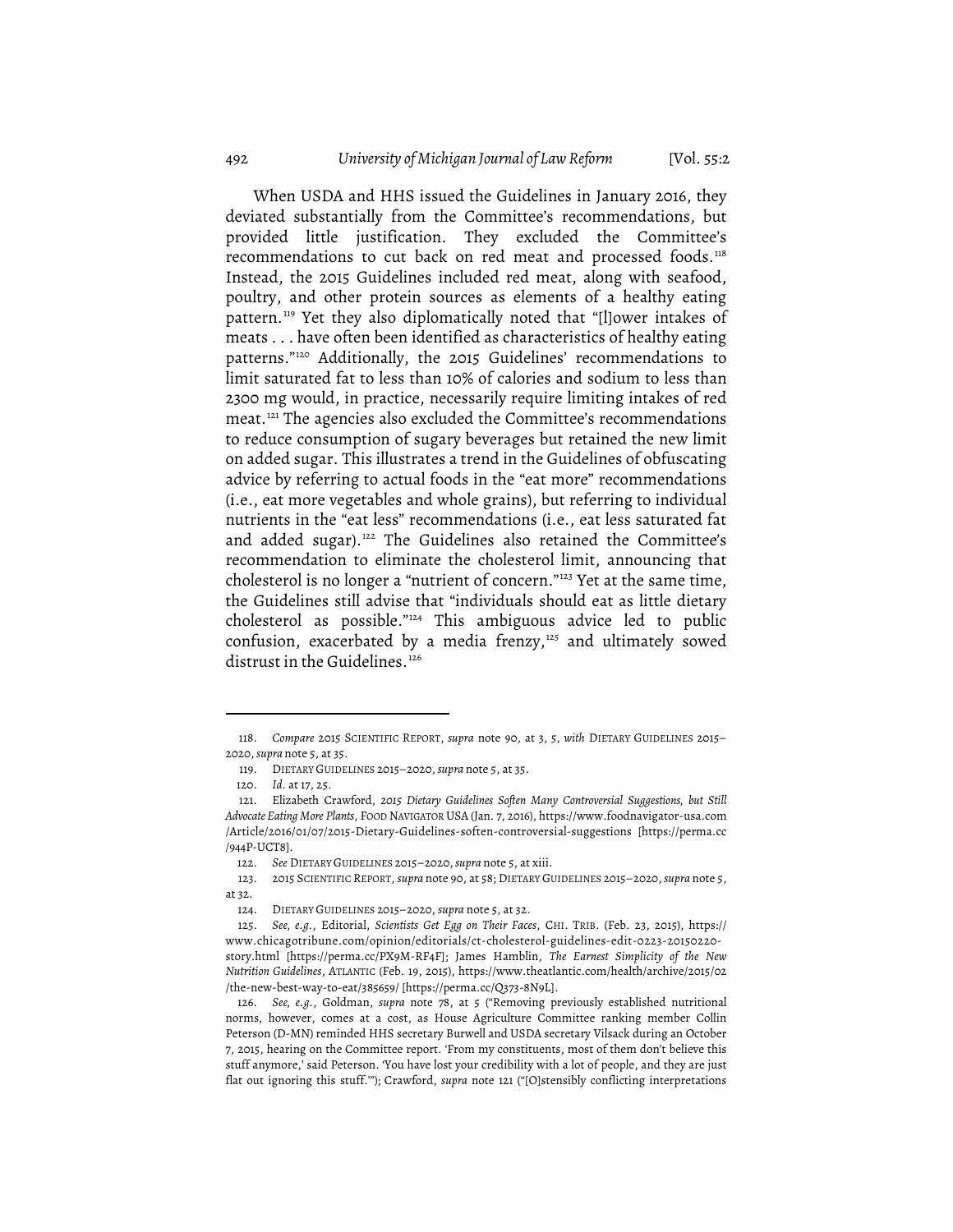Pursuant to the 2015 congressional appropriation discussed above, the National Academies released in two reports in 2017 detailing their findings and recommendations with respect to their review of the Dietary Guidelines process. The first report, published early in the year, focused on the Committee selection process.<sup>127</sup> The National Academies recommended third-party nomination and a transparent conflict-ofinterest process for Committee members. <sup>128</sup> The second report confirmed those recommendations and also proposed ways to improve the Guidelines' development process as a whole. <sup>129</sup> In response, USDA and HHS promised to incorporate some of the recommendations (or parts of the recommendations), deferred responding to a few recommendations until later in the 2020 Guidelines process, and declined to implement others, citing limited resources, time constraints, and Committee members' privacy. <sup>130</sup> The National Academies recommended an external nomination process for Committee members based on objective criteria developed by USDA and HHS. <sup>131</sup> Citing resource constraints, the agencies did not use a third-party, but did create a list of criteria for selecting Committee members. 132

The National Academies also suggested redistributing the current functions of the Committee to three separate bodies: a planning and continuity group, to curate evidence and identify and prioritize topics for inclusion in the Guidelines; technical expert panels, to provide content and methodological consultation during evaluation of the

likely will lead to increased confusion by consumers and trigger additional education campaigns by both sides.").

<sup>127.</sup> NAT'L ACADS. OF SCIS., ENG'G & MED., OPTIMIZING THE PROCESS FOR ESTABLISHING THE DIETARY GUIDELINES FOR AMERICANS: THE SELECTION PROCESS (2017) [hereinafter OPTIMIZING THE PROCESS].

<sup>128.</sup> *Id.* at 3–5.

<sup>129.</sup> NAT'L ACADS. OF SCIS., ENG'G & MED., REDESIGNING THE PROCESS FOR ESTABLISHING THE *DIETARY GUIDELINES FOR AMERICANS* 4–15 (2017) [hereinafter REDESIGNING THE PROCESS].

<sup>130.</sup> DIETARY GUIDELINES FOR AMS., USDA-HHS RESPONSE TO THE NATIONAL ACADEMIES OF SCIENCES, ENGINEERING, & MEDICINE: SELECTING THE DIETARY GUIDELINES ADVISORY COMMITTEE (2018), https://www.dietaryguidelines.gov/sites/default/files/2019-12/USDA%20HHS%20Response% 20to%20HMD%20Report%201.pdf [https://perma.cc/94SD-R2Z8] [hereinafter USDA-HHS RESPONSE: SELECTION PROCESS]; Dietary Guidelines for Ams., *Day 1: Thursday, March 28, 2019, Responding to the National Academies of Sciences, Engineering, and Medicine Study on the Process to Update the Dietary Guidelines for Americans* (Mar. 28, 2019), https://www.dietaryguidelines.gov/day-1 responding-national-academies-sciences-engineering-and-medicine-study-process-establish [https://perma.cc/5RJR-ZEAN] (Source: USDA YouTube content) (Speaker: Eve Stoody, Designated Fed. Officer & Lead Nutritionist) [hereinafter Stoody]; *see also Government Rejects Most of National Academies' Recs for Improving the Dietary Guidelines' Advisory Committee*, NUTRITION COAL. (Sept. 25, 2018), https://www.nutritioncoalition.us/news/2018/9/25/government-rejects-most-of-nationalacademies-recs-for-improving-the-dietary-guidelines-advisory-Committee [https://perma.cc/ 67LV-LH77].

<sup>131.</sup> OPTIMIZING THE PROCESS,*supra* note 127, at 5–8.

<sup>132.</sup> USDA-HHS RESPONSE: SELECTION PROCESS,*supra* note 130, at 2.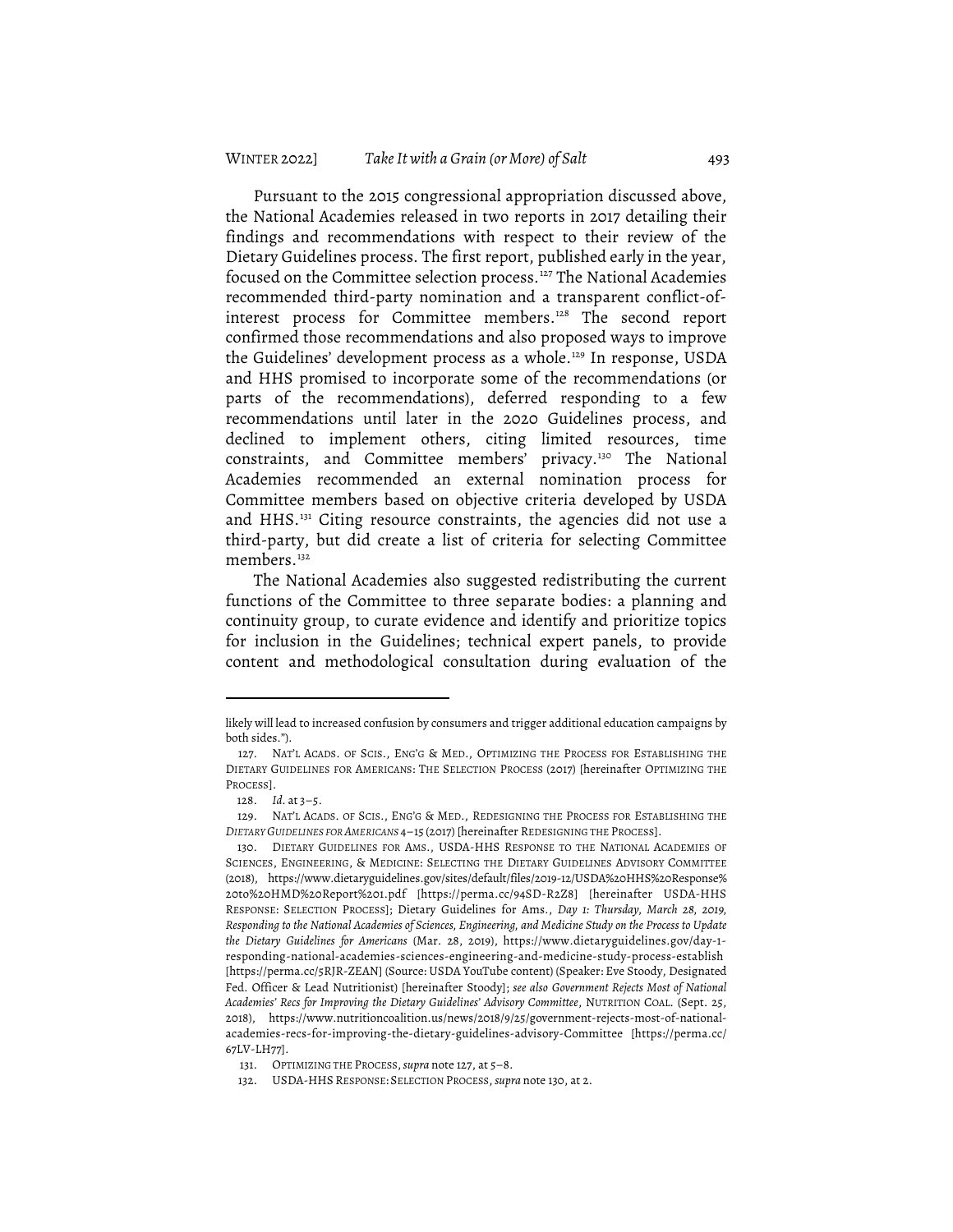evidence; and a scientific advisory committee, to interpret the scientific evidence and draw conclusions. <sup>133</sup> USDA and HHS rejected this overall strategy but said that the agencies would, with public input, identify the topics and questions prior to establishing the Committee. 134

Thus, in 2020, HHS and USDA predetermined for the first time the topics that the Guidelines would address. The eighty questions tasked to the Committee fail to address several of the most controversial issues raised in 2015. <sup>135</sup> For example, the 2020 Committee did not explore the consumption of red meat or processed foods or the appropriate sodium levels for different populations. <sup>136</sup> Dr. Nestle commented: "The cuttingedge issues in dietary advice in 2019 are about eating less meat, avoidance of ultra-processed foods, and sustainable production and consumption....Guidelines that avoid these issues will be years behind the times."137 Though focusing the Committee's inquiry is ostensibly an effort to "promote a deliberate and transparent process,"<sup>138</sup> the result is to prevent the Committee from considering the most important topics in nutrition.

USDA and HHS also limited the research that the 2020 Committee could consider to studies vetted through an opaque process by USDA's own research team. <sup>139</sup> USDA additionally prohibited the Committee from considering research conducted before 2000 (except in the case of the early childhood subcommittee). Historically, the Committee had latitude to consult with outside experts and draw on research from a variety of sources both inside and outside USDA.<sup>140</sup> Though purportedly in furtherance of the National Academies' recommendations, these decisions contradicted the National Academies' conclusion that it

<sup>133.</sup> REDESIGNING THE PROCESS,*supra* note 129, at 9.

<sup>134.</sup> Stoody,*supra* note 130.

<sup>135.</sup> Reiley, *supra* note 8.

<sup>136.</sup> *Id.*

<sup>137.</sup> *Id.*

<sup>138.</sup> *Process to Identify the Topics and Questions*, DIETARY GUIDELINES FOR AMS., https:// www.dietaryguidelines.gov/resources/about-process/process-identify-topics-and-questions [https://perma.cc/UYT7-CS58].

<sup>139.</sup> Reiley, *supra* note 8. USDA's main research entity for the Guidelines, known as the Nutrition Evidence Systematic Review team, conducts systematic reviews of nutrition literature for each question posed to the Committee. *Systematic Reviews for the 2020 Dietary Guidelines Advisory Committee*, U.S. DEP'T OF AGRIC., https://nesr.usda.gov/2020-dietary-guidelines-advisory-committeesystematic-reviews [https://perma.cc/P8G5-UBZU]. The process by which studies are screened and reviewed is only facially transparent. Studies are screened primarily using predetermined inclusion and exclusion criteria. *See* U.S. DEP'T OF AGRIC., 2020 DIETARY GUIDELINES ADVISORY COMMITTEE: NUTRITION EVIDENCE SYSTEMATIC REVIEW (NESR) PROCESS FOR CONDUCTING SYSTEMATIC REVIEWS 5 (2020). While USDA publicizes the general categories of these criteria study design, group size, publication status, etc.—the particular criteria used are unknown. *See id.* at 7. Moreover, USDA's role in promoting industry-funded research compromises the entire endeavor from the beginning. *See* First Amended Complaint at 3, Physicians Comm. for Responsible Med. v. Vilsack, No. 16-cv-00069, 2016 WL 5930585 (N.D. Cal. Oct. 12, 2016).

<sup>140.</sup> Reiley, *supra* note 8.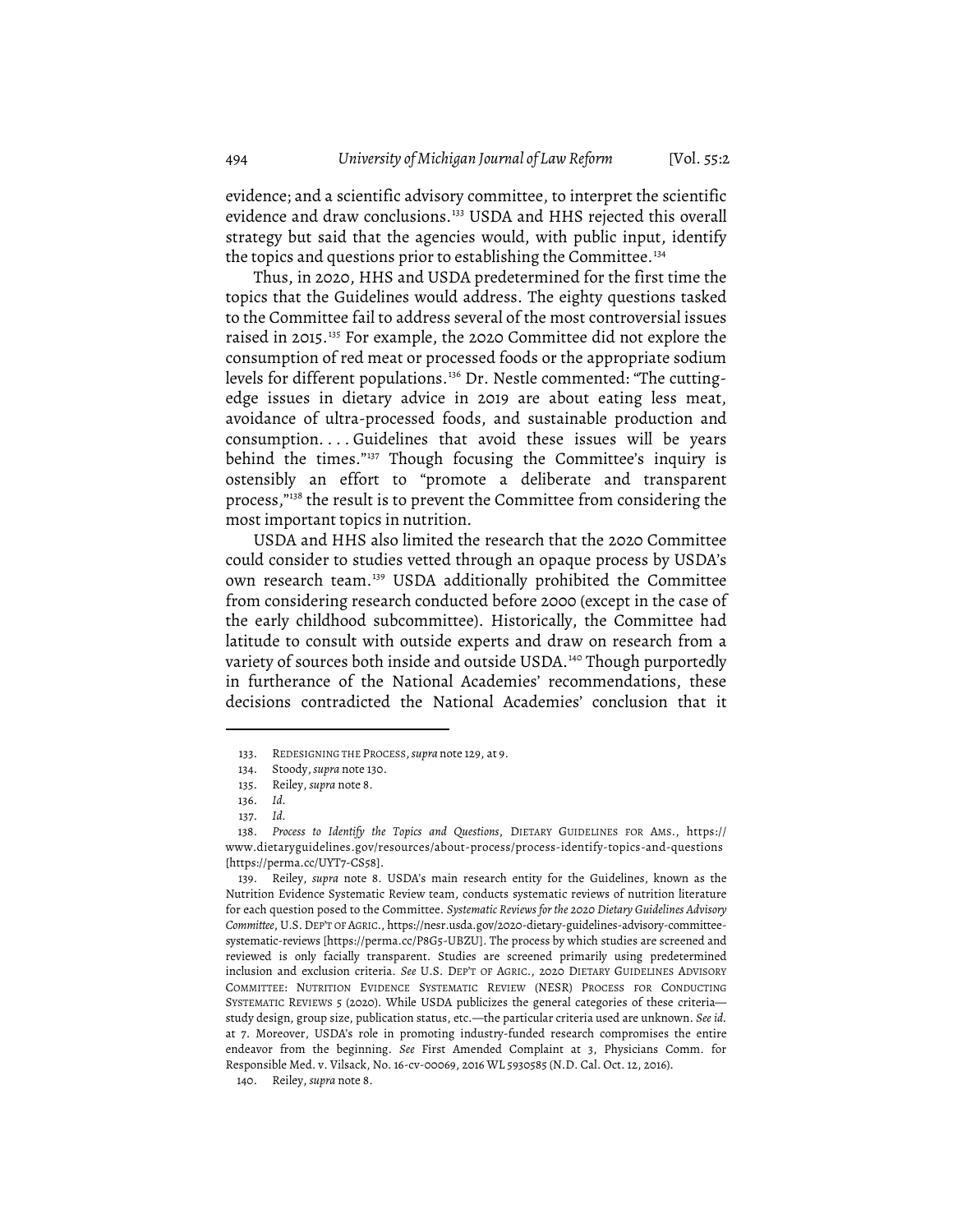would be advantageous for the Guidelines to leverage a variety of existing research. 141

More than thirty advocacy organizations, including the American Institute for Cancer Research and the American Academy of Pediatrics, petitioned the Committee to cast a wider net. <sup>142</sup> They argued that excluding outside science diminishes the Committee's efficacy given that the 2015 Committee used outside science to answer nearly half of its research questions. <sup>143</sup> Another group of nutrition experts wrote to the Committee expressing concern that USDA's decision to exclude pre-2000 research excludes much of the highest-quality evidence on dietary fats and cardiovascular disease. <sup>144</sup> This approach has a substantial impact on the conclusions drawn from the evidence, particularly given that research in general has become increasingly industry-funded in recent years and is thus more susceptible to bias. <sup>145</sup> For example, a meta-analysis of forty-one studies showed that in 1992, 29% of studies on dietary cholesterol were paid for by industry, mainly the egg industry. <sup>146</sup> In 2013, meta-analysis found that 83% of dietary cholesterol studies published since 2003 were industry-funded. 147

After these letters and some media buzz, USDA walked back its earlier prohibition on outside data, saying that the "[C]ommittee will review all original, peer-reviewed, published research and data that meets rigorous criteria."148 However, the 2020 Committee report does not mention using any external data in its methodology. <sup>149</sup> And despite the backlash, USDA continues to tout its topic selection and research vetting as transparency measures, when they in truth represent efforts to constrain the scientific committee and maintain a tight grip on the Guidelines. 150

<sup>141.</sup> REDESIGNING THE PROCESS,*supra* note 129, at 13.

<sup>142.</sup> Letter from various advocacy groups to Barbara Schneeman, Chair, 2020 Dietary Guidelines Advisory Comm. (July 22, 2019), https://cspinet.org/sites/default/files/attachment /AICR%20DGAC%20Comments\_0.pdf [https://perma.cc/KCM9-5T4P].

<sup>143.</sup> *Id.*

<sup>144.</sup> Letter from Henry Blackburn et al., to Barbara Schneeman, Chair, 2020–2025 Dietary Guidelines Advisory Comm. (July 24, 2019), https://cspinet.org/sites/default/files/attachment/ Scientist%20Comment%20to%20DGAC%20re%20Dietary%20Fats%20and%20CVD%20Protocol%2 07-24-2019.pdf [https://perma.cc/V29D-5TRE].

<sup>145.</sup> First Amended Complaint at 2–3, Physicians Comm. for Responsible Med. v. Vilsack, No. 16-cv-00069, 2016 WL 5930585 (N.D. Cal. Oct. 12, 2016).

<sup>146.</sup> Neal D. Barnard, M. Blaire Long, Jennifer M. Ferguson, Rosendo Flores & Hana Kahleova, *Industry Funding and Cholesterol Research: A Systematic Review*, 15 AM. J. LIFESTYLE MED. 165, 171 (2019).

<sup>147.</sup> *Id.* (finding ten out of twelve studies were industry-funded).

<sup>148.</sup> Reiley, *supra* note 8.

<sup>149.</sup> *See* 2015 SCIENTIFIC REPORT, *supra* note 90, at 2.

<sup>150.</sup> *Contra* U.S. DEP'T OF AGRIC. & U.S. DEP'T OF HEALTH & HUM. SERVS., MAKE EVERY BITE COUNT WITH THE DIETARY GUIDELINES 7–10 (2020), https://www.dietaryguidelines.gov/sites/ default/files/2020-12/DGA\_2020-2025\_Infographic\_MakeEveryBiteCount.pdf [https://perma.cc /TZZ7-HXE6].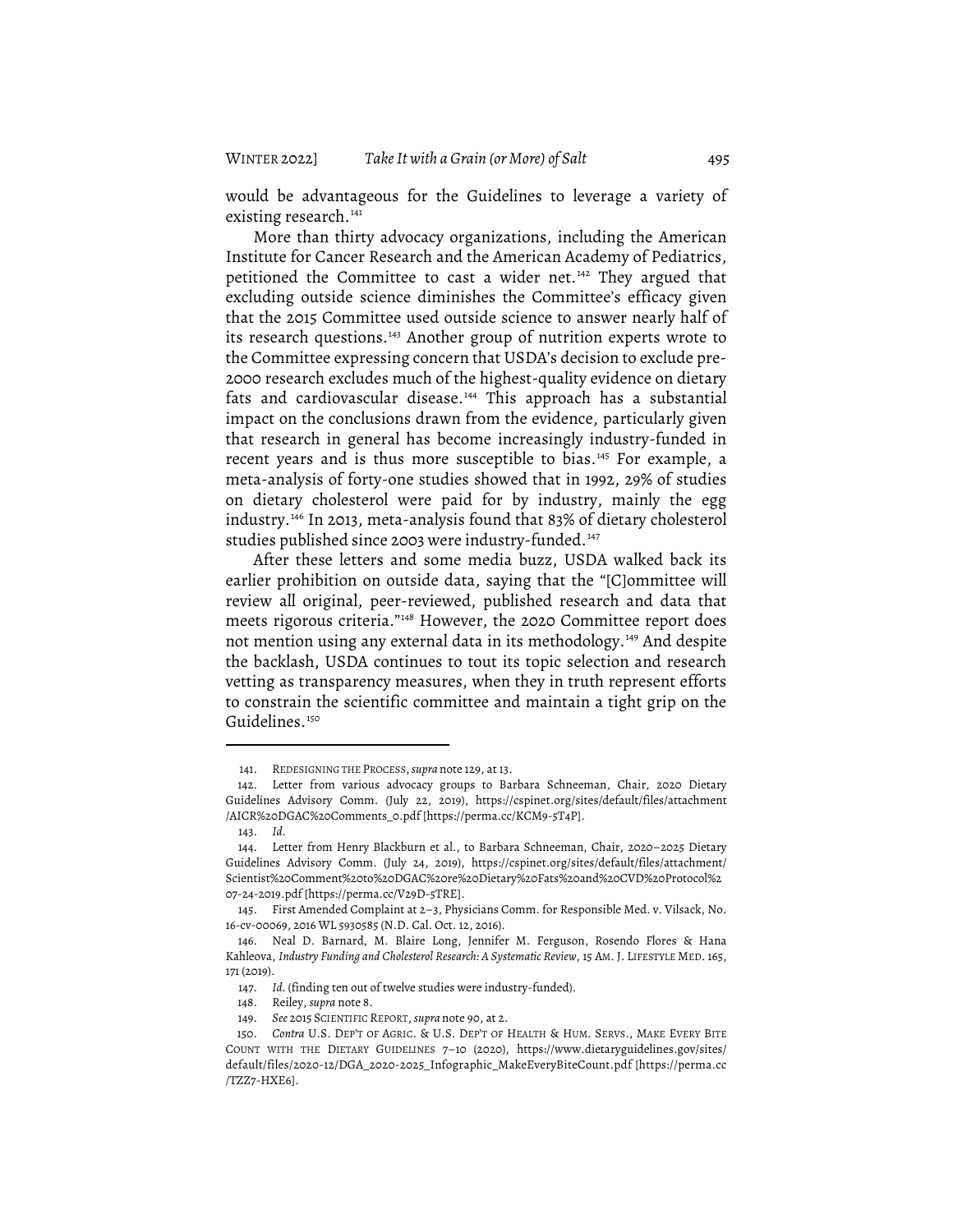The chaos surrounding the Guidelines in 2015 and 2020 illustrates some of their many shortcomings. The food and beverage industry pressured agencies to overrule—without explanation—the recommendations of an already-captured scientific advisory committee. To prevent further scrutiny, the agencies curtailed future committees by limiting the science that the scientists may consider.

## A. *Conflicts of Interest*

Perhaps the longest-standing criticism of the Guidelines is that the process of creating them is rife with conflicts of interest, resulting in recommendations that are unduly influenced by industry rather than wholly based in science. This concern focuses largely on the composition of the Committee. At the direction of Congress, the first Committee was established in 1983 in response to concerns that the 1980 Guidelines were not scientifically sound. <sup>151</sup> Typically, the selection process begins with a public notice in the *Federal Register* announcing a call for nominations and describing the role and qualifications sought. <sup>152</sup> Agency officials then make the final selections. 153

Despite federal requirements and recent efforts to reduce bias, each Committee continues to come under fire. <sup>154</sup> Industry representation has increased steadily over time: three out of eleven members on the 1995 Committee had past or present industry ties; seven out of eleven members on the 2000 Committee; eleven out of thirteen members on the 2005 Committee; and nine out of thirteen members on the 2010 Committee. <sup>155</sup> These ties include trade associations for meat, dairy, eggs, sugar, pharmaceuticals, as well as many individual companies. 156 USDA and HHS faced a lawsuit in 2016 when a scientist who conducted egg industry-funded cholesterol research was appointed Vice Chair of

<sup>151.</sup> AGATA DABROWSKA, CONG. RSCH. SERV., R44360, DIETARY GUIDELINES FOR AMERICANS: FREQUENTLY ASKED QUESTIONS 2 (2016) (citing S. REP. NO. 96-1030 (1980)).

<sup>152.</sup> OPTIMIZING THE PROCESS, *supra* note 127, at 32; *e.g.*, Announcement of Intent to Establish the 2020 Dietary Guidelines Advisory Committee and Solicitation of Nominations for Membership, 83 Fed. Reg. 45206 (Sept. 6, 2018).

<sup>153.</sup> OPTIMIZING THE PROCESS,*supra* note 127, at 33–34.

<sup>154.</sup> *See, e.g.*, Brooke Aksnes, Maria Alvim & Sarah Garduño-Diaz, *The Normalization of Conflicts of Interest in the USA and Their Potential Impact on Public Health Nutrition*, 8 WORLD NUTRITION 123 (2017).

<sup>155.</sup> Linda Carney, *Big Industry's Influence on USDA Food Guidelines*, VEGWORLD MAG. (Nov. 25, 2018), https://vegworldmag.com/big-industry-s-influence-on-usda-food-guidelines/ [https:// perma.cc/AT64-GP4X].

<sup>156.</sup> *Id.*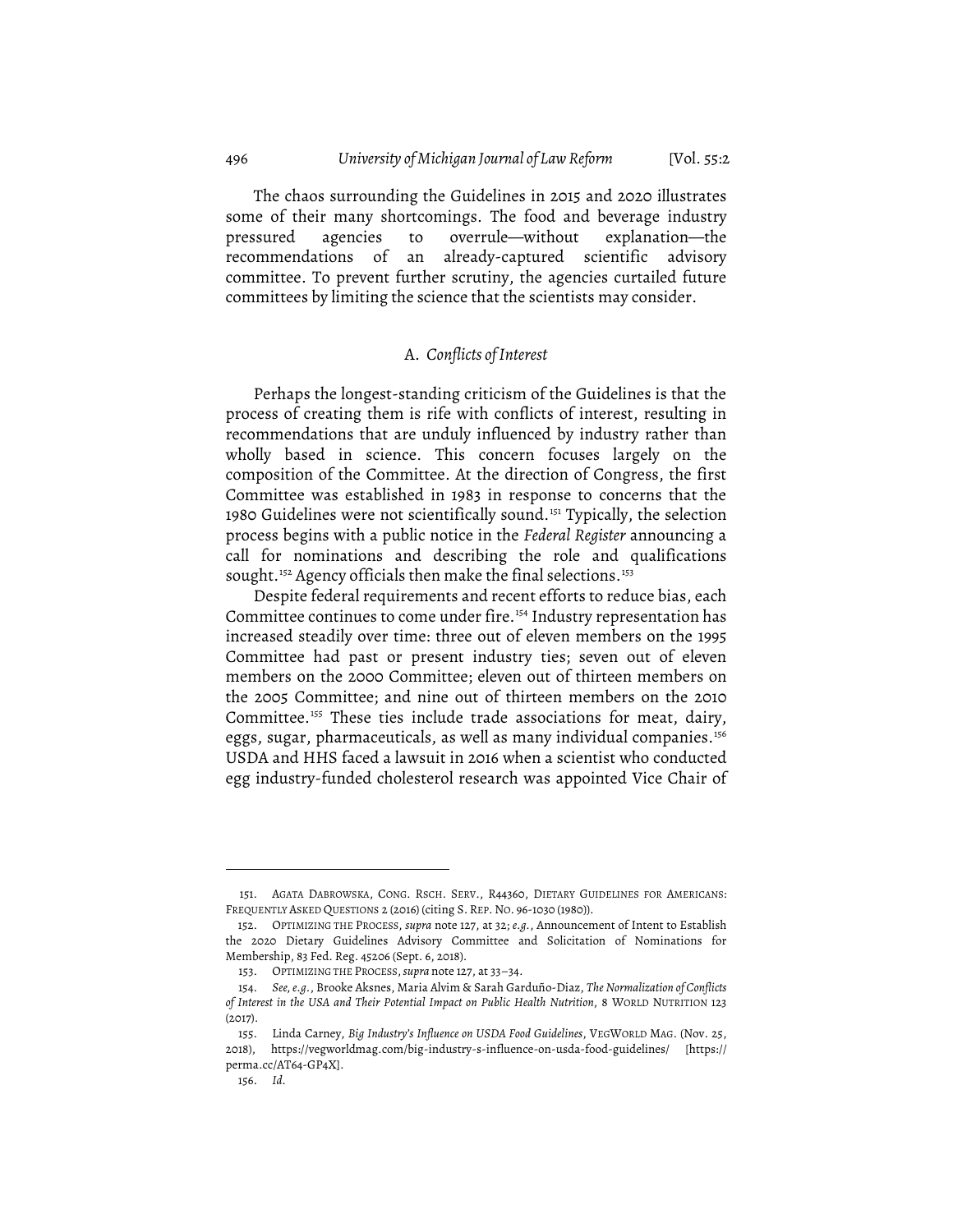the Committee and Chair of the subcommittee that dealt with the issue of dietary cholesterol. 157

The prevalence of industry ties among the 2020 Committee members may exceed that of any prior Committee. <sup>158</sup> Thirteen of the twenty members have ties to industry. <sup>159</sup> For example:

- Dr. Heather Leidy received funding from the National Pork Board to conduct a 2012 study that found long-term health benefits of pork-based breakfasts—compared to adolescents who normally skip breakfast altogether, but not compared to any other reference groups.<sup>160</sup>
- · Dr. Lydia Bazzano was nominated to the Committee by Atkins Nutritionals after her research on the short-term effects of low-carbohydrate diets on weight loss and cardiovascular risk factors helped boost the popularity of the Atkins Diet.<sup>161</sup>
- · Dr. Jamy Ard is the Medical Director for Nestlé's Optifast, a food-replacement supplement. <sup>162</sup> He serves on Nestlé's advisory board and has received funding from Nestle to study Optifast. 163
- Dr. Steven Heymsfield, nominated by the American Beverage Association, has been on the scientific advisory board of Medifast, a weight loss product. <sup>164</sup> He is also the current president of The Obesity Society, an organization that has been criticized for connections to corporate funders such as Coca-Cola and PepsiCo. 165

<sup>157.</sup> First Amended Complaint at 10–11, Physicians Comm. for Responsible Med. v. Vilsack, No. 16-cv-00069, 2016 WL 5930585 (N.D. Cal. Oct. 12, 2016).

<sup>158.</sup> Reiley, *supra* note 8.

<sup>159.</sup> *Id.*

<sup>160.</sup> Derrick Z. Jackson, *Food Companies at the Table in Trump Administration's Dietary Guidelines Committee*, EQUATION (Apr. 1, 2019), https://blog.ucsusa.org/derrick-jackson/trump-

administrations-dietary-guidelines-committee/ [https://perma.cc/YS9F-R6HB] (citing Heather J. Leidy, Heather A. Hoertel, Steve M. Douglas, Kelly A. Higgins & Rebecca S. Shafer, *A High-Protein Breakfast Prevents Body Fat Gain, Through Reductions in Daily Intake and Hunger, in "Breakfast Skipping" Adolescents*, 23 OBESITY J.1761 (2015)).

<sup>161.</sup> *Id.*

<sup>162.</sup> *Id.*

<sup>163.</sup> Dr. Ard's Nestlé-funded studies have shown that Optifast diets lead to more weight loss than food-based diets. Jamy D. Ard, Kristina H. Lewis, Amy Rothberg, Anthony Auriemma, Sally L. Coburn, Sarah S. Cohen, Judy Loper, Laura Matarese, Walter J. Pories & Seletha Periman, *Effectiveness of a Total Meal Replacement Program (OPTIFAST Program) on Weight Loss: Results from the OPTIWIN Study*, 27 OBESITY J. 22, 22 (2019). A 2015 study by Johns Hopkins University researchers found that very few commercial weight-loss programs demonstrate long-term benefits, and Optifast is not one of them. Kimberly A. Gudzune, Ruchi S. Doshi, Ambereen K. Mehta, Zoobia W. Chaudhry, David K. Jacobs, Rachit M. Vakil, Clare J. Lee, Sara N. Bleich & Jeanne M. Clark, *Efficacy of Commercial Weight Loss Programs*, 162 ANNALS INTERNAL MED. 501, 508–09 (2016).

<sup>164.</sup> Jackson, *supra* note 160.

<sup>165.</sup> *Id.*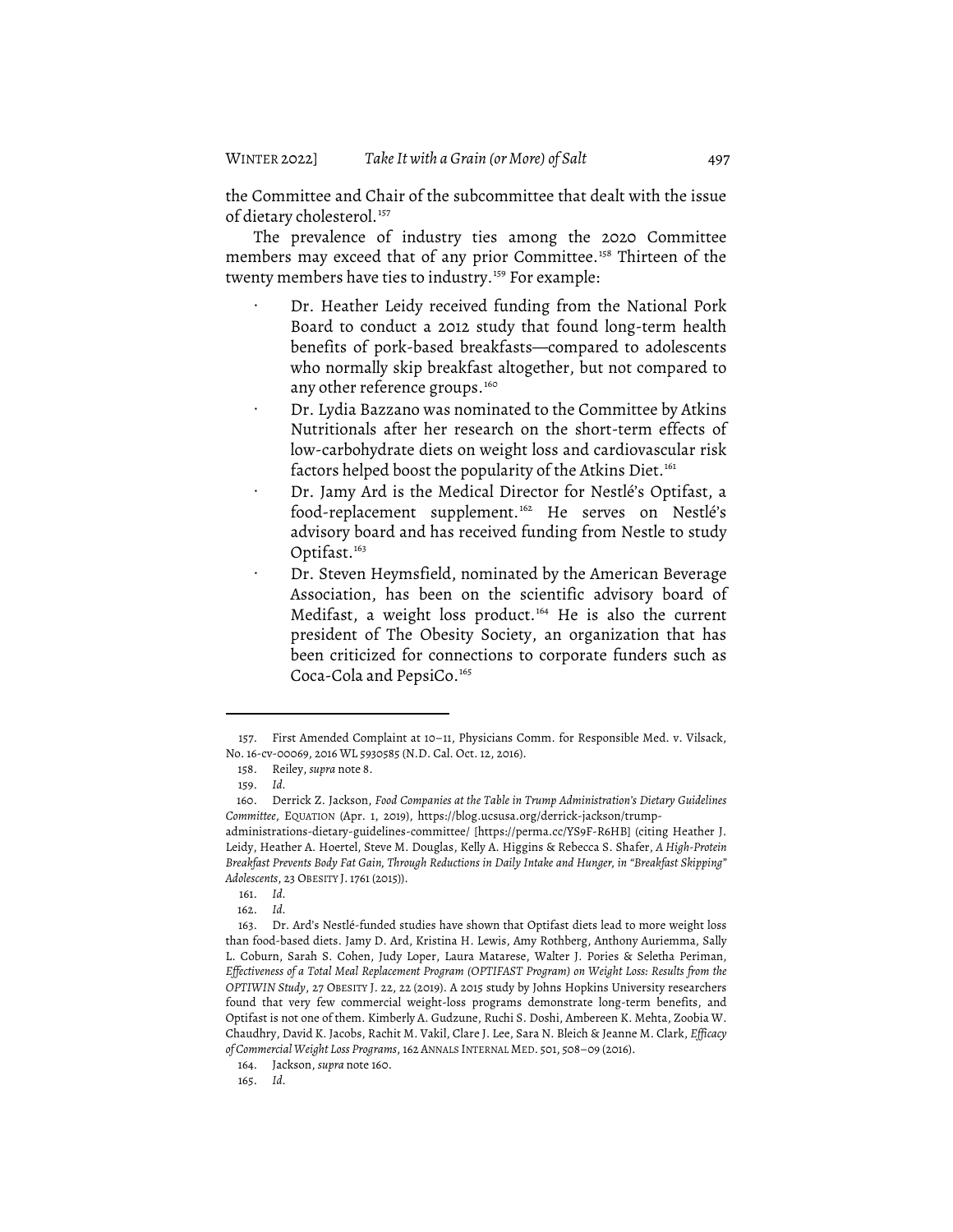Five Committee members are affiliated with the International Life Sciences Institute, an organization founded by a Coca-Cola executive "to unite the food industry."166 The organization has repeatedly been criticized for its efforts to manipulate scientific studies on behalf of food companies.<sup>167</sup>

Although these criticisms typically come from commentors who believe that modern science points away from red and processed meats, promeat advocates are also displeased. The Nutrition Coalition, a pro-meat organization whose research has been heavily criticized,<sup>168</sup> expressed concern over Committee members who received funding from organizations financially interested in plant consumption, such as the Almond Board of California, the National Peanut Board, and the California Walnut Commission, among other organizations. 169

Many consider conflicts par for the course when it comes to the Committee, especially given the frequency with which industry funds research and the propensity of experts to serve in a variety of advisory roles. Even the National Academies' report noted that "the [National Academies] committee does not believe that these influences can be eliminated entirely."170 However, these conflicts are particularly troublesome given that the USDA officials who translated the 2020 Committee's work had unprecedented levels of industry conflicts. <sup>171</sup> The process was entirely devoid of an unconflicted party free of incentive to manipulate the Guidelines to their benefit. 172

Moreover, inherent institutional conflicts undermine the Guidelines' declared goal of disseminating evidence-based nutrition policy. The Secretary of Agriculture is specifically mandated by Congress to promote and develop markets for domestic agricultural products. <sup>173</sup> USDA's duty to promote the agricultural industry is fundamentally at odds with promoting health and preventing chronic

<sup>166.</sup> *Id.*

<sup>167.</sup> *Id.*; Stacy Malkan, *International Life Sciences Institute (ILSI) Is a Food Industry Lobby Group*, U.S. RIGHT TO KNOW (Apr. 19, 2021), https://usrtk.org/sweeteners/ilsi-wields-stealthy-influencefor-the-food-and-agrichemical-industries/ [https://perma.cc/AT64-GP4X].

<sup>168.</sup> Shannon Palus, *BMJCorrectsControversialCritique of U.S.Dietary Guidelines Report*, RETRACTION WATCH (Oct. 28, 2015), https://retractionwatch.com/2015/10/28/bmj-corrects-controversial-critiqueof-us-dietary-guidelines-report/ [https://perma.cc/SS4W-MA4M].

<sup>169.</sup> *Who's on the Guidelines Committee*, NUTRITION COAL. (Mar. 6, 2019), https:// www.nutritioncoalition.us/news/2020-dietary-guidelines-Committee [https://perma.cc/49FY-JBN5]. 170. OPTIMIZING THE PROCESS, *supra* note 127, at 9.

<sup>171.</sup> *See* UNION OF CONCERNED SCIENTISTS, BETRAYAL AT THE USDA: HOW THE TRUMP ADMINISTRATION IS SIDELINING SCIENCE AND FAVORING INDUSTRY OVER FARMERS AND THE PUBLIC 2 (2018), https://www.ucsusa.org/sites/default/files/attach/2018/04/betrayal-at-the-usda-reportucs-2018.pdf [https://perma.cc/SF26-NACH].

<sup>172.</sup> *Seeid.*

<sup>173.</sup> 7 U.S.C. § 1622(e)(1).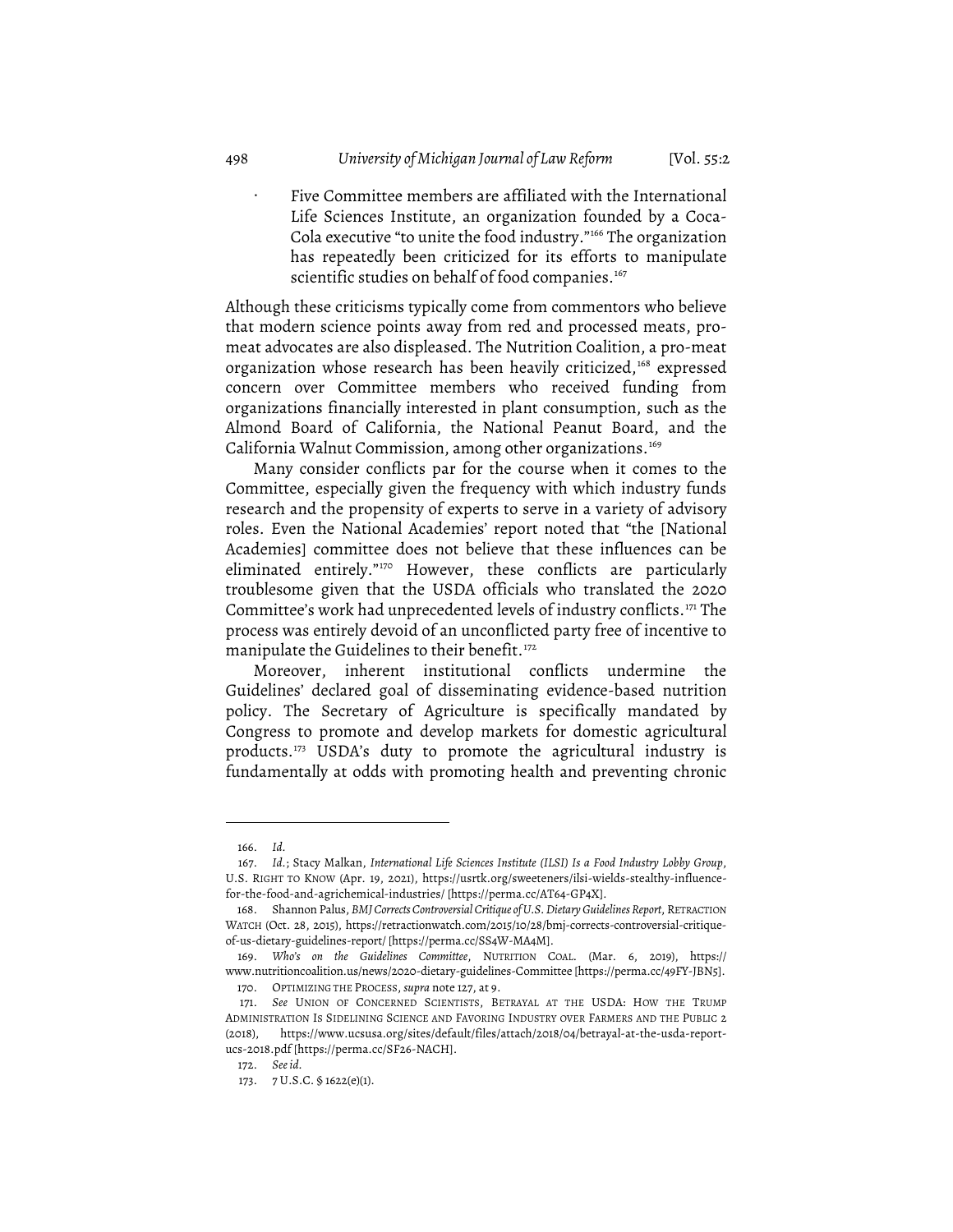diseases. <sup>174</sup> Dr. Nestle says of her time on the Committee: "I was told we could never say 'eat less meat' because USDA would not allow it."175 Dr. Robert Lustig, co-founder and president of the Institute for Responsible Nutrition, says "tasking the government agency that manages America's food production with crafting nutrition policy is akin to 'putting the fox in charge of the hen house.""<sup>176</sup>

In sum, neither the members of the Committee, the agency officials, nor the agencies as institutions are independent actors committed to developing scientifically sound Dietary Guidelines.

#### B. *Transparency*

The work of the Committee has always been fairly transparent, as required under FACA, and advocacy groups have been able to procure additional records through FOIA requests. <sup>177</sup> But where agency officials become involved, the process becomes opaque because these officials have no obligation to make records publicly available. <sup>178</sup> Prior to 2005, the Committee wrote the actual Guidelines in addition to writing a Committee report. <sup>179</sup> Since 2005, the agencies have written the Guidelines themselves, "separating the science from the actual guidelines and making the process more political."180 The National Academies recommended that the agencies explain any deviations from the Committee report in future Guidelines.<sup>181</sup> The agencies agreed to do so, but their candor has yet to be tested by controversial Committee recommendations (and may never truly be tested due to the agencies restricting future Committees to predetermined topics). 182

<sup>174.</sup> *E.g.*, Marya Torrez, *Meatless Monday: Simple Public Health Suggestion or Extremist Plot?*, 28 J. ENV'T L. & LITIG. 515, 516 (2013); Jeff Herman, *Saving U.S. Dietary Advice from Conflicts of Interest*, 65 FOOD DRUG L.J. 285, 285 (2010); Melissa D. Mortazavi, *Are Food Subsidies Making Our Kids Fat? Tensions Between the Healthy Hunger-Free Kids Act and the Farm Bill*, 68 WASH. & LEE L. REV. 1699, 1706 (2011).

<sup>175.</sup> Heid, *supra* note 13.

<sup>176.</sup> *Id.*

<sup>177.</sup> *E.g.*, Physicians Comm. for Responsible Med. v. Glickman, 117 F. Supp. 2d 1 (D.D.C. 2000).

<sup>178.</sup> *See* REDESIGNING THE PROCESS, *supra* note 129, at 12 (recommending that the agencies provide transparency during this process and explain any deviations from the Committee report). 179. Nestle, *supra* note 95, at 148.

<sup>180.</sup> *Id.*

<sup>181.</sup> REDESIGNING THE PROCESS,*supra* note 129, at 12.

<sup>182.</sup> *USDA-HHS Response to the National Academies of Sciences, Engineering, and Medicine: Using the Dietary Guidelines Advisory Committee's Report to Develop the Dietary Guidelines for Americans, 2020- 2025*, DIETARY GUIDELINES FOR AMS., https://www.dietaryguidelines.gov/about-dietary-guidelines/ related-projects/usda-hhs-response-national-academies-sciences-engineering [https://perma.cc/ 8YKP-EZQ8].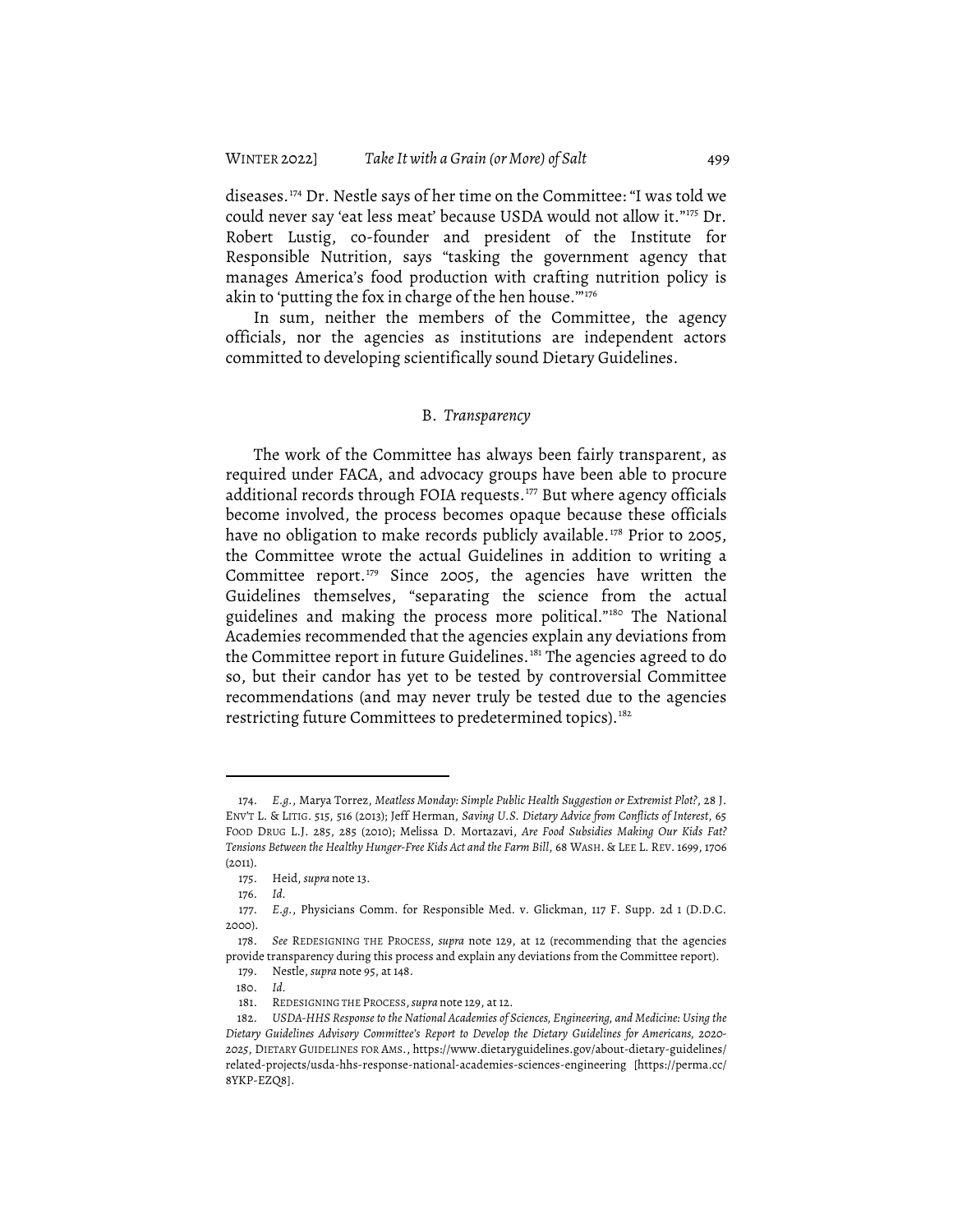#### C. *Public Participation & Accountability*

There is little accountability built into the Guidelines, as demonstrated by the agencies' complete discretion to accept or reject the National Academies' recommendations without justification. Similarly, although the agencies frequently solicit public input, they are under no obligation to address such contributions. <sup>183</sup> The 2015 Committee report received a record 29,000 comments; 19,000 addressed the issue of sustainability, with 97% of these comments supporting the Guidelines' inclusion of sustainability. <sup>184</sup> Despite clear consensus among public commenters, USDA and HHS excluded sustainability from the final Guidelines. <sup>185</sup> The public is also invited to nominate Committee members and to comment on proposed topics, but agencies do not need to respond to these comments or explain their decision-making in light of the public's concerns. <sup>186</sup> Opportunities for public participation have improved with each iteration of the Guidelines, but opportunities for *meaningful* public participation remain stagnant.<sup>187</sup> Furthermore, the opportunities that do exist can be dominated by industry: 68% of public comments on the 2020 Committee report were submitted by food and beverage industry groups. 188

The National Academies' review of the Guidelines development process arguably supplies some accountability. But the agencies' ability to cherry-pick which recommendations to adopt rendered the review process relatively superficial. And scraps of accountability should not require million-dollar congressional appropriations. <sup>189</sup> Moreover, because of the pervasive influence of the food industry over congresspeople of a wide range of ideologies,<sup>190</sup> this area requires more

<sup>183.</sup> *See generally Public Comments to USDA and HHS*, DIETARY GUIDELINES FOR AMS., https:// www.dietaryguidelines.gov/public-comments-departments [https://perma.cc/CNT6-D7AG].

<sup>184.</sup> Margaret Sova McCabe, *Eating for the Environment: The Potential of Dietary Guidelines to Achieve Better Human and Environmental Health Outcomes*, 47 ENV'T L. 741, 751–52 (2017).

<sup>185.</sup> *Id.* at 752.

<sup>186.</sup> *See Public Commentsto USDA and HHS*, *supra* note 183.

<sup>187.</sup> For example, for the 2020 edition, the agencies introduced a new process through which the public could submit comments on which topics the Committee should consider when developing the Guidelines. *Processto Identify the Topics and Questions*, *supra* note 138. But as discussed above, because the agencies had no obligation to address these comments, this effort actually allowed the agencies to limit the scope of the Committee's review under the guise of increasing public participation.

<sup>188.</sup> Laura Reiley, *New U.S. Dietary Guideline Recommendations Take Aim at Sugar for Children and Adults*, WASH. POST (July 11, 2020), https://www.washingtonpost.com/business/2020/07/11/sugar-2020-dietary-guidelines/ [https://perma.cc/HBD9-KVUG].

<sup>189.</sup> *See* Consolidated Appropriations Act of 2016, Pub. L. No. 114-113, § 735, 129 Stat. 2242, 2280 (2015).

<sup>190.</sup> *See* Evich, *supra* note 111.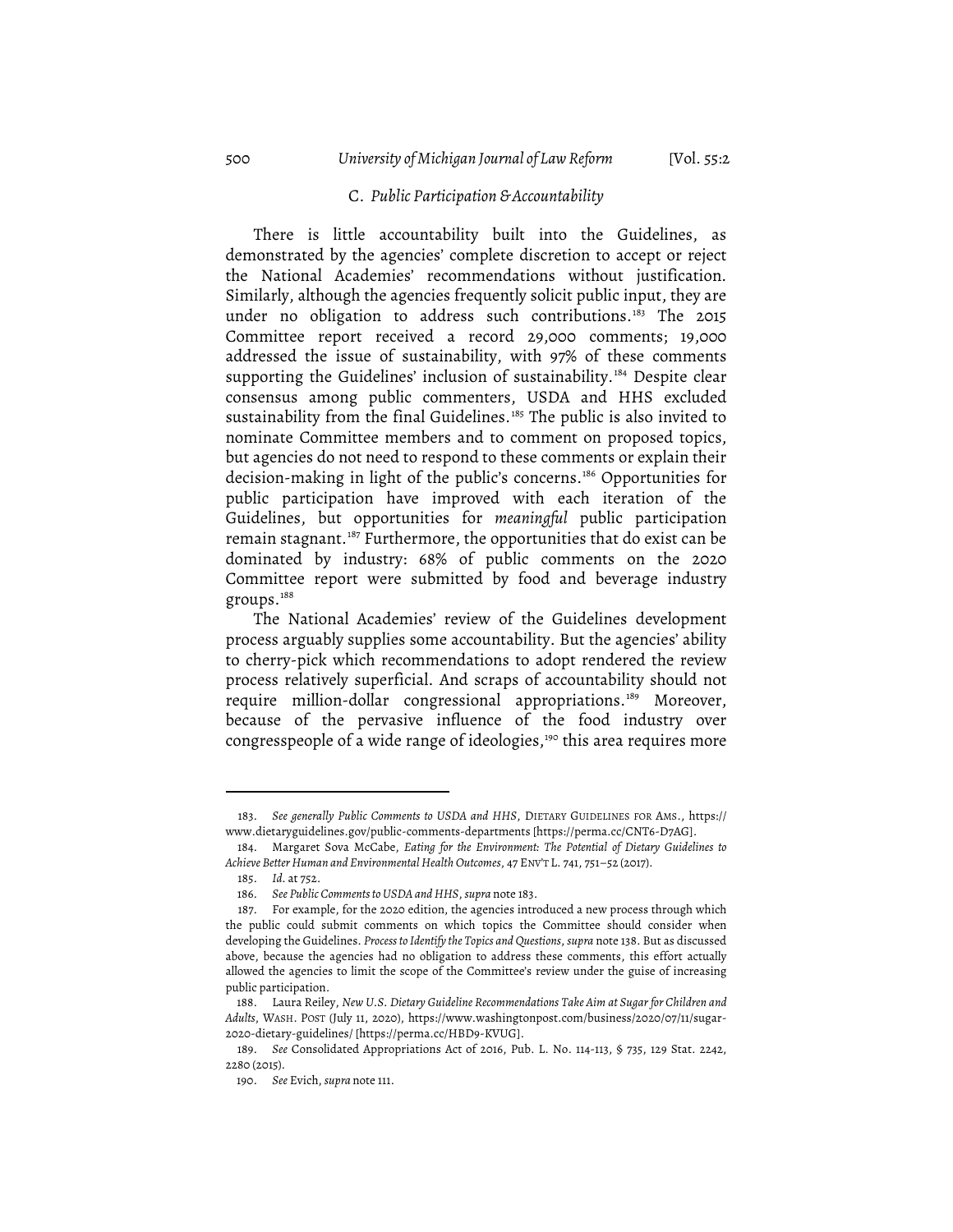direct accountability to the public—which, as of this writing, is nonexistent.

#### D. *Coordination Among Agencies*

The task of setting American nutrition policy is divided between USDA and HHS.<sup>191</sup> Within HHS, the Office of Disease Prevention and Health Promotion (ODPHP) is responsible for collaborating with USDA to develop the Guidelines.<sup>192</sup> The Guidelines then inform FDA labeling regulations,<sup>193</sup> though such regulations are not required to align with the Guidelines. <sup>194</sup> FDA, housed within HHS, has authority over most food products, but the Food Safety and Inspection Service (FSIS) within USDA is responsible for regulating labels on meat and poultry products. <sup>195</sup> When FDA labeling became mandatory for most foods in 1990, FSIS adopted the policy of conforming to FDA's regulations as much as possible, in the interest of providing consistent regulation for all foods,<sup>196</sup> but the two sets of regulations do differ in some substantial ways. 197

As previously discussed, FDA has taken steps in recent years to conform its labeling regime to the Guidelines. But FDA's labeling rules are promulgated as agency regulations, not mere guidance, so they are not statutorily required to conform. <sup>198</sup> From 1973 until 2016, FDA's nutrition facts labels used the %DVs determined by the National Academies in 1968.<sup>199</sup> They remained unchanged for more than forty years despite updated understandings of nutrition science that were reflected in the Guidelines.

<sup>191.</sup> *See, e.g.*, 7 U.S.C. § 5301 et seq. (establishing the National Nutrition Monitoring and Related Research Program, which is jointly coordinated by USDA and HHS).

<sup>192.</sup> *See Dietary Guidelines for Americans*, U.S. DEP'T OF HEALTH & HUMAN SERVS., https:// health.gov/our-work/food-nutrition [https://perma.cc/9DN5-MHA9].

<sup>193.</sup> *Seesupra* notes 59–61 and accompanying text.

<sup>194.</sup> *See* 7 U.S.C. § 5341(b)(3) (exempting "any rule or regulation issued by a Federal agency" from the class of dietary guidance requiring review by the USDA and HHS Secretaries).

<sup>195.</sup> U.S. DEP'T OF AGRIC., A GUIDE TO FEDERAL FOOD LABELING REQUIREMENTS FOR MEAT, POULTRY, AND EGG PRODUCTS 4-6 (2007).

<sup>196.</sup> INST. OF MED. OF THE NAT'L ACADS., FRONT-OF-PACKAGE NUTRITION RATING SYSTEMS AND SYMBOLS: PHASE 1 REPORT 15 (Ellen A. Wartella, Alice H. Lichtenstein & Caitlin S. Boon, eds., 2010).

<sup>197.</sup> For example, in 2003, FDA issued a final rule requiring trans fats to be listed separately from total fat; USDA regulations permit but do not require trans fats to be separately declared. *Compare* Food Labeling: Trans Fatty Acids in Nutrition Labeling, Nutrition Content Claims, and Health Claims, 68 Fed. Reg. 41434, 41434 (July 11, 2003) (to be codified at 21 C.F.R. pt. 101) (requiring that FDA-regulated food labels list trans fat content), *with* 9 C.F.R. § 317.362 (permitting but not requiring that FSIS-regulated food labels list trans fat content).

<sup>198.</sup> *See* 7 U.S.C. § 5341(b)(3) (exempting "any rule or regulation issued by a Federal agency" from the class of dietary guidance requiring review by the USDA and HHS Secretaries).

<sup>199.</sup> BARBARA A. BREHM, FOOD LABELS: YOUR QUESTIONS ANSWERED 16 (2019).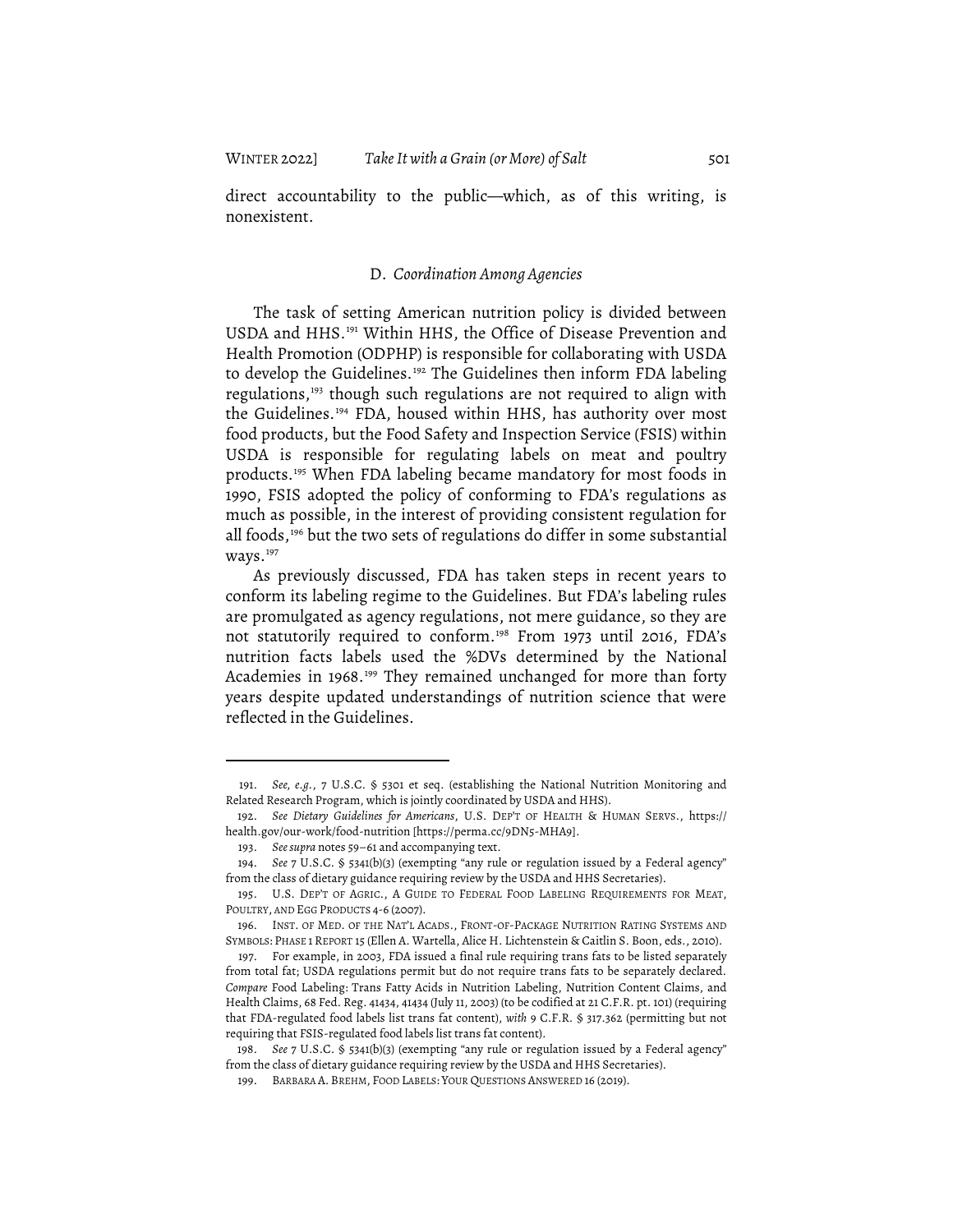This more conservative approach has its advantages as well. While the 2015 Guidelines eliminated cholesterol as a nutrient of concern, FDA has chosen to continue requiring cholesterol on nutrition labels. 200 The Guidelines' ambiguous advice—eliminating the cholesterol limit but still recommending consuming as little cholesterol as possible—has caused confusion and created distrust in the Guidelines. <sup>201</sup> But having multiple agencies set inconsistent nutrition policy only furthers those problems.

The current division of duties also creates a concerning dynamic. FDA retains discretion to deviate from the Guidelines as it sees fit. Yet when the recommendations align, FDA uses the Guidelines to justify its regulations, often with little additional reasoning. <sup>202</sup> When FDA sometimes does not trust the Guidelines, why should we trust FDA when it does?

#### E. *Judicial Review*

Despite their far-ranging effects on American diets, the Guidelines are effectively insulated from meaningful judicial review. This exacerbates each of the problems previously discussed by precluding the courts as an avenue for reform. With the courthouse doors closed, the Guidelines' rehabilitation essentially requires an act of Congress.

As discussed earlier in this Part, the D.C. District Court held that the Guidelines are not an agency action subject to the APA, <sup>203</sup> and the Northern District of California held that challenges to the Committee's composition are non-justiciable under both the APA and FACA.<sup>204</sup> While public interest groups have successfully sued USDA for violating FACA's information disclosure requirements, no substantive challenges to the Guidelines have survived the motion to dismiss stage. 205

The absence of judicial review has severe ramifications, particularly for the approximately eighty million beneficiaries of federally subsidized food programs.<sup>206</sup> The nutrition standards for the National

<sup>200.</sup> Food Labeling: Revision of the Nutrition and Supplement Facts Labels, 81 Fed. Reg. 33742, 33791 (2016) (to be codified at 21 C.F.R. pt. 101).

<sup>201.</sup> *See, e.g.*, Heid, *supra* note 13 ("'It's upsetting to see cycles of misinformation coming back over and over again,' says Dr. David Heber, founding director of the University of California, Los Angeles, Center for Human Nutrition. 'The public has been confused and will remain confused by these guidelines.'").

<sup>202.</sup> Food Labeling: Revision of the Nutrition and Supplement Facts Labels, 79 Fed. Reg. 11880, 11881–82 (Mar. 3, 2014) (to be codified at 21 C.F.R. pt. 101).

<sup>203.</sup> Physicians Comm. for Responsible Med. v. Vilsack, 867 F. Supp. 2d 24, 29 (D.D.C. 2011).

<sup>204.</sup> Physicians Comm. for Responsible Med. v. Vilsack, No. 16-cv-00069, 2016 WL 5930585, at \*7 (N.D. Cal. Oct. 12, 2016).

<sup>205.</sup> *See, e.g.*, Physicians Comm. for Responsible Med. v. Glickman, 117 F. Supp. 2d 1 (2000). 206. Secemsky, *supra* note 9.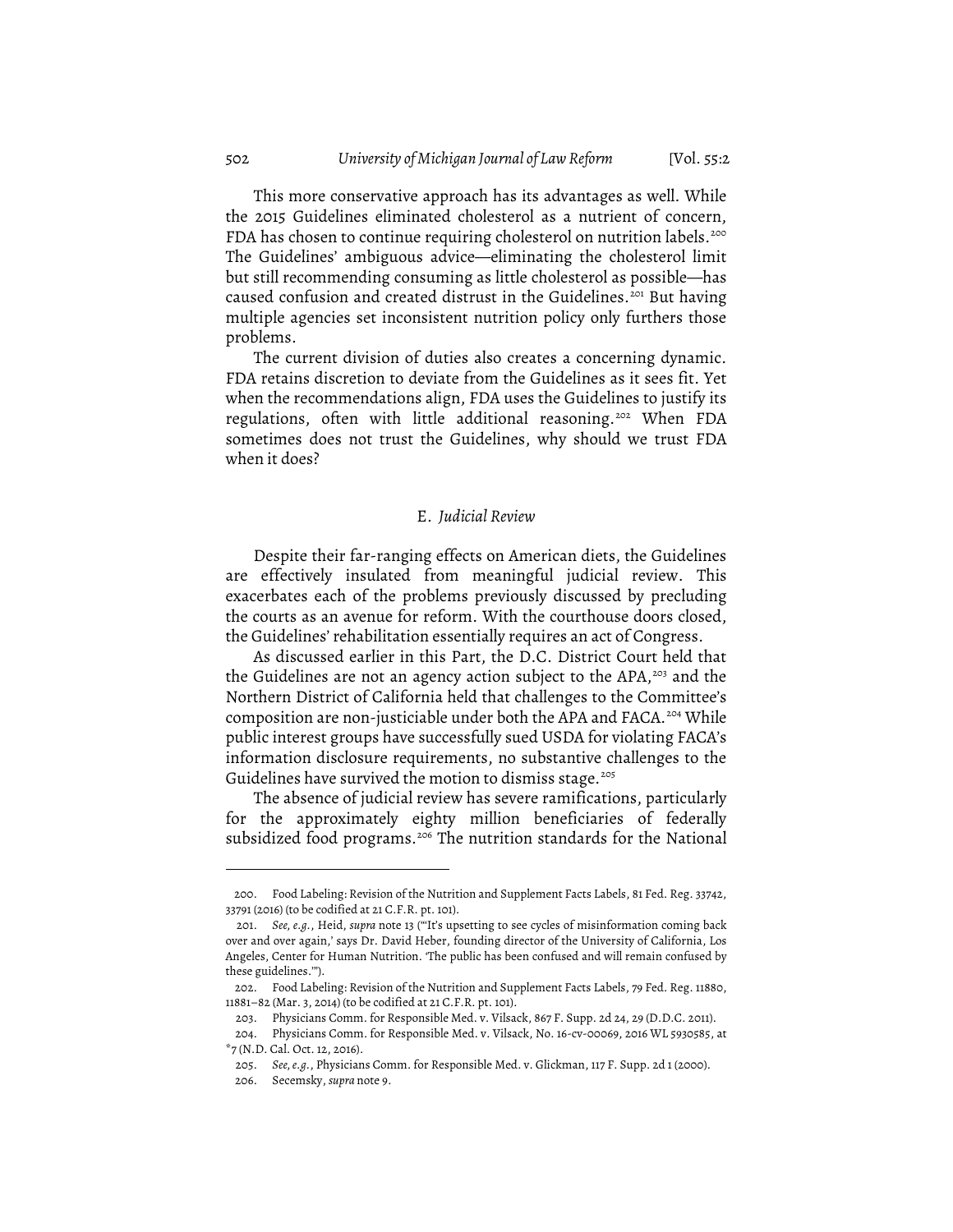School Lunch Program can be challenged under the APA because they are clearly declared agency rules by the language of their authorizing statute. <sup>207</sup> However, the statute only requires that the standards be consistent with the Guidelines; it does not give potential plaintiffs a right to "healthy" or "nutritionally adequate" meals. <sup>208</sup> It does not provide any other standard against which prospective plaintiffs could claim the standards violate the APA as "arbitrary, capricious, or otherwise not in accordance with law."209 Thus, because the Guidelines are insulated from review, the school lunch nutrition standards cannot be meaningfully challenged for nutritional inadequacy, only consistency with the Guidelines. 210

Another barrier to judicial review is standing. <sup>211</sup> Most challenges to the Guidelines have been brought by public interest groups largely unable to establish a particularized injury. <sup>212</sup> Some courts have analyzed such claims, appearing to accept the standing of these organizations but these outcomes cannot be extrapolated far given that such cases were dismissed on other grounds or did not seek appreciable reform. 213

Because the Guidelines are insulated from judicial review, their many other flaws—rampant conflicts of interest and paucities of public participation and transparency—remain unchecked.

#### F*. Disproportionate Impact*

These failures of process and the questionable nutrition standards that result have a disproportionate impact on low-income communities and communities of color. These communities are more directly impacted because they comprise most of the beneficiaries of federally subsidized food assistance programs and can rely on these programs

<sup>207.</sup> *See* 42 U.S.C. § 1758.

<sup>208.</sup> *Id.* § 1758(f).

<sup>209.</sup> *Seeid.*; 5 U.S.C. § 706(2).

<sup>210.</sup> *See generally* Ctr. for Sci. in the Pub. Interest v. Perdue, 438 F. Supp. 3d 546 (D. Md. 2020) (challenging a Final Rule governing school nutrition standards for inconsistency with the Dietary Guidelines and for failure to adhere to proper rulemaking procedures).

<sup>211.</sup> Under the standing doctrine, a plaintiff may sue in federal court only if they can allege a "concrete and particularized injury that is: 1) actual or imminent, 2) caused by, or fairly traceable to, an act that [plaintiff] challenges in the instant litigation, and 3) redressable by the court." Physicians Comm. for Responsible Med. v. Vilsack, 867 F. Supp. 2d 24, 28 (D.D.C. 2011) (citation and quotation marks omitted).

<sup>212.</sup> *E.g.*, *id.* at 29.

<sup>213.</sup> *See, e.g.*, Physicians Comm. for Responsible Med. v. Glickman, 117 F. Supp. 2d 1, 2–3 (D.D.C. 2000) (granting Plaintiffs' request for declaratory relief under FACA); Physicians Comm. for Responsible Med. v. Vilsack, No. 16-cv-00069, 2016 WL 5930585 (N.D. Cal. Oct. 12, 2016) (turning to the merits of Plaintiff's claim without discussing standing).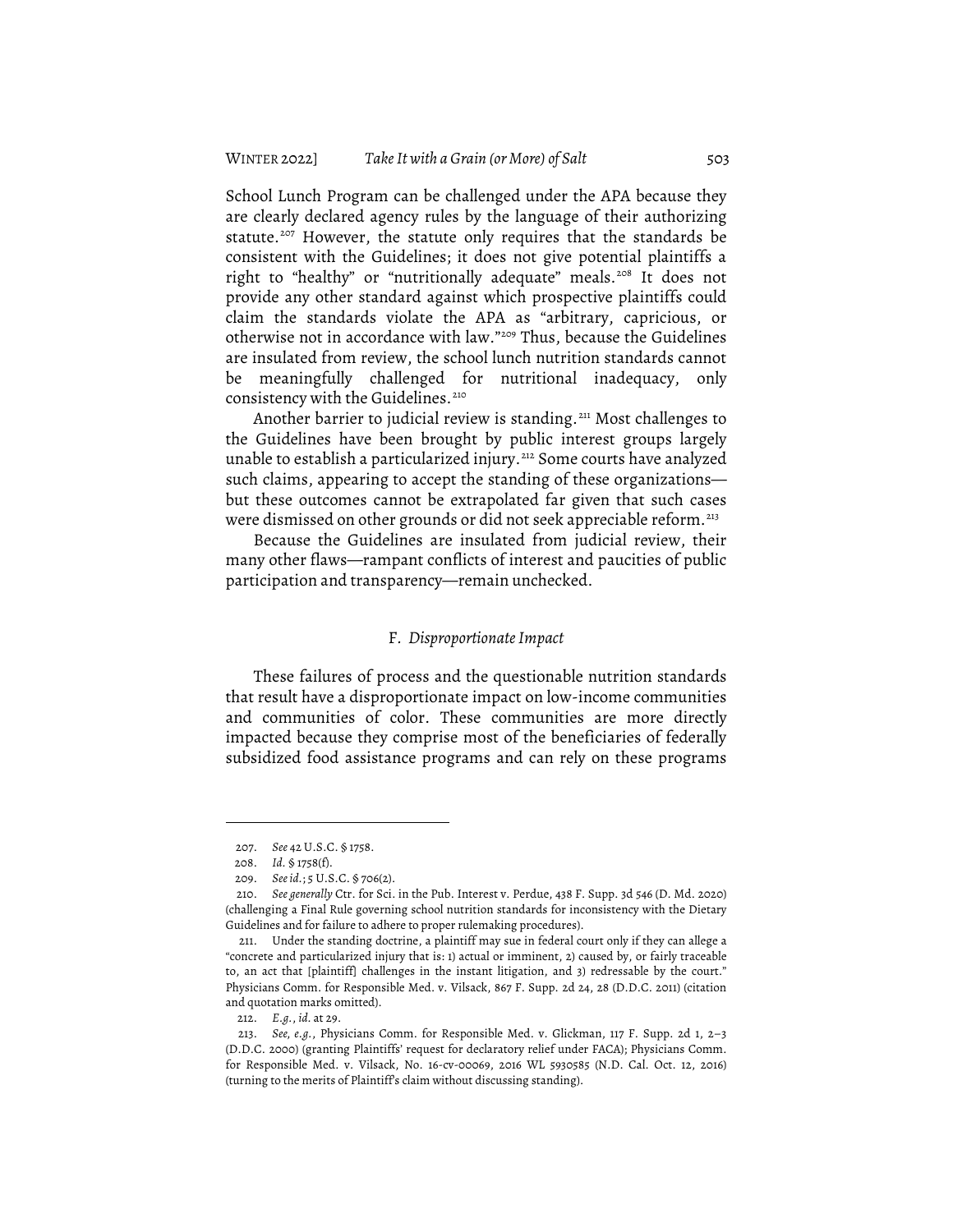for significant portions of their total daily intake. <sup>214</sup> Although an important tool for addressing food insecurity, these programs often dictate beneficiaries' food choices,<sup>215</sup> taking away their freedom to interpret the nutrition science for themselves. And while lacking such freedom, these communities become those harmed most by the narrative that nutrition is a matter of personal choice. <sup>216</sup> Moreover, poor nutrition causes and compounds chronic disease, exacerbating existing health disparities which stem from systemic oppression. 217

#### III. APPLYING THE APA TO THE DIETARY GUIDELINES

This Note contends that the most effective solution to the concerns outlined above is for the Guidelines to be an agency rule subject to the APA. Rules are subject to procedural requirements and judicial review that can alleviate—though not eliminate—many of the issues discussed in Part II. This change can be accomplished through an amendment to the Nutrition Act or through litigation that challenges the D.C. District Court's holding in *Physicians Committee for Responsible Medicine (PCRM) v. Vilsack* that the Guidelines are not an agency rule.

## A. *Advantages of Applying the APA*

The APA would provide much-needed accountability to the Guidelines and the process for their development. The APA's rulemaking procedures ensure that agencies engage in reasoned decision-making that is transparent and considers input from a variety

<sup>214.</sup> *See, e.g.*, CONSTANCE NEWMAN & KATHERINE RALSTON, U.S. DEP'T OF AGRIC., PROFILES OF PARTICIPANTS IN THE NATIONAL SCHOOL LUNCH PROGRAM: DATA FROM TWO NATIONAL SURVEYS iii, 10– 11, 13–14, 16 tbls.5–8 (2006), https://www.ers.usda.gov/webdocs/publications/44110/48589 \_eib17.pdf?v=0 [https://perma.cc/PB45-QXWX] (showing that National School Lunch Program participants are disproportionately low income and that the Program's free lunch recipients are predominantly non-white, as compared to the overall student population); Mary Story, Guest Editorial, *The Third School Nutrition Dietary Assessment Study: Findings and Policy Implications for Improving the Health of US Children*, 109 J. AM. DIETETIC ASS'N (SUPP.) S7, S8 (2009).

<sup>215.</sup> *See, e.g.*, *WIC Food Packages – Maximum Monthly Allowances*, U.S. DEP'T OF AGRIC. (Mar. 25, 2021), https://www.fns.usda.gov/wic/wic-food-packages-maximum-monthly-allowances [https:// perma.cc/HUL6-89XU].

<sup>216.</sup> *See* Kelli K. Garcia, *The Fat Fight: The Risks and Consequences of the Federal Government's Failing Public Health Campaign*, 112 PA. STATE L. REV. 529, 531, 562–64 (2007).

<sup>217.</sup> *E.g.*, Jessie A. Satia, *Diet-Related Disparities: Understanding the Problem and Accelerating Solutions*, 109 J. AM. DIETETIC ASS'N 610 (2009); Maria Chiorando, *NBA Champ John Salley Urges U.S. Government to Ditch Racist Dietary Guidelines*, PLANT BASED NEWS (Aug. 12, 2020), https:// plantbasednews.org/lifestyle/john-salley-urges-government-ditch-racist-dietary-guidelines/ [https://perma.cc/NF7R-TV55] ("Dairy products are unnecessary and take a disproportionate health toll on people of color.").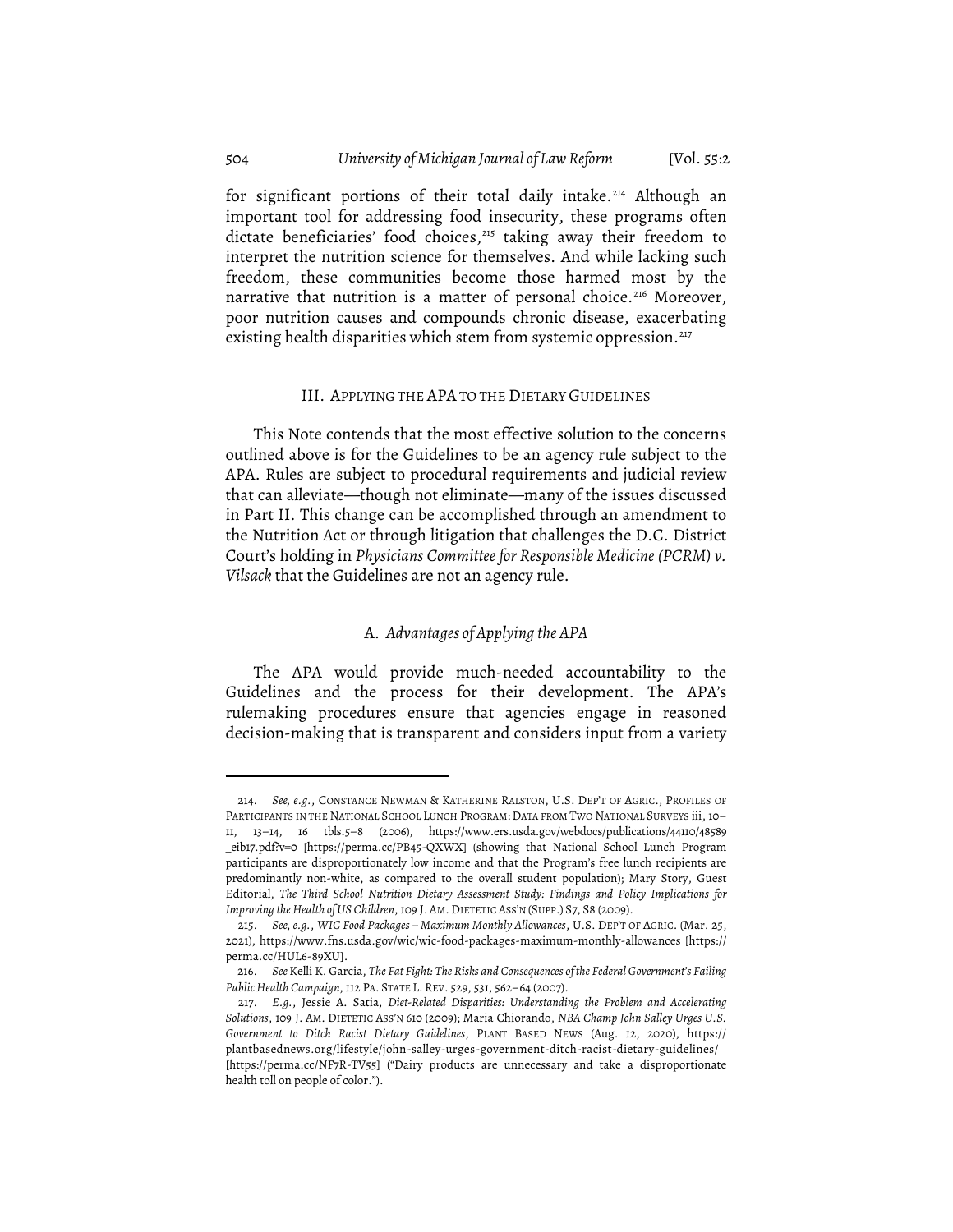of sources. <sup>218</sup> The APA additionally provides several grounds for challenging inappropriate agency action in the courts. 219

Rules must follow the APA's rulemaking procedures, which often mandate the notice-and-comment process. <sup>220</sup> This process requires agencies to provide public notice of proposed rules and to allow sufficient time for public comment.<sup>221</sup> These requirements allow the public to have input on rulemaking and help agencies acquire relevant information. The procedural requirements also provide grounds for legal challenges against agency actions that fail to follow the proper procedures. <sup>222</sup> Currently, USDA and HHS voluntarily take public comment on the Committee report but not on the Guidelines themselves. 223

The APA provides some exceptions to the notice-and-comment rulemaking process. For example, the requirements do not apply to "non-legislative rules," which are "interpretative rules, general statements of policy, or rules of agency organization, procedure, or practice."224 "Legislative rules," on the other hand, are promulgated through the notice-and-comment process and have the force and effect of law.<sup>225</sup> Legislative rules can be exempt from notice-and-comment if the agency has "good cause" to dispense with the procedures. 226 Distinguishing legislative from non-legislative rules requires determining whether an action simply interprets existing law or results in a substantive change to existing law. <sup>227</sup> Under the APA, an injured party may challenge an agency action that did not follow notice-andcomment procedures on the ground that the action was a legislative rule and thus is invalid for failing to comply with procedural requirements. <sup>228</sup> If the Guidelines are deemed a legislative rule, they must undergo notice-and-comment and can be challenged for failure to do so. While non-legislative rules are exempt from the notice-andcomment process, they are still susceptible to judicial scrutiny under the APA.

The statute provides several grounds upon which a court may hold an agency action invalid. These include the procedural grounds

<sup>218.</sup> *See generally* TODD GARVEY, CONG. RSCH. SERV., R41546, A BRIEF OVERVIEW OF RULEMAKING AND JUDICIAL REVIEW 2, 15 (2017).

<sup>219.</sup> 5 U.S.C. § 706.

<sup>220.</sup> GARVEY, *supra* note 218, at 1–9.

<sup>221.</sup> 5 U.S.C. § 553(c).

<sup>222. § 706(2)(</sup>D).

<sup>223.</sup> *See Public Commentsto USDA and HHS*, *supra* note 183.

<sup>224.</sup> GARVEY,*supra* note 218, at 1 n.5; § 553(b)(3)(A).

<sup>225.</sup> GARVEY, *supra* note 218, at 1 n.5.

<sup>226.</sup> *Id.* at 6–7.

<sup>227.</sup> *Id.* at 8.

<sup>228.</sup> *See* 5 U.S.C. § 706(2)(D).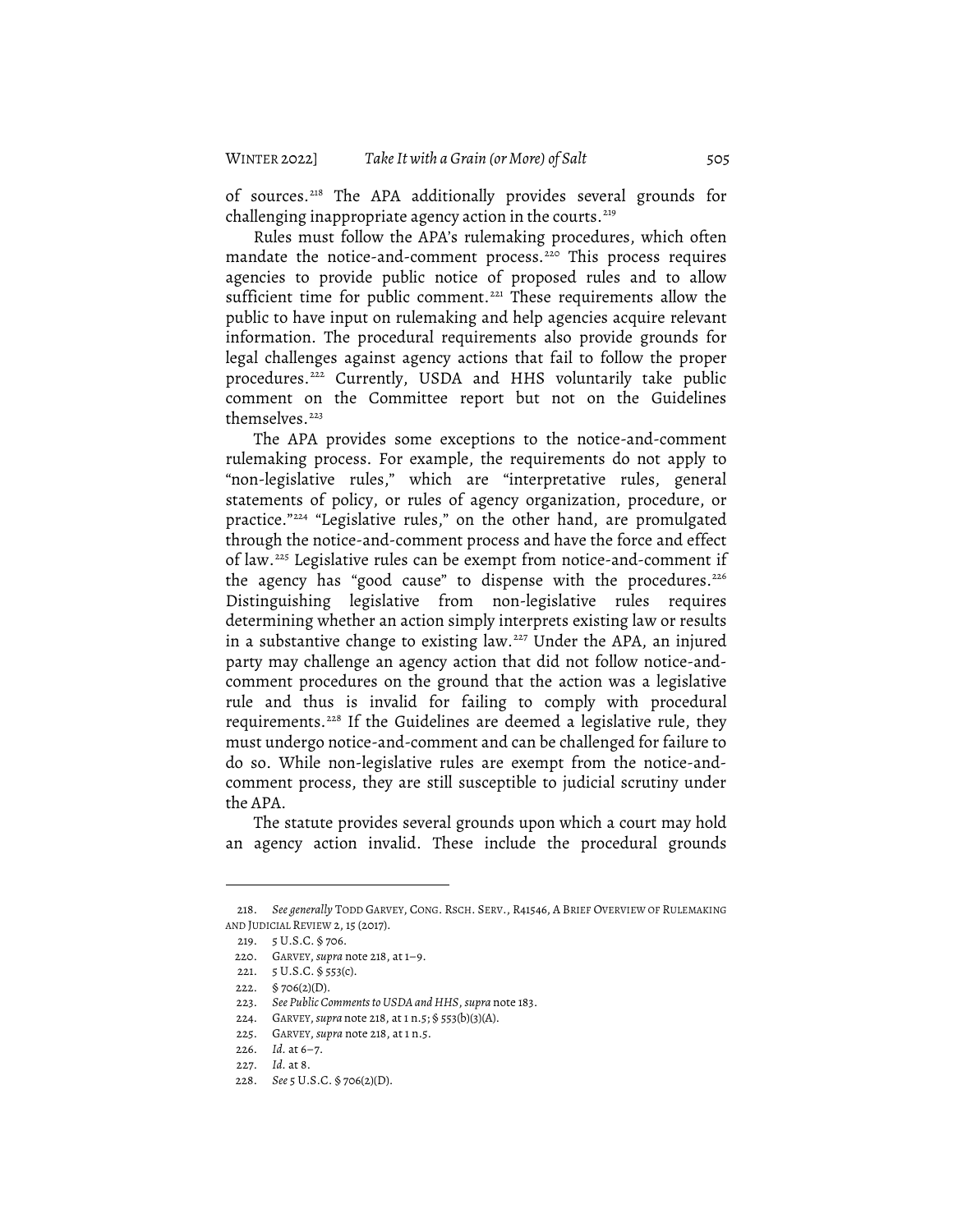discussed earlier in this Subsection, like failure to observe notice-andcomment. <sup>229</sup> An injured party can also claim that an action is outside the scope of the agency's statutory authority; that it violates the U.S. Constitution; or, that it is "arbitrary, capricious, an abuse of discretion, or otherwise not in accordance with law."230 These grounds can enable meaningful challenges to the Guidelines' content.

Under the "arbitrary and capricious standard," a court may set an agency action aside: if the agency's findings of fact are unsupported by substantial evidence; if the agency's policy decisions are not based on relevant factors; if the agency failed to compile a record sufficient for the court to determine whether these grounds are met; or, if the action reflects a clear error in judgment or is otherwise arbitrary and capricious. <sup>231</sup> An agency's factual determinations must "examine the relevant data and articulate a satisfactory explanation for its action including a 'rational connection between the facts found and the choice made.'"232 Under the APA, courts could scrutinize the Guidelines' factual findings, including that cholesterol is no longer a nutrient of concern. 233

Courts still show a lot of deference to agencies, particularly where a decision relies on complex, often competing, scientific or technical information. <sup>234</sup> But the mere possibility of judicial review would compel USDA and HHS to justify their factfinding. In particular, they would have to explain any deviations between the Guidelines and the Committee report,<sup>235</sup> and reason-giving alone can improve the quality of decisions. <sup>236</sup> An agency action subject to notice-and-comment will also be considered arbitrary and capricious if an agency fails to respond to significant comments. <sup>237</sup> The availability of judicial review renders the public comment process meaningful by giving the public some bargaining power, namely, the threat of litigation that could overturn the agencies' actions. If the Guidelines had been an agency action in 2015, HHS and USDA would have had to address some of the 18,000

<sup>229. § 706(2).</sup>

<sup>230.</sup> *Id.*

<sup>231.</sup> *Id.*; GARVEY, *supra* note 218, at 13.

<sup>232.</sup> Motor Vehicle Mfrs. Ass'n v. State Farm Mut. Auto. Ins. Co., 463 U.S. 29, 43 (1983) (quoting Burlington Truck Lines, Inc. v. United States, 371 U.S. 156, 168 (1962)).

<sup>233.</sup> *See* 2015 SCIENTIFIC REPORT, *supra* note 90, at 58.

<sup>234.</sup> *E.g.*, Balt. Gas & Elec. Co. v. Nat'l Res. Def. Council, Inc., 462 U.S. 87, 2013 (1983).

<sup>235.</sup> As discussed above, this was one of the National Academies' recommendations for improving the Guidelines process. *See supra* notes 181–82 and accompanying text. USDA and HHS eventually agreed to implement the recommendation, but notable deviations are unlikely to reoccur given the agencies' tightened grip on the entire process. *Id.*

<sup>236.</sup> *See generally* Lawrence Solum, *The Obligation to Give Reasons*, LEGAL THEORY BLOG (July 23, 2006), https://lsolum.typepad.com/legaltheory/2006/07/the\_obligation\_.html [https://perma.cc /S7RS-S8J6] (explaining the benefits of judicial reason-giving); Ashley S. Deeks, *Secret Reason-Giving*, 129 YALE L.J. 612, 620.

<sup>237.</sup> *See* United States v. N.S. Food Prod. Corp., 568 F.2d 240, 253 (2d Cir. 1977).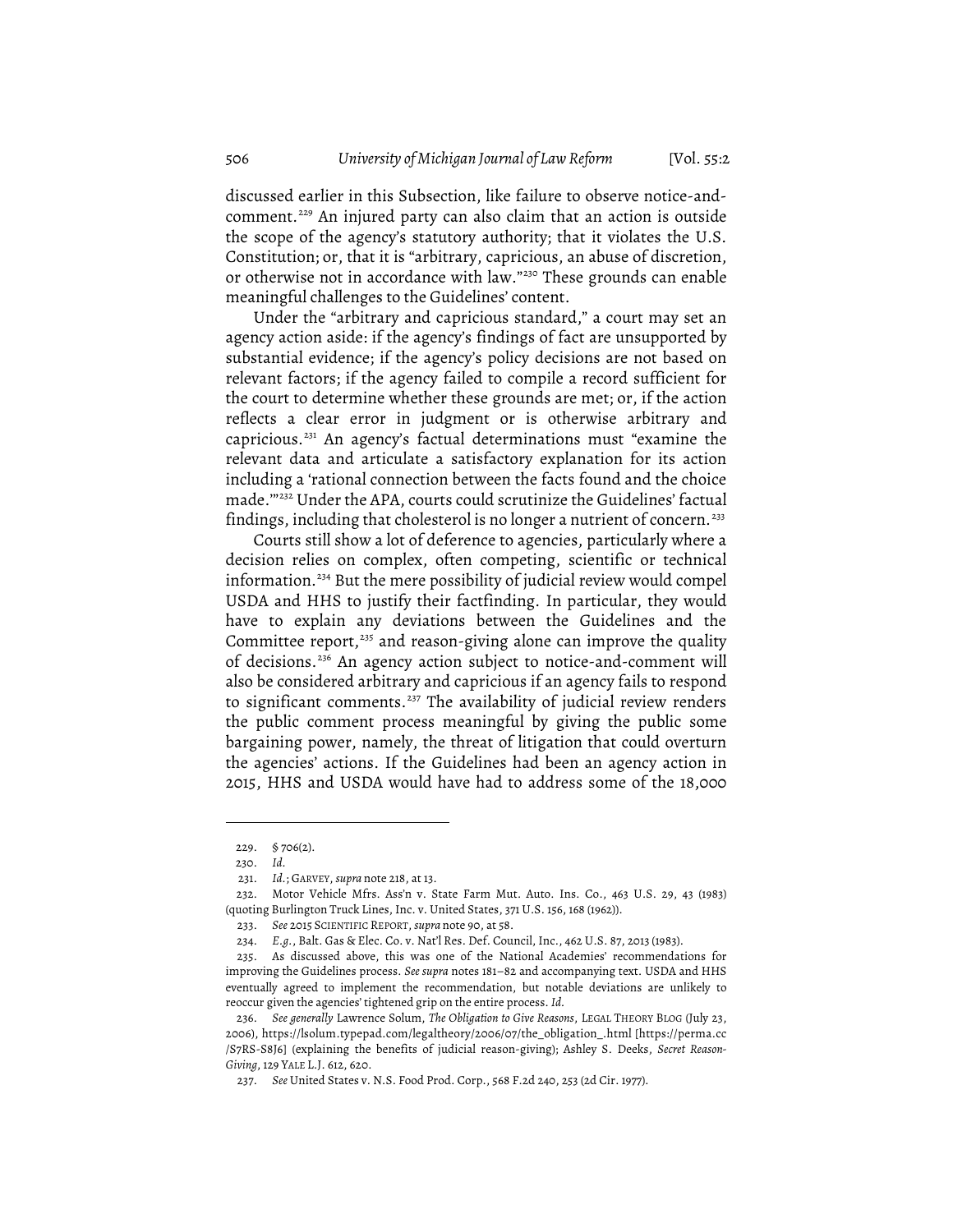comments supporting the Guidelines' consideration of sustainability, or risk litigation that may invalidate their decision. 238

An agency action is also arbitrary and capricious if the decision did not consider all the relevant factors or considered irrelevant factors. 239 Which factors are relevant is generally determined by reference to the statute authorizing the agency action in question. <sup>240</sup> The Nutrition Act mandates that the Guidelines contain "nutritional and dietary information and guidelines for the general public" and "shall be based on the preponderance of the scientific and medical knowledge."<sup>241</sup> APA challenges to the Guidelines could reduce the impermissible influence by the irrelevant factor of USDA's duty to promote domestic agricultural products, $242$  as this consideration is not directly relevant to nutrition science. Courts may also invalidate an action where the agencies failed to "exercise sufficiently independent judgment" by deferring to private parties. <sup>243</sup> On this ground, the Guidelines could be challenged for being inappropriately influenced by the food and beverage industries.

In sum, the APA would provide the public with many procedural and substantive safeguards. Notice-and-comment requirements would ensure that the Guidelines themselves would be promulgated with public input. This would sharply contrast the current scheme of voluntary public comment on the Committee report, from which the Guidelines may deviate substantially. The threat of judicial review would compel USDA and HHS to explain their reasoning for any such deviations, as well as justify their factual findings and policy decisions. These agencies would also have to respond to significant comments and compile a record of their decision-making. While the APA would not directly address conflicts of interest among the Committee members or within the agencies, it would limit the influence of these conflicts on the final Guidelines. 244

Much of the legal scholarship on the Guidelines has focused on reforms to the Committee, paying particular attention to the

<sup>238.</sup> *See* Mary K. Caffrey, *Food Politics Get Heated as Dietary Guidelines Near Approval*, AM. J. MANAGED CARE (Oct. 8, 2015), https://www.ajmc.com/view/food-politics-get-heated-as-dietaryguidelines-near-approval [https://perma.cc/DRV2-5JT2].

<sup>239.</sup> *See* Citizens to Pres. Overton Park, Inc. v. Volpe, 401 U.S. 402, 416 (1971), *abrogated by* Califano v. Sanders, 430 U.S. 99 (1977); Cass R. Sunstein, *Reviewing Agency Inaction After* Heckler v. Chaney, 52 U. CHI. L. REV. 653, 668 (1985).

<sup>240.</sup> *See Overton Park*, 401 U.S. at 416.

<sup>241.</sup>  $7 \text{ U.S.C. } $5341(a)(1)-(2)$ .

<sup>242.</sup> *See* § 1622; *see generally* Sunstein, *supra* note 239, at 668.

<sup>243.</sup> Tex. Off. of Pub. Util. Couns. v. F.C.C., 265 F.3d 313, 327–29 (5th Cir. 2001).

<sup>244.</sup> *Cf.* Tummino v. Hamburg, 936 F. Supp. 2d 162 (E.D.N.Y. 2013) (invalidating FDA's restrictions on Plan B because impermissible political intrusion made decision arbitrary and capricious under the APA).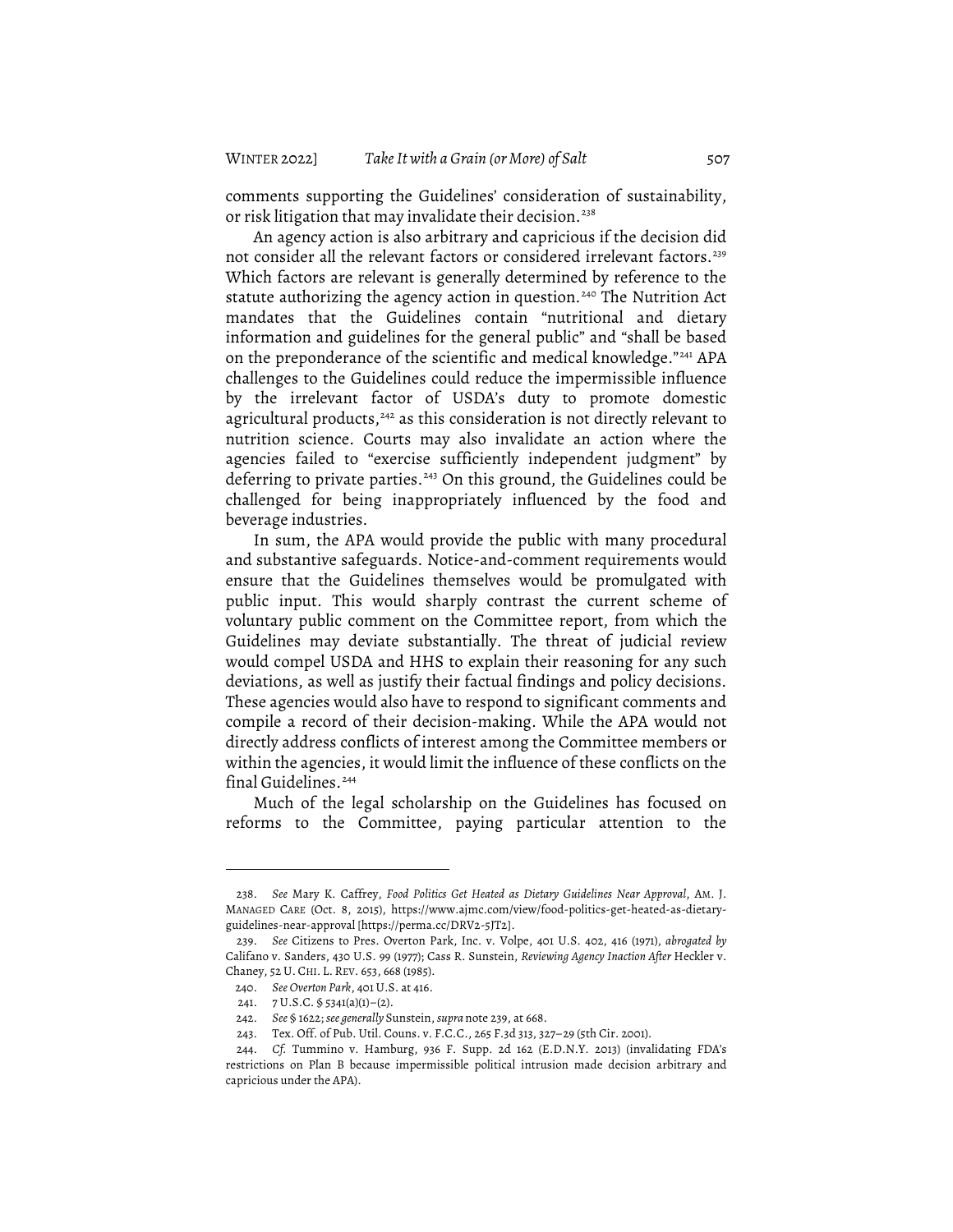Committee's composition.<sup>245</sup> But the 2015 and 2020 Guidelines processes have shown how USDA and HHS can overrule the Committee's recommendations. Judicial review would allow challenges to the substance of the Guidelines, regardless of which body issues them. <sup>246</sup> Both judicial review and notice-and-comment procedures would improve transparency, making it more difficult for the Guidelines to employ misleading language to hide shaky factual underpinnings. A more rigorous Guidelines development process would also reduce concerns about FDA regulations relying on them and could create more consistency and thus greater confidence in the Guidelines.

Perhaps the most important advantage of a single, robust set of Guidelines is that they could serve as the foundation for more sound nutrition policy overall. Federal nutrition policy currently focuses on information regulation, but scholars have called for the government to take a more active role in combating the public health crisis of pervasive diet-related disease and premature death. <sup>247</sup> Healthy foods could be more accessibly priced if they were subsidized by the federal government, for example, by aligning Farm Bill subsidies with authoritative dietary guidance. <sup>248</sup> Concrete nutrition goals could also support calls for a higher minimum wage and other labor reforms that would give people the necessary "leisure" time to make healthy choices. Although detailed discussion of these reforms is beyond the scope of this Note, few of these strategies are viable without sound nutrition guidance as a foundation.

#### B. *The Dietary Guidelines Already Resemble a Rule*

Principles of administrative law, as well as policy benefits, favor the Guidelines being a rule. From a functional perspective, the Guidelines

<sup>245.</sup> *See, e.g.*, Gabriela Steier, *Dead People Don't Eat: Food Governmentenomics and Conflicts-of-Interest in the USDA and FDA*, 7 PITT. J. ENV'T PUB. HEALTH L. 1, 2 (2012) (proposing statutory amendments to rebalance the composition of the advisory committees and the scientific basis for the dietary recommendations); Herman, *supra* note 174, at 305–08 (proposing statutory amendments to redesignate the Guidelines to a health agency and to prohibit conflicted individuals from serving on the Dietary Guidelines Advisory Committee).

<sup>246.</sup> It is crucial to create accountability with respect to the substance of the Guidelines in this age of industry-funded research, where unconflicted parties are fewer and farther between, and where conflicts may be the cost of higher-quality experts.

<sup>247.</sup> *See, e.g.*, Broad Leib & Pollans, *supra* note 6, at 1237–40 (arguing that FDA should use its discretion to increase spending on nutrition, currently only two percent of its budget). In fact, the Guidelines have been criticized for the harmful effects of telling people that they should eat better without modifying their environment to make it easier for them to make healthy choices. Garcia, *supra* note 216, at 564–65.

<sup>248.</sup> *See generally* Mortazavi, *supra* note 174.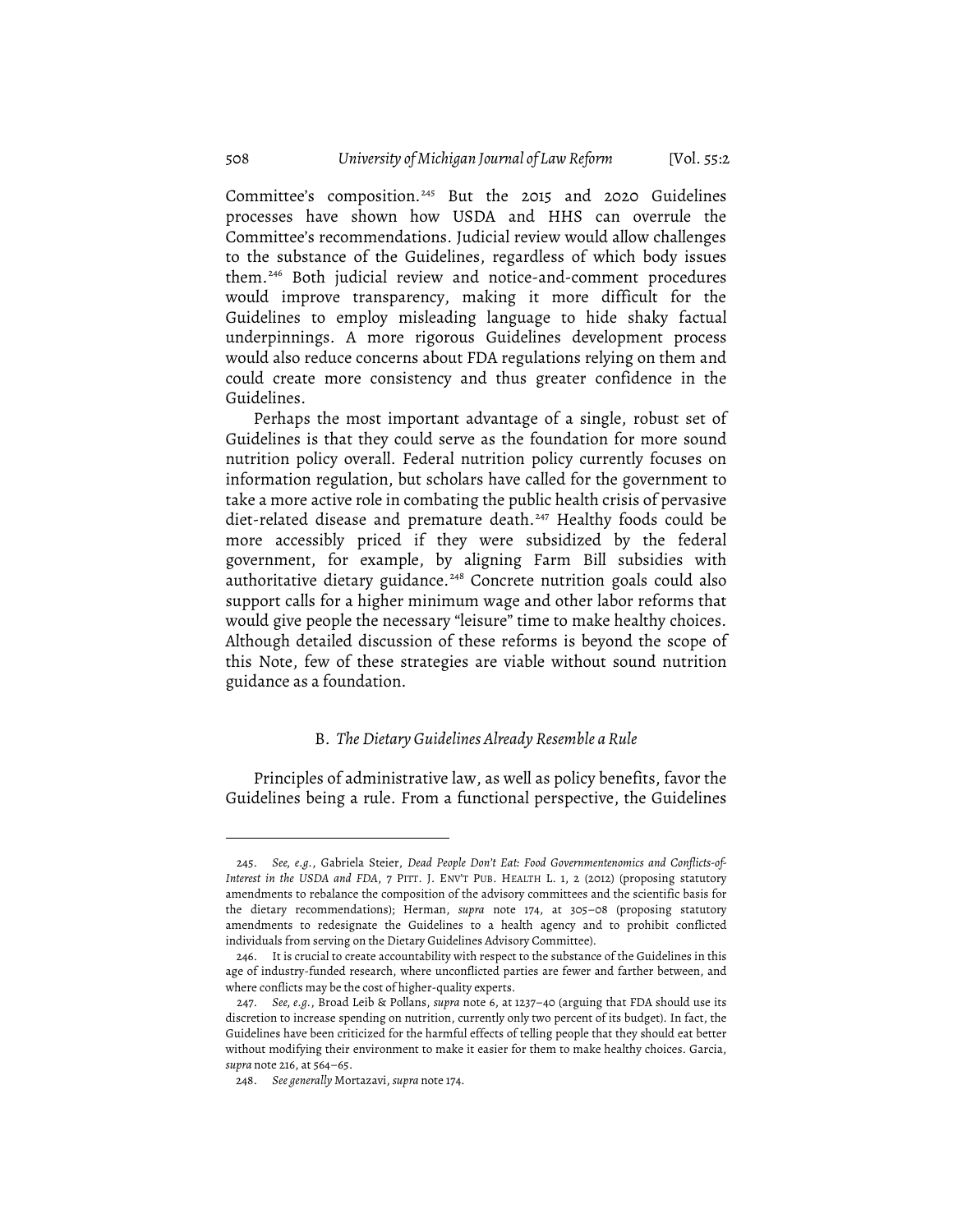satisfy the criteria that courts use to determine whether an agency statement is a rule and thus an agency action. Moreover, the circumstances suggest that the Guidelines are not just a rule but a legislative rule subject to the notice-and-comment requirements from which non-legislative rules are exempt.

The APA defines "agency action" fairly broadly, but courts will deny review if the agency's challenged conduct does not meet the statutory definition, i.e., if it is not a "rule, order, license, sanction, relief, or the equivalent or denial thereof, or failure to act."<sup>249</sup> When determining whether an agency statement is a reviewable agency action, courts look to the "actual interpretation and effect" of the statement. <sup>250</sup> Some courts also consider whether the agency statement was disseminated pursuant to a statutory authorization. <sup>251</sup> Generally, an agency statement that establishes legal rights or obligations is reviewable. <sup>252</sup> Accordingly, courts have denied requests for review of agency publications and press releases. <sup>253</sup> For example, *Industrial Safety Equipment Association v. EPA* involved a challenge to a report published jointly by EPA and the National Institute for Occupational Safety and Health titled, "A Guide to Respiratory Protection for the Asbestos Abatement Industry."254 The report listed all of the available asbestos respirators that may be used under existing regulations, but encouraged use of only two types of respirators. <sup>255</sup> The plaintiffs, a trade association and respirator manufacturers, alleged that the report effectively revoked certification of some of their respirators, which were not singled out for use in the report. <sup>256</sup> The court held that the report was not an agency action because it did not change the standards necessary to obtain certification, nor did it restrict or revoke existing certification. <sup>257</sup> The report was also consistent with existing regulations and thus did not constitute a new agency interpretation of those regulations. <sup>258</sup> The court concluded that, "where an agency disseminates information in the absence of a specific statutory authorization, and the publication does not bind the agency or alter the rights, liabilities, obligations, or legal relationships of private parties, then no reviewable 'agency action'

<sup>249.</sup> 5 U.S.C. § 551(13).

<sup>250.</sup> Indus. Safety Equip. Ass'n v. E.P.A., 656 F. Supp. 852, 855 (D.D.C. 1987), *aff'd*, 837 F.2d 1115 (D.C. Cir. 1988).

<sup>251.</sup> *E.g.*, Hearst Radio, Inc. v. F.C.C., 167 F.2d 225, 227 (D.D.C. 1948) (holding FCC's report, which exposed plaintiff's radio station to public controversy, was not a "sanction" and thus not an agency action).

<sup>252.</sup> GARVEY, *supra* note 218, at 6–7.

<sup>253.</sup> *Seeid.* at 7–8.

<sup>254.</sup> *Indus. Safety Equip. Ass'n*, 656 F. Supp. at 853.

<sup>255.</sup> *Id.* at 854.

<sup>256.</sup> *Id.*

<sup>257.</sup> *Id.* at 855–56.

<sup>258.</sup> *Id.*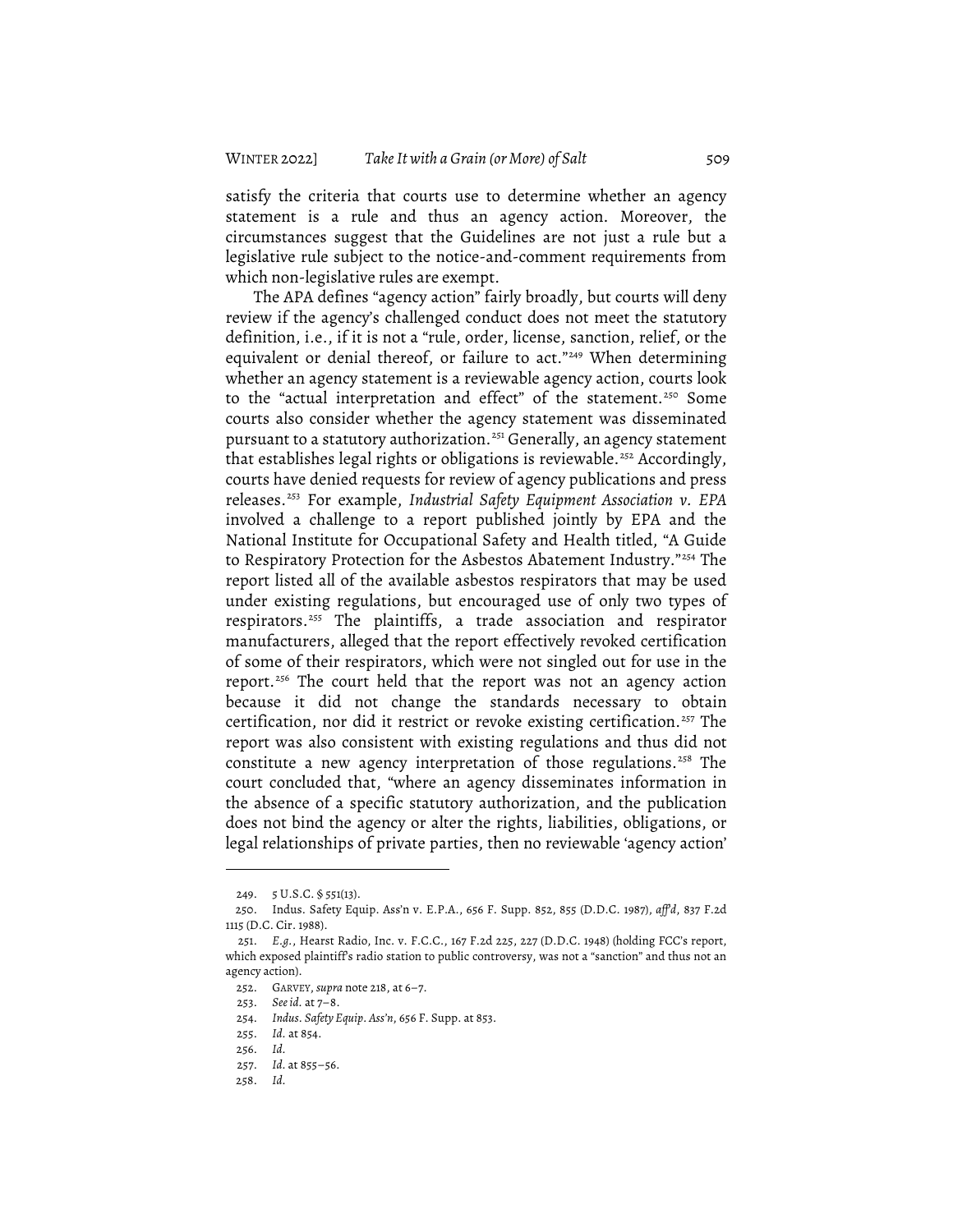has occurred."<sup>259</sup> Like the asbestos report, the Guidelines contain guidance and best practices related to a regulatory framework. But unlike the asbestos report, the Guidelines are issued pursuant to a statutory mandate; and, more importantly, they affect legal rights and obligations. Since 1994, USDA has been required to issue school meal nutrition standards that conform with the Guidelines. <sup>260</sup> States that receive federal funding for school meals and other federally subsidized programs must meet these standards.<sup>261</sup> The Guidelines create legal duties governing USDA rulemaking and state policy-setting, and they give program beneficiaries a legal right to Guidelines-compliant meals. 262

Given their legal consequences, the Guidelines should be considered an agency action subject to judicial review. Moreover, the Guidelines should be considered a legislative rule subject to notice-andcomment procedures and the additional opportunities for judicial review that such procedures provide. Legislative rules are rules that do not meet the definition of "non-legislative rules," which include agency procedural rules, interpretative rules, and general statements of policy. <sup>263</sup> The Guidelines do not fit any of these exceptions.

Agency procedural rules are the "technical regulation of the form of agency action and proceedings" and they must have an intra-agency impact. <sup>264</sup> The definition excludes any action "which is likely to have considerable impact on ultimate agency decisions" or that "substantially affects the rights of those over whom the agency exercises authority."265 The Guidelines are far too impactful to qualify as a procedural rule. As in the case of the school meal nutrition standards, they govern the substance rather than the form of agency decisions. The Guidelines are thus likely to have a considerable impact on those decisions and on the people whose rights are affected by those decisions.

Interpretative rules announce an agency's interpretation of a statute in a way that "only reminds affected parties of existing duties"

<sup>259.</sup> *Id.*

<sup>260.</sup> 42 U.S.C. § 1758.

<sup>261.</sup> *Id.*

<sup>262.</sup> Admittedly, the Guidelines' bindingness has been somewhat diminished by *CSPI v. Perdue*, which upheld USDA's interpretation of its obligation as requiring only that the school nutrition standards loosely conform to the overarching goals of the Guidelines. *See* Ctr. for Sci. in the Pub. Interest v. Perdue, 438 F. Supp. 3d 546 (D. Md. 2020). This holding is likely a correct application of the *Chevron* doctrine, but that also means that another administration may interpret its obligation more stringently.

<sup>263.</sup> GARVEY, *supra* note 218, at 7.

<sup>264.</sup> Pickus v. U.S. Bd. of Parole, 507 F.2d 1107, 1113 (D.C. Cir. 1974).

<sup>265.</sup> *Id.* at 1113–14.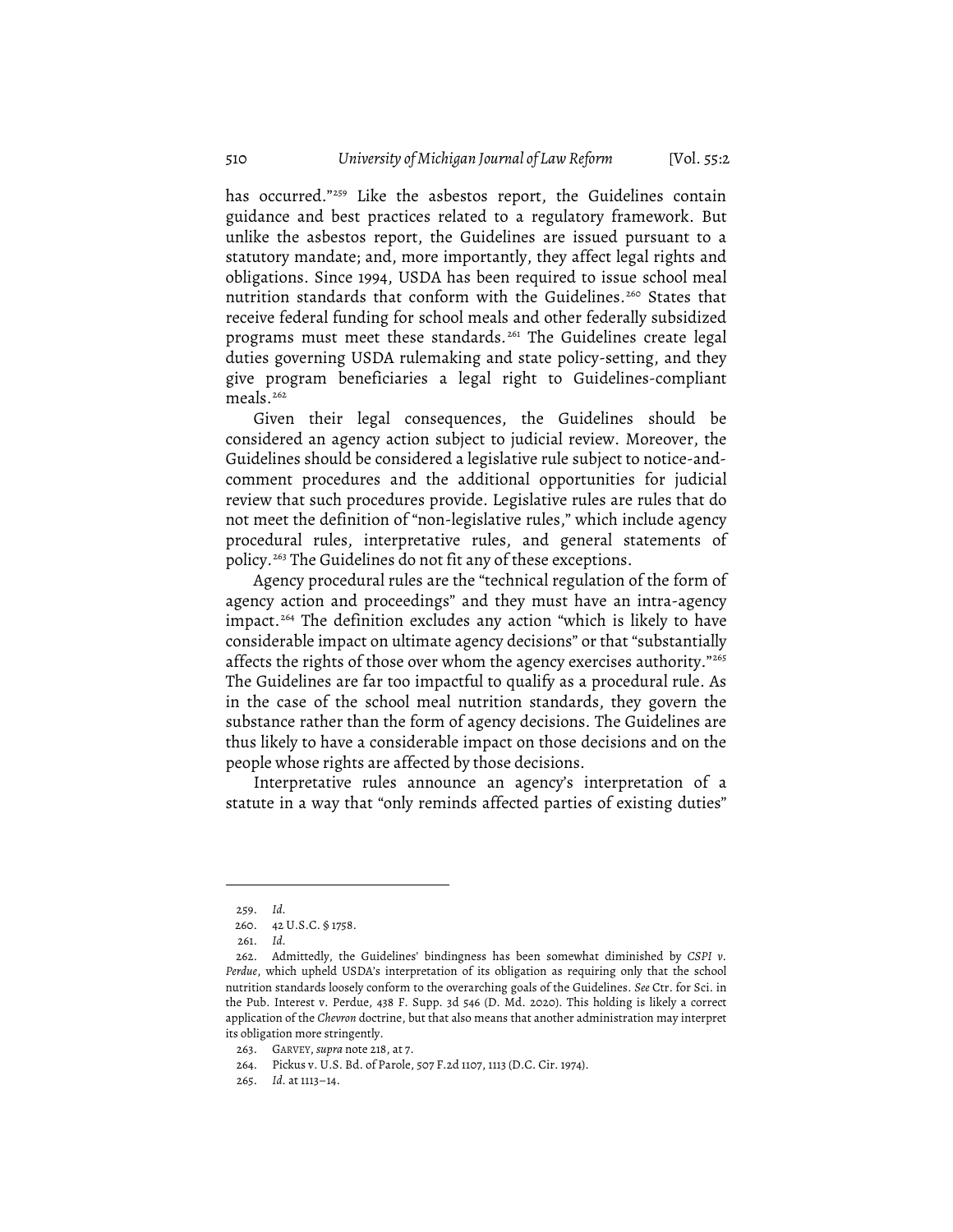but do not effect a substantive change in the regulations. <sup>266</sup> Each edition of the Guidelines alters the substantive requirements to which other programs must conform. <sup>267</sup> They do not purport to interpret statutory language.

General statements of policy are "statements issued by an agency to advise the public prospectively of the manner in which the agency proposes to exercise a discretionary power."268 Agency guidance documents are a common example of these statements, and their rising use and widespread impact have sparked debate over whether they should in fact be exempt from notice-and-comment. <sup>269</sup> But even under the current framework, the Guidelines do not fit this exemption. Unlike general statements of policy, the Guidelines do not announce an agency's "tentative intentions for the future in a non-binding manner."270 The Guidelines establish binding consequences from the moment they are published. Thus, the Guidelines do not fall into any of the categories of non-legislative rules.

To summarize, the practical effects of the Guidelines suggest that the Guidelines are an agency rule subject to notice-and-comment and judicial review under the APA. When Congress enacted the Nutrition Act in 1990, it may not have intended for the Guidelines to constitute a rule because at the time, the Guidelines contained non-binding advice. But since 1994, the Guidelines have had binding consequences on agency decision making and on the beneficiaries of those decisions. Accordingly, the Guidelines have become a legislative rule and should be treated as such.

#### C. *Strategy 1: Litigation*

Courts are empowered to review agency activities and determine whether they were conducted in accordance with the APA. An aggrieved party could challenge the Guidelines, alleging that they should have undergone notice-and-comment or that their contents do not reflect reasoned agency decision-making. A court could hold that the Guidelines fall within the scope of the APA, subjecting them to all of the procedural and substantive constraints discussed in Section III.A.

<sup>266.</sup> Gen. Motors Corp. v. Ruckelshaus, 742 F.2d 1561, 1565 (D.C. Cir. 1984) (quoting Citizens to Save Spencer Cnty. v. E.P.A., 600 F.2d 844, 876 & n.153 (D.C. Cir. 1979)) (internal quotations omitted).

<sup>267.</sup> *See* 42 U.S.C. § 1758.

<sup>268.</sup> TOM C. CLARK, U.S. DEP'T OF JUST., ATTORNEY GENERAL'S MANUAL ON THE ADMINISTRATIVE PROCEDURE ACT 30 n.3 (photo. reprt. 1973) (1947).

<sup>269.</sup> *See, e.g.*, Nina A. Mendelson, *Regulatory Beneficiaries and Informed Agency Policymaking*, 92 CORNELL L. REV. 397, 400–02 (2007).

<sup>270.</sup> GARVEY, *supra* note 218, at 8 (internal quotations omitted).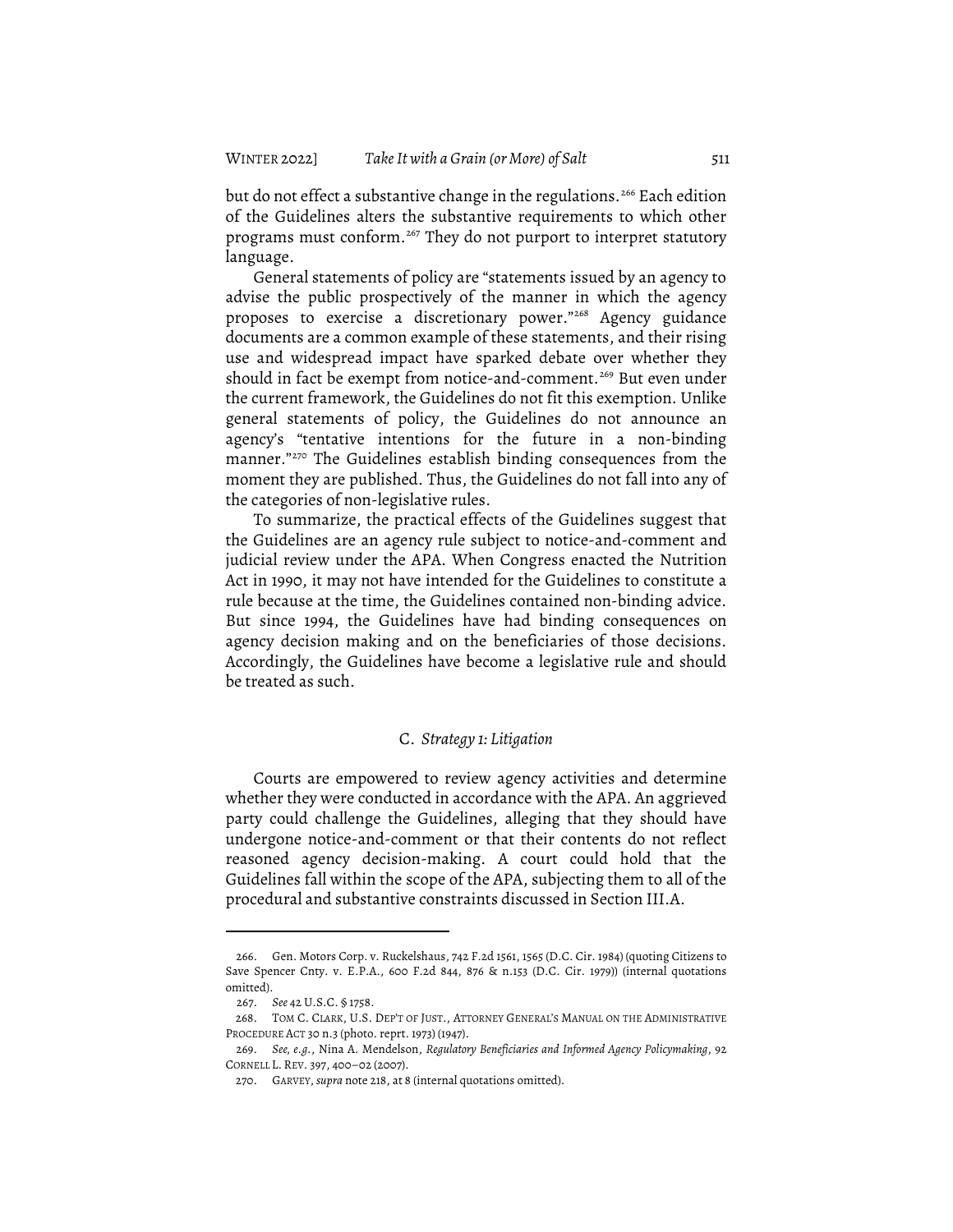The only court that directly faced the question of whether the Guidelines constitute reviewable agency action answered in the negative. <sup>271</sup> In *PCRM v. Vilsack*, as explained below, the D.C. District Court's holding relies on a flawed interpretation of the Nutrition Act and an erroneous account of the Guidelines' effects. Because only one district court case has adopted this flawed interpretation, another court could easily find otherwise, or the D.C. District could diverge from its own prior ruling. In doing so, a court could bring the Guidelines within the scope of the APA, achieving beneficial policy outcomes and adhering more faithfully to principles of administrative law.

In *Physicians Committeefor Responsible Medicine v. Vilsack*, the plaintiff argued that the Dietary Guidelines were an agency procedural rule. 272 The court rejected this argument and dismissed the complaint for failure to state a claim, reasoning: $273$ 

The *Dietary Guidelines*, however, is not an agency statement describing the USDA or HHS organizations or the agencies' procedures or practice requirements. It is, in sum, a report containing "nutritional and dietary information and guidelines for the general public." 7 U.S.C. § 5341(a)(1). As the Nutrition Act makes clear, such dietary guidance "does not include any rule or regulation issued by a Federal agency," and thus, does not constitute an "agency action." *Id.* § 5341(b)(3). 274

The court seems to have erred by interpreting  $\S$  5341(b)(3) as defining the Guidelines themselves, which are established in subsection (a). 275 This provision states that "the term 'dietary guidance for the general population' does not include any rule or regulation issued by a Federal agency."276 But that provision is, by its own terms, limited to "for purposes of this subsection."<sup>277</sup> Subsection (b), entitled "Approval by Secretaries," describes the process by which "dietary guidance for the general population" proposed by a federal agency must be submitted to the USDA and HHS Secretaries for approval. <sup>278</sup> Section 5341(b)(3) creates an exception to subsection (b)'s approval requirement by

<sup>271.</sup> Physicians Comm. for Responsible Med. v. Vilsack, 867 F. Supp. 2d 24, 29–30 (D.D.C. 2011).

<sup>272.</sup> *Id.*

<sup>273.</sup> *Id.* at 30.

<sup>274.</sup> *Id.*

<sup>275.</sup> *Id.*; 7 U.S.C. § 5341.

<sup>276. § 5341(</sup>b)(3).

<sup>277.</sup> *Id.*

<sup>278.</sup> *Id.* § 5341(b).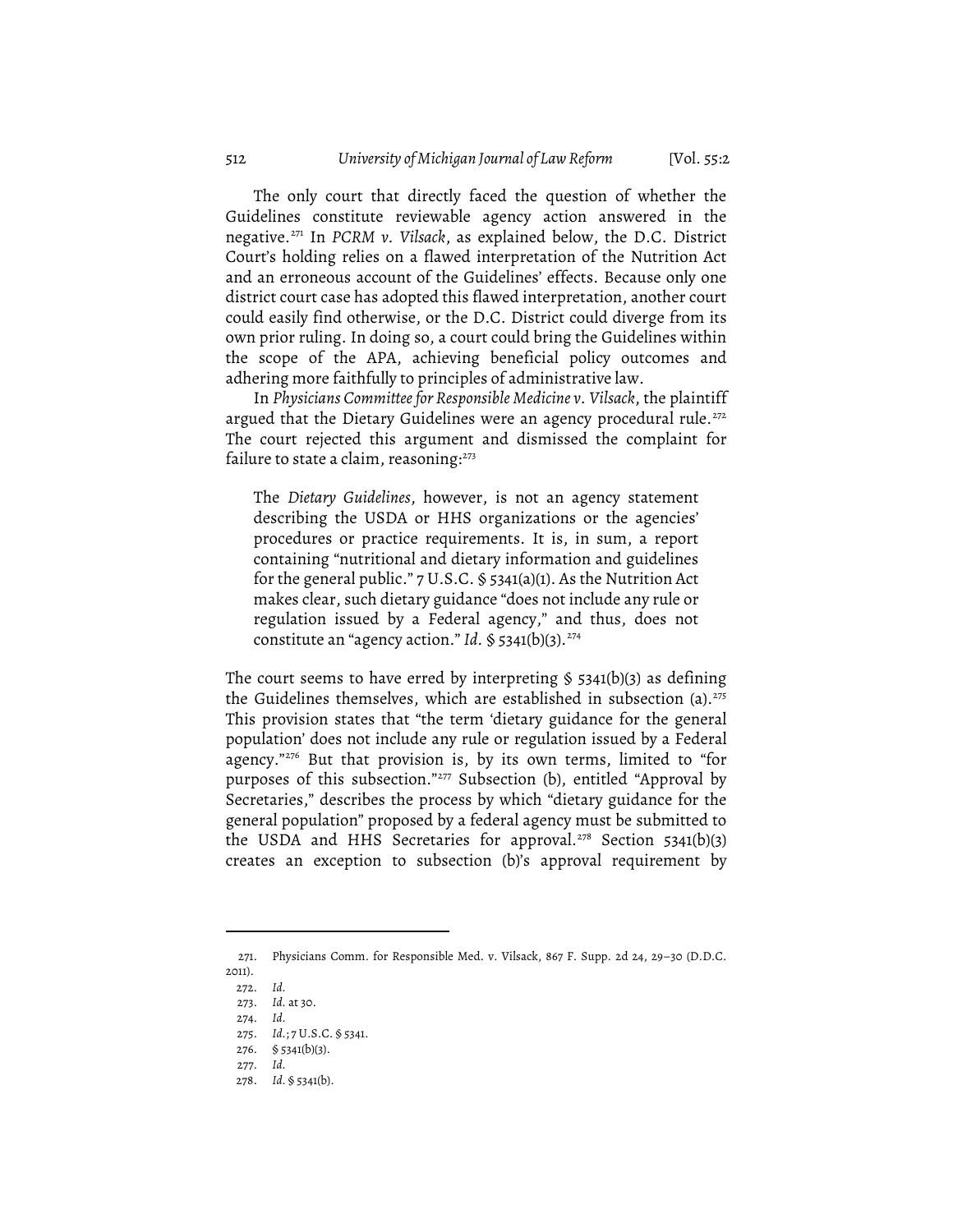providing that "'dietary guidance for the general population' does not include any rule or regulation issued by a Federal agency."<sup>279</sup>

Thus, the provision relied on by the D.C. District Court simply reflects Congress's intent that agency rules and regulations be exempt from this approval process because their inclusion would be inefficient and redundant. If the Secretaries do not approve of guidance submitted to them, then such guidance must go through the notice-and-comment process prior to publication.<sup>280</sup> This process ensures that any dietary guidance either conforms to the Guidelines or goes through noticeand-comment. Agency rules and regulations already undergo noticeand-comment, so this approval process would not add much benefit. In light of this natural interpretation of the Nutrition Act, it seems that the court erroneously applied the exemption provision of subsection (b) to define the Guidelines themselves, established in subsection (a), rather than solely to define the dietary guidance requiring review under subsection (b). 281

But the court's reasoning was vague. It did not clearly explain how it concluded that the Dietary Guidelines are "dietary guidance for the general population" under § 5341(b)(3). <sup>282</sup> Defendant's motion to dismiss brief provides more specific reasoning in its arguments, which likely formed the basis of the court's opinion. Defendants argued that "the Dietary Guidelines in no way describe the USDA's or HHS's organizations, or the agencies' procedures or practice requirements. Rather, they are a report that contains nutritional and dietary information and guidelines for the general public."283 Defendants further argued that because federal guidance that promote the Guidelines are not rules or regulations (according to § 5341(b)(3)), the Guidelines themselves cannot be a rule or regulation. <sup>284</sup> If the court's holding was based on Defendants' arguments, then perhaps it did not mistakenly apply a provision to the wrong subsection. Rather, the court interpreted subsection (b) to necessarily mean that the Guidelines are not a rule or regulation.

But even so, Defendants' argument is circular. They proposed that because guidance based on the Guidelines does not constitute rules or regulations, the Guidelines themselves cannot be a rule or regulation. Defendants provided no explanation for why this must be the case. To the contrary, the very fact that the Guidelines dictate how agencies may

<sup>279.</sup> *Id.* § 5341(b)(3).

<sup>280.</sup> *Id.* § 5341(b)(2)

<sup>281.</sup> *Seeid.* § 5341.

<sup>282.</sup> *See* Physicians Comm. for Responsible Med. v. Vilsack, 867 F. Supp. 2d 24 (D.D.C. 2011).

<sup>283.</sup> Defendants' Response to Plaintiff's Memorandum in Opposition to Defendants' Motion to Dismiss at 15, Physicians Comm. for Responsible Med. v. Vilsack, 867 F. Supp. 2d 24 (D.D.C. 2011) (No. 11-0038), 2011 WL 12851056.

<sup>284.</sup> *Id.* at 15–16.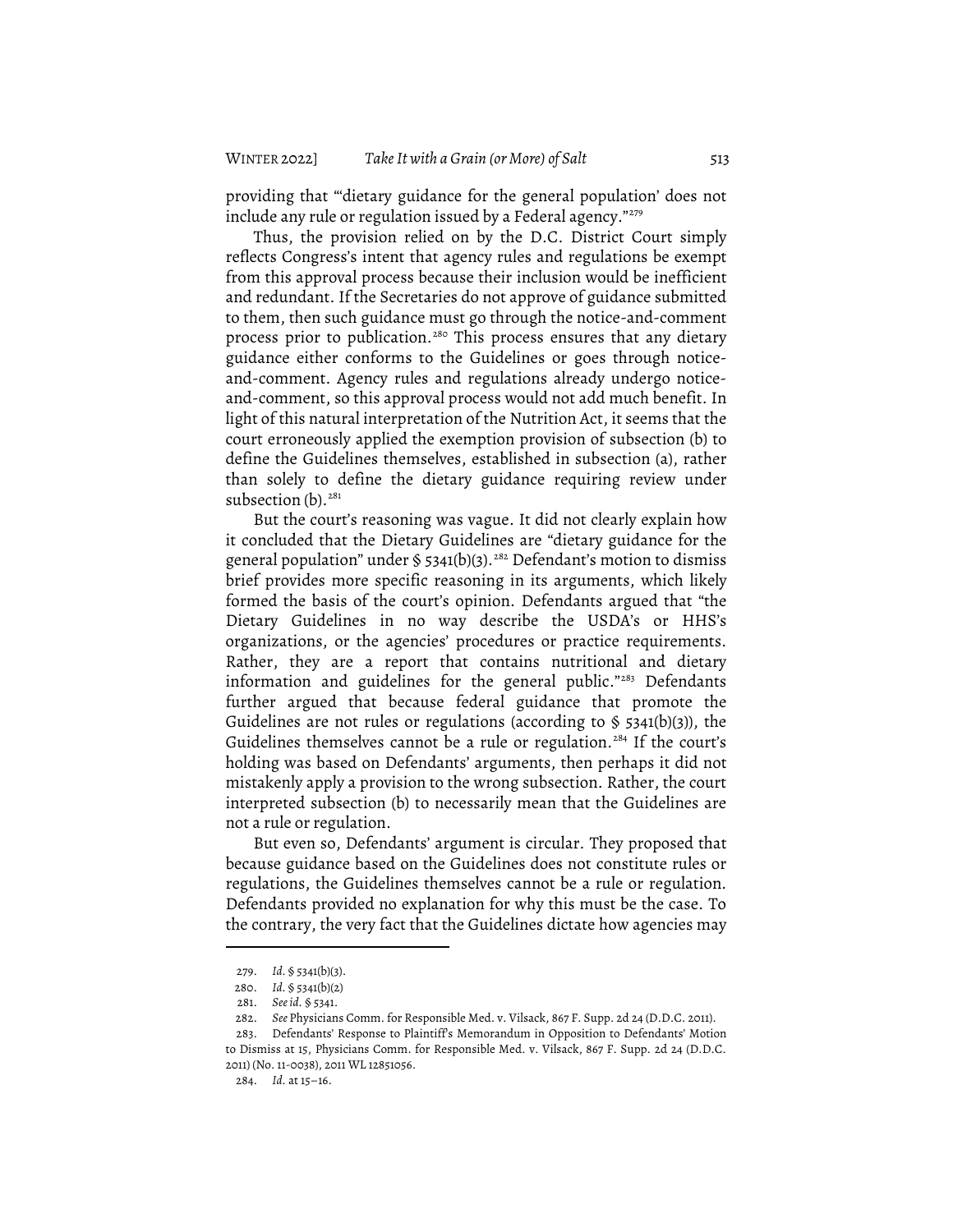issue guidance suggests that they should be considered a rule. Moreover, Defendants' arguments ignored the agency rules and regulations that not only promote but incorporate and make binding the Guidelines. For example, USDA nutrition standards governing the School Lunch Program must comply with the Guidelines and are promulgated through notice-and-comment. <sup>285</sup> These regulations were simply excluded from Defendants' narrow analysis because they do not relate to the provision relied upon. The case was dismissed on several other grounds, however, including for lack of standing, so perhaps the court employed faulty reasoning merely because it did not spend much time on this analysis as it would not have changed the outcome. 286

In sum, courts could, and should, split from *PCRM v. Vilsack* and hold that the Guidelines are an agency action. As described in Section III.B, properly applying the conventional methods for analyzing agency action leads to the conclusion that the Guidelines are a legislative rule. And, as explained earlier in this subsection, the statutory language of the Nutrition Act poses no bar to this conclusion.

Alternatively, a court could hold that the Guidelines are a nonlegislative rule. In *PCRM v. Vilsack*, PCRM argued that the Guidelines are an agency procedural rule rather than arguing that they are a legislative rule. <sup>287</sup> PCRM probably did so to appeal to judicial modesty; determining that the Guidelines constitute a legislative rule would have far more ramifications than classifying them as a non-legislative rule. Although, as discussed in Section III.B, the Guidelines do not fit the definition of an agency procedural rule, courts might still classify them as such because of their unique characteristics. The Guidelines are unlike any other agency conduct. In form, they resemble an informational publication, which would not be considered agency action. But few agency publications have such widespread effects, let alone binding consequences, which typify legislative rules. <sup>288</sup> Because the Guidelines are unique and because the agency action doctrines are constantly evolving, courts could categorize the Guidelines as an agency procedural rule. While this would not secure some of the benefits of

<sup>285.</sup> 42 U.S.C. § 1758(a)(4).

<sup>286.</sup> There may be valid arguments that the Guidelines are not an agency action, but these arguments were not discussed by the courts. For example, there's an intentionalist and historical argument. USDA and HHS did not intend for the Guidelines to be a rule or regulation when the agencies voluntarily began publishing this purely informational report in 1980. And if Congress had intended for the Guidelines to be a rule when it enacted the Nutrition Act in 1990, it could have made that intent clear given the Guidelines' history of promulgation without regard to the APA. This Note does not dispute this point but instead emphasizes that the Guidelines effectively became a rule when other statutes made them binding.

<sup>287.</sup> Plaintiff's Memorandum in Opposition to Defendants' Motion to Dismiss at 9–10, Physicians Comm. for Responsible Med., 867 F. Supp. 2d 24 (D.D.C. 2011) (No. 11-0038), 2011 WL 12851056.

<sup>288.</sup> GARVEY, *supra* note 218, at 7.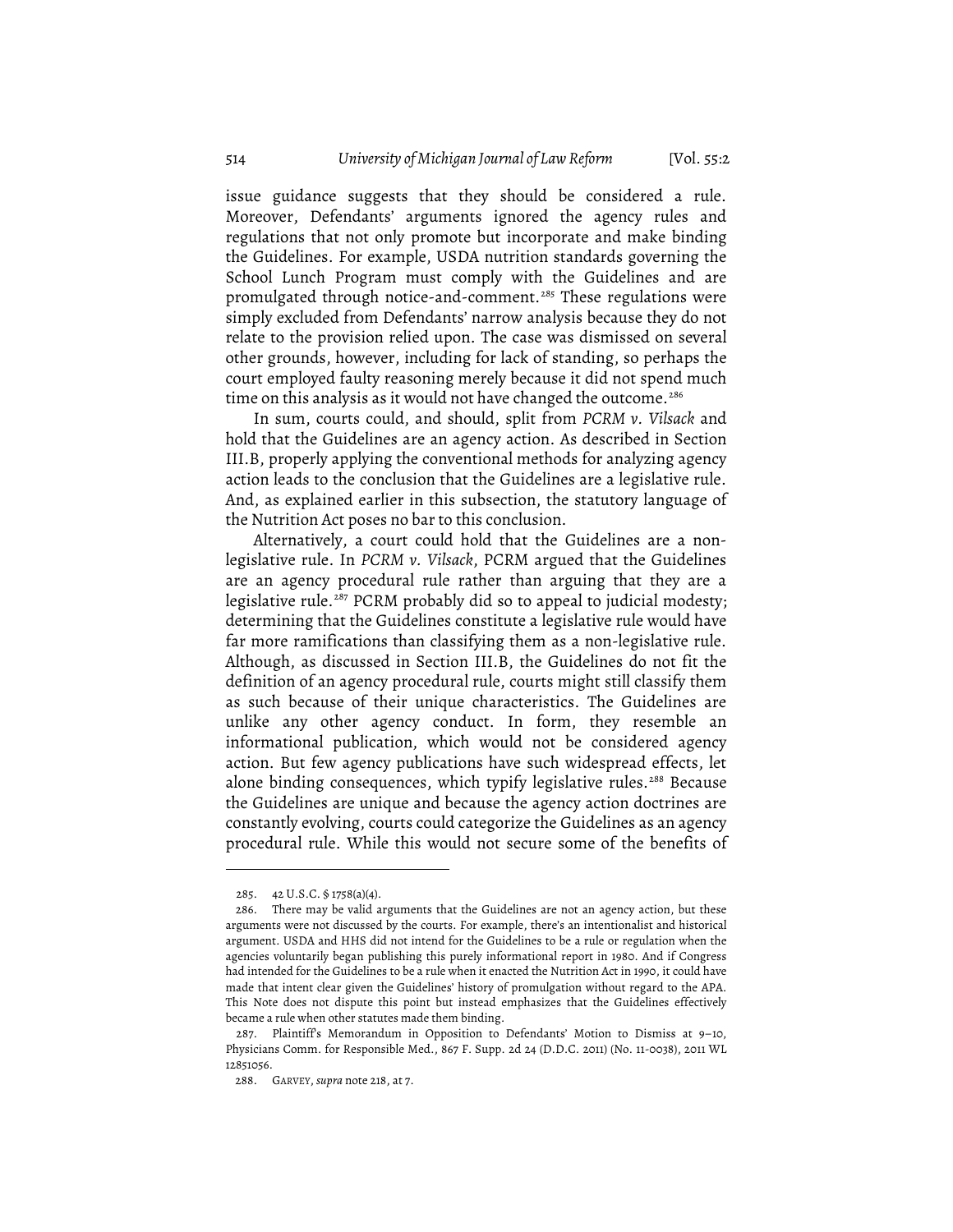notice-and-comment, such as the requirement that agencies respond to significant comments, classification as a non-legislative rule has some advantages as well. Notice-and-comment procedures are extraordinarily time-intensive, so bypassing them could ensure that the Guidelines are published on time every five years. Congress requires EPA to revise the National Ambient Air Quality Standards (NAAQS) every five years, but they have only been updated four times since they were established in 1971. <sup>289</sup> Thus, both possibilities have benefits and drawbacks, and courts could choose either route.

#### D. *Strategy 2: Legislation*

A straightforward—if politically unlikely—avenue for bringing the Guidelines within the scope of the APA would be for Congress to amend the Nutrition Act to explicitly provide that the Guidelines are a rule. The Nutrition Act is currently silent on how the Guidelines should be characterized. As discussed above, Congress in 1990 likely did not intend for the Guidelines to go through notice-and-comment. But that Congress also did not intend for the Guidelines to have the widespread impact they have today. Since 1990, the Guidelines have grown significantly in impact and acceptance. More importantly, the Guidelines directly define the legal rights and obligations of agencies, states, and the public.

In amending the Nutrition Act, Congress has significantly more flexibility than the courts. Congress could provide that the Guidelines are a legislative rule and subject them to notice-and-comment, or exempt them but still allow for judicial review. Congress could also devise special procedures for the Guidelines, given their unique character, such as requiring that the agencies respond to public comment and providing a private right of action for failure to comply with these procedures. This would not invite substantive challenges, but would still compel the agencies to explain their reasoning, and would make public participation meaningful. Congress could also amend the substantive statutory mandate to be more specific about the Guidelines' objectives and scientific basis, as other scholars have proposed. <sup>290</sup> Finally, as numerous scholars, commentators, and practitioners have urged, Congress could eliminate USDA's role in

<sup>289.</sup> EPA, EPA-452/R-20-002, POLICY ASSESSMENT FOR THE REVIEW OF THE NATIONAL AMBIENT AIR QUALITY STANDARDS FOR PARTICULATE MATTER, 1-4, 1-6 (2020), https://www.epa.gov/system/files /documents/2021-10/final-policy-assessment-for-the-review-of-the-pm-naaqs-01-2020.pdf [https:// perma.cc/8H8G-WYJU].

<sup>290.</sup> *See* Garcia,*supra* note 216, at 564–65; Steier,*supra* note 245, at 2, 7.